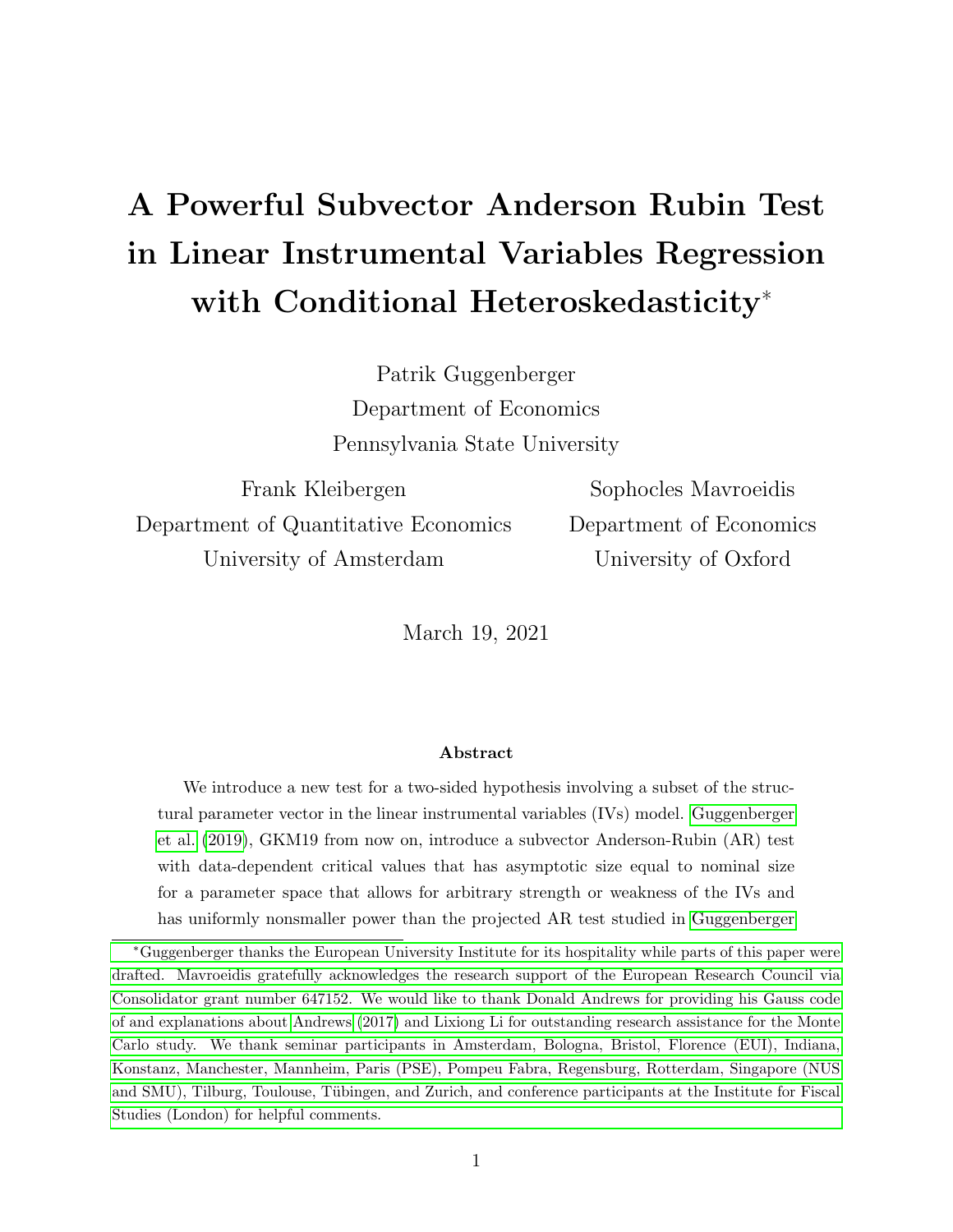[et al.](#page-46-1) [\(2012\)](#page-46-1). However, GKM19 imposes the restrictive assumption of conditional homoskedasticity. The main contribution here is to robustify the procedure in GKM19 to arbitrary forms of conditional heteroskedasticity. We first adapt the method in GKM19 to a setup where a certain covariance matrix has an approximate Kronecker product (AKP) structure which nests conditional homoskedasticity. The new test equals this adaption when the data is consistent with AKP structure as decided by a model selection procedure. Otherwise the test equals the AR/AR test in [Andrews](#page-45-0) [\(2017\)](#page-45-0) that is fully robust to conditional heteroskedasticity but less powerful than the adapted method. We show theoretically that the new test has asymptotic size bounded by the nominal size and document improved power relative to the AR/AR test in a wide array of Monte Carlo simulations when the covariance matrix is not too far from AKP.

Keywords: Asymptotic size, conditional heteroskedasticity, Kronecker product, linear IV regression, subvector inference, weak instruments JEL codes: C12, C26

### 1 Introduction

Robust and powerful subvector inference constitutes an important problem in Econometrics. For instance, it is standard practice to report confidence intervals on each of the coefficients in a linear regression model. By robust we mean a testing procedure for a hypothesis of (or a confidence region for) a subset of the structural parameter vector such that the asymptotic size is bounded by the nominal size for a parameter space that allows for weak or partial identification. Recent contributions to robust subvector inference have been made in the context of the linear instrumental variables (IVs from now on) model (see, for example, [Dufour and Taamouti \(2005\)](#page-46-2), [Guggenberger et al. \(2012\)](#page-46-1) (GKMC from now on), [Guggen](#page-46-0)[berger et al. \(2019\)](#page-46-0), GKM19 from now on, and [Kleibergen \(2021\)](#page-47-0)), GMM models (see, for example, [Chaudhuri and Zivot \(2011\)](#page-46-3), [Andrews and Cheng \(2014\)](#page-45-1), [Andrews and Mikusheva](#page-46-4) [\(2016\)](#page-46-4), [Andrews \(2017\)](#page-45-0), and [Han and McCloskey \(2017\)](#page-46-5)), and also models defined by moment (in)equalities (see, for example, [Bugni et al. \(2017\)](#page-46-6), [Gafarov \(2017\)](#page-46-7), and [Kaido et al.](#page-46-8) [\(2019\)](#page-46-8)). GKM19 introduce a new subvector test that compares the AR subvector statistic to conditional critical values that adapt to the strength or weakness of identification and verify that the resulting test has correct asymptotic size for a parameter space that imposes conditional homoskedasticity (CHOM from now on) and uniformly improves on the power of the projected AR test studied in [Dufour and Taamouti \(2005\)](#page-46-2).

The contribution of the current paper is to provide a robust subvector test that improves the power of another robust subvector test by combining it with a more powerful test that is robust for only a smaller parameter space. More specifically, in the context of the linear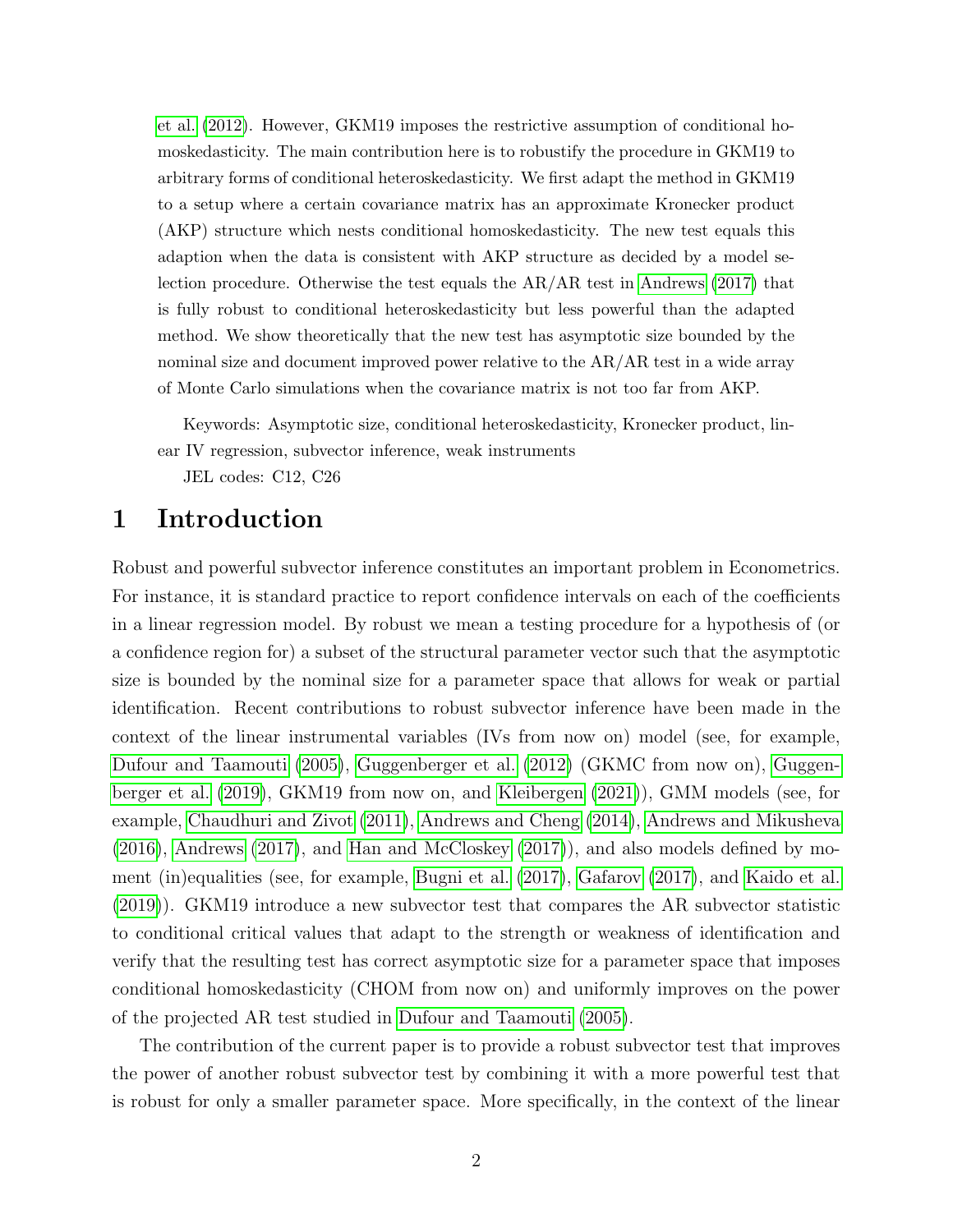IV model, we first provide a modification of the subvector AR test of GKM19, called the  $AR_{AKP,\alpha}$  test, where  $\alpha$  denotes the nominal size. We verify that it has correct asymptotic size for a parameter space that nests the setup with CHOM and also allows for particular cases of conditional heteroskedasticity (CHET from now on), namely setups where a particular covariance matrix has a Kronecker product (KP from now on) structure. For example, the data generating process (DGP from now on) has a KP structure if the vector of structural and reduced form errors equals a random vector independent of the IVs times a scalar function of the IVs. In particular then, the variances of all the errors depend on the IVs by the same multiplicative constant given as a scalar function of the IVs. In the companion paper [Guggenberger et al. \(2020\)](#page-46-9) (GKM20 from now on) we document that KP structure is compatible with more than 60% of empirical data sets we studied of several recently published empirical papers (at the 5% nominal size).

Second, depending on a model selection mechanism that determines whether the data are compatible with KP, the recommended test then equals the  $AR_{AKP,\alpha}$  test or the  $AR/AR$  test in [Andrews \(2017\)](#page-45-0) that is robust to arbitrary forms of CHET. We show that the  $AR_{AKP,\alpha}$ test does not reject less often under the null hypothesis than the AR/AR test when the data are close to KP structure.

We propose two different model selection methods. One is based on the KPST test statistic introduced in GKM20 for testing the null hypothesis that a covariance matrix has KP structure. The other one is based on the standardized norm of the distance between the covariance matrix estimator and its closest KP approximation. As in the model selection method proposed in [Andrews and Soares \(2010\)](#page-46-10), we compare the test statistic to a user chosen threshold that, in the asymptotics, is let go to infinity. The thresholds can be chosen differently depending on the number of IVs k and parameters not under test. Based on comprehensive finite sample simulations we provide choices for the thresholds for several values of k that lead to good control of the finite sample size.

As the main contribution of the paper, we verify that the resulting test, called  $\varphi_{MS-AKP,\alpha}$ test, has asymptotic size bounded by the nominal size  $\alpha$  under certain conditions on the selection mechanism and implementation of the AR/AR test at nominal size  $\alpha - \delta$  for some arbitrarily small  $\delta > 0$ .

In a Monte Carlo study, we compare the suggested new test  $\varphi_{MS-AKP,\alpha}$  with several alternatives given in [Andrews \(2017\)](#page-45-0), in particular, the AR/AR and the AR/QLR1 tests. [Andrews \(2017\)](#page-45-0) fills a very important gap in the literature on subvector inference by providing two-step Bonferroni-like methods for a rich class of models that nests GMM, that i) control the asymptotic size under relatively mild high-level conditions that allow for CHET, ii) are asymptotically non-conservative (in contrast to standard Bonferroni methods) and iii)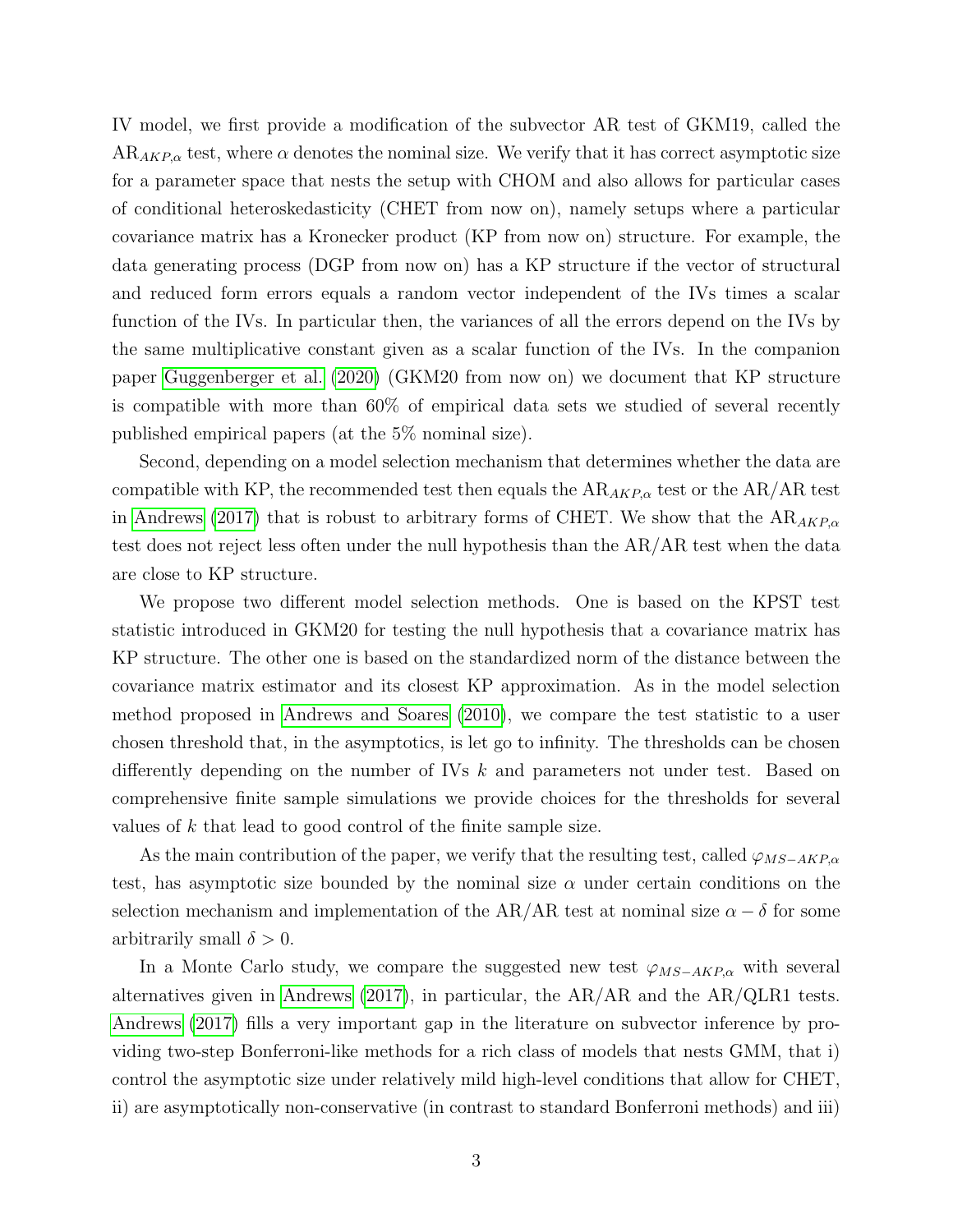are asymptotically efficient under strong identification. In contrast, the test considered here,  $\varphi_{MS-AKP,\alpha}$ , can only be used in the linear IV model and is not asymptotically efficient under strong identification. The Monte Carlo study finds that  $\varphi_{MS-AKP,\alpha}$  has uniformly higher rejection probabilities than the  $AR/AR$  test for all the DGPs considered. That includes the null rejection probabilities (NRPs from now on) with the  $\varphi_{MS-AKP,\alpha}$  test having finite sample size of 6% versus the 5.4% of the AR/AR test at nominal size 5%. Based on the Monte Carlo study we conclude that relative to the AR/QLR1 test,  $\varphi_{MS-AKP,\alpha}$  can be a useful alternative in terms of power in situations of weak or mixed identification strengths when the degree of overidentification is small and the covariance matrix of the data is not too far from KP structure. Whenever the data are compatible with KP structure, it also offers an important computational advantage because the  $AR_{AKP,\alpha}$  test is given in closed form. In contrast, implementation of the two-step Bonferroni-like methods require minimization of a statistic over a set that has dimension equal to the number of parameters not under test. The computation time should grow exponentially in the dimension of that set which constitutes a computational challenge especially when an applied researcher uses the proposed methods for the construction of a confidence region by test inversion. Given the construction of the  $AR_{AKP,\alpha}$  test it is not surprising to find the relative best performance of the  $\varphi_{MS-AKP,\alpha}$  test to occur under weak identification. Namely, the critical values of the former test adapt to the strength of identification and can be substantially lower than the corresponding chi-square critical values when identification is deemed to be weak.

The rest of the paper is organized as follows. In Section [2](#page-4-0) we introduce a version of a subvector [Anderson and Rubin \(1949\)](#page-45-2) test that has correct asymptotic size for a parameter space that imposes an approximate Kronecker product (AKP) structure for the covariance matrix. In Section [3](#page-11-0) we introduce a new test that has correct asymptotic size for a parameter space that does not impose any structure on the covariance matrix and therefore, in particular, allows for arbitrary forms of conditional heteroskedasticity. Finally, in Section [4](#page-20-0) we study the finite the finite sample properties of the test. Proofs are given in the Appendix at the end.

Notation: Throughout the paper, we denote by " $\otimes$ " the KP of two matrices, by  $vec(\cdot)$ the column vectorization of a matrix, and by  $||\cdot||$  the Frobenius norm.<sup>[1](#page-0-0)</sup> We use the notation  $M_A := I_n - P_A$  and  $P_A := A(A'A)^{-1}A'$  for any full rank matrix  $A \in \mathbb{R}^{n \times k}$ .

<sup>&</sup>lt;sup>1</sup>Recall the Frobenius norm for a matrix  $A = (a_{ij}) \in \Re^{m \times n}$  is defined as  $||A||^2 := \sum_{i=1}^m \sum_{j=1}^n a_{ij}^2$ . When A is a vector the Frobenius and the Euclidean norm are numerically equivalent.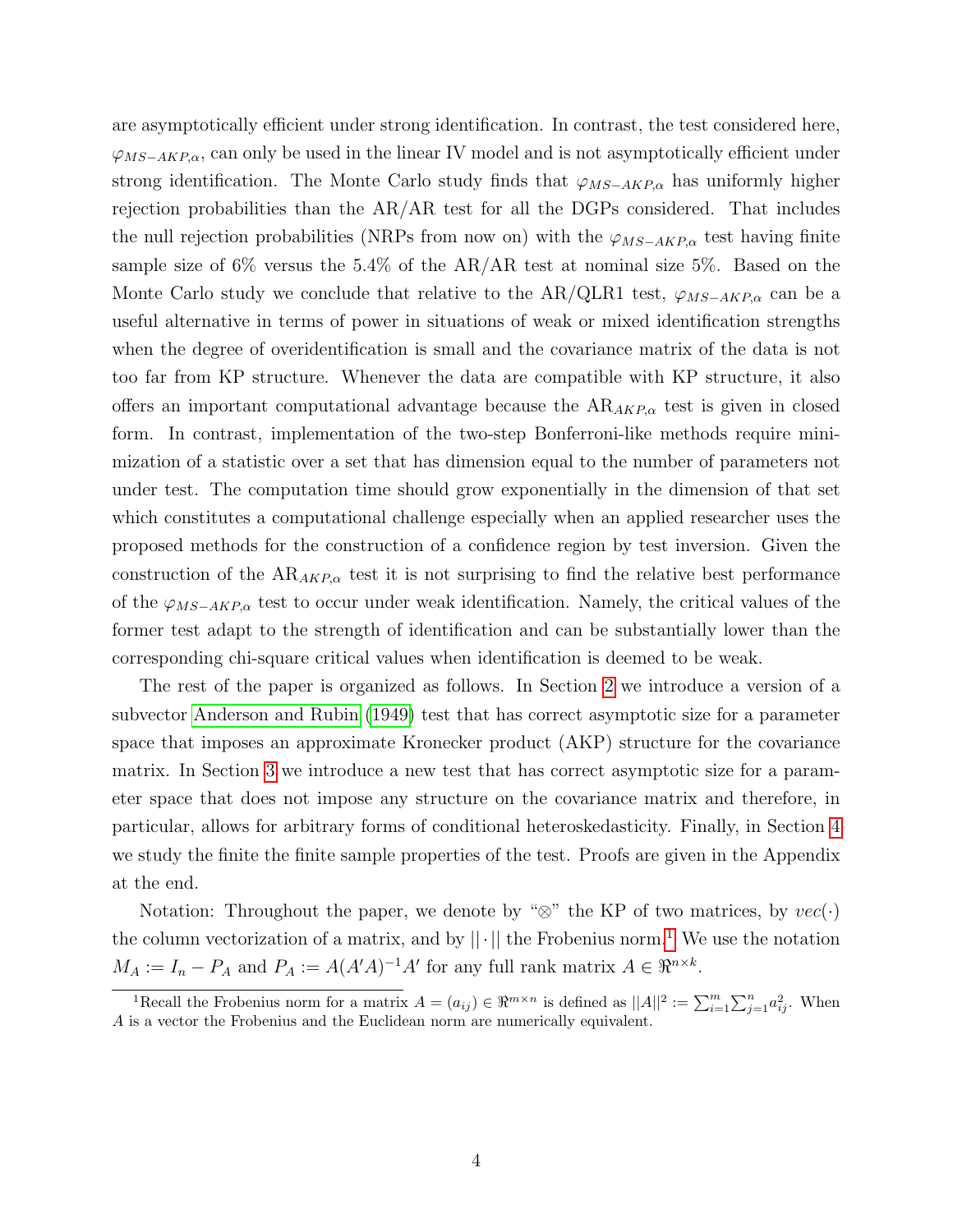# <span id="page-4-0"></span>2 Subvector AR Test under Approximate Kronecker Product Structure

Assume the linear IV model is given by the equations

<span id="page-4-1"></span>
$$
y = Y\beta + W\gamma + \varepsilon
$$
  
\n
$$
Y = \overline{Z}\Pi_Y + V_Y
$$
  
\n
$$
W = \overline{Z}\Pi_W + V_W,
$$
\n(2.1)

where  $y \in \mathbb{R}^n$ ,  $Y \in \mathbb{R}^{n \times m_Y}$ ,  $W \in \mathbb{R}^{n \times m_W}$ , and  $\overline{Z} \in \mathbb{R}^{n \times k}$ . We assume that  $k - m_W \ge 1$  and  $m_W \geq 1$ . The reduced form can be written as

$$
\left(y Y W\right) = \overline{Z} \left(\Pi_Y \Pi_W\right) \left(\begin{array}{cc} \beta & I_{m_Y} & 0^{m_Y \times m_W} \\ \gamma & 0^{m_W \times m_Y} & I_{m_W} \end{array}\right) + \underbrace{\left(\begin{array}{cc} v_y & V_Y & V_W \end{array}\right)}_{V}, \quad (2.2)
$$

where  $v_y := V_Y \beta + V_W \gamma + \varepsilon$  (which depends on the true  $\beta$  and  $\gamma$ ),  $V'_W = (V_{W,1}, \ldots, V_{W,n})$ ,  $V'_Y = (V_{Y,1}, \ldots, V_{Y,n}), \overline{Z}' = (\overline{Z}_1, \ldots, \overline{Z}_n).$  By  $V_i$ , for  $i = 1, \ldots, n$ , we denote the *i*-th row of V written as a column vector and similarly for other matrices.

The objective is to test the subvector hypothesis

<span id="page-4-2"></span>
$$
H_0: \beta = \beta_0 \text{ against } H_1: \beta \neq \beta_0,\tag{2.3}
$$

using tests whose size, i.e. the highest NRP over a large class of distributions for  $(\varepsilon_i, \overline{Z}'_i)$  $'_{i}, V'_{Y,i}, V'_{W,i}$ and the unrestricted nuisance parameters  $\Pi_Y$ ,  $\Pi_W$ , and  $\gamma$ , equals the nominal size  $\alpha$ , at least asymptotically. In particular, weak identification and non-identification of  $\beta$  and  $\gamma$  are allowed for. We impose the following assumption as in GKM19 (from where the name of the assumption is inherited).

**Assumption B:** The random vectors  $(\varepsilon_i, \overline{Z}'_i)$  $i, V'_{Y,i}, V'_{W,i}$  for  $i = 1, ..., n$  in [\(2.1\)](#page-4-1) are i.i.d. with distribution F.

For a given sequence  $a_n = o(1)$  in  $\Re_{\geq 0}$ , we define a sequence of parameter spaces  $\mathcal{F}_{AKP,a_n}$ for  $(\gamma, \Pi_W, \Pi_Y, F)$  under the null hypothesis  $H_0 : \beta = \beta_0$  that is larger than the corresponding ones in GKMC and GKM19 in that general forms of AKP structures for the variance matrix

$$
\overline{R}_F := E_F(\text{vec}(\overline{Z}_i U_i') (\text{vec}(\overline{Z}_i U_i'))') \in \mathfrak{R}^{kp \times kp} \tag{2.4}
$$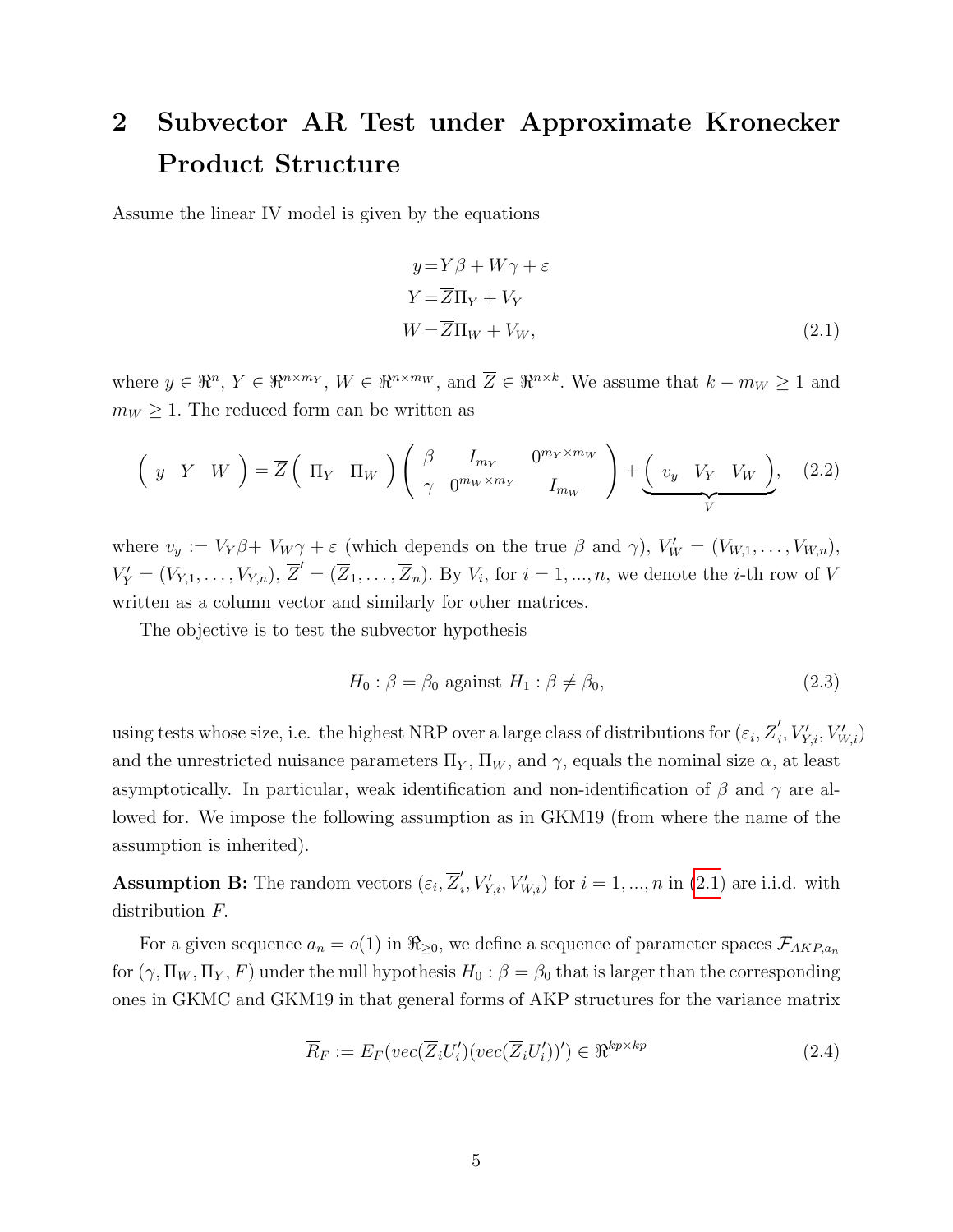are allowed for.<sup>[2](#page-0-0)</sup> Namely, for  $U_i := (\varepsilon_i + V'_{W,i} \gamma, V'_{W,i})'$  (which equals  $(v_{yi} - V'_{Y,i} \beta, V'_{W,i})'$ ),  $p := 1 + m_W$ , and  $m := m_Y + m_W$  let

$$
\mathcal{F}_{AKP,a_n} = \{ (\gamma, \Pi_W, \Pi_Y, F) : \gamma \in \mathbb{R}^{m_W}, \Pi_W \in \mathbb{R}^{k \times m_W}, \Pi_Y \in \mathbb{R}^{k \times m_Y},
$$
  
\n
$$
E_F(||T_i||^{2+\delta_1}) \leq B, \text{ for } T_i \in \{vec(\{Z_i U_i\}), ||\overline{Z}_i||^2 \},
$$
  
\n
$$
E_F(\overline{Z}_i V_i') = 0^{k \times (m+1)}, \overline{R}_F = G_F \otimes \overline{H}_F + \Upsilon_n,
$$
  
\n
$$
\kappa_{\min}(A) \geq \delta_2 \text{ for } A \in \{E_F(\overline{Z}_i' \overline{Z}_i), G_F, \overline{H}_F \} \}
$$
\n(2.5)

for symmetric matrices  $\Upsilon_n \in \Re^{kp \times kp}$  such that

<span id="page-5-0"></span>
$$
||\Upsilon_n|| \le a_n,\tag{2.6}
$$

positive definite (pd from now on) symmetric matrices  $G_F \in \mathbb{R}^{p \times p}$  (whose upper left element is normalized to 1) and  $\overline{H}_F \in \Re^{k \times k}, \delta_1, \delta_2 > 0, B < \infty$ . Note that the factors in the KP  $G_F \otimes$  $\overline{H}_F$  are not uniquely defined due to the summand  $\Upsilon_n$ . Note that no restriction is imposed on the variance matrix of  $vec(\{\overline{Z}_i V'_{Y,i}})$  and, in particular,  $E_F (vec(\{\overline{Z}_i V'_{Y,i}}) (vec(\{\overline{Z}_i V'_{Y,i}}))')$  does not need to factor into a KP.

The factorization of the covariance matrix into an AKP in line three of [\(2.5\)](#page-5-0) is a weaker assumption than CHOM. Under CHOM, we have  $G_F = E_F (U_i U_i')$  and  $\overline{H}_F = E_F (\overline{Z}_i' \overline{Z}_i)$ (prior to the normalization of the upper left element of  $G_F$ ) and  $\Upsilon_n = 0^{kp \times kp}$ . The AKP structure allowed for here (but not in GKMC and GKM19) also covers some important cases of CHET involving  $vec(\{\overline{Z}_i U'_i})$ .

**Examples.** i) Consider the case in [\(2.1\)](#page-4-1) where  $(\tilde{\epsilon}_i, \tilde{V}'_{W,i})' \in \mathbb{R}^p$  are i.i.d. zero mean with a pd variance matrix, independent of  $\overline{Z}_i$ , and  $(\varepsilon_i, V'_{W,i})' := f(\overline{Z}_i)(\widetilde{\varepsilon}_i, V'_{W,i})'$  for some scalar valued function f of  $\overline{Z}_i$ .<sup>[3](#page-0-0)</sup> In that case, the covariance matrix  $\overline{R}_F$  can be written

$$
E_F(vec(\overline{Z}_i U_i')(vec(\overline{Z}_i U_i'))')
$$
  
\n
$$
= E_F \left( U_i U_i' \otimes \overline{Z}_i \overline{Z}_i' \right)
$$
  
\n
$$
= E_F \left( (\varepsilon_i + V_{W,i}' \gamma, V_{W,i}')' (\varepsilon_i + V_{W,i}' \gamma, V_{W,i}') \otimes \overline{Z}_i \overline{Z}_i' \right)
$$
  
\n
$$
= E_F \left( (\widetilde{\varepsilon}_i + \widetilde{V}_{W,i}' \gamma, \widetilde{V}_{W,i}')' (\widetilde{\varepsilon}_i + \widetilde{V}_{W,i}' \gamma, \widetilde{V}_{W,i}') \right) \otimes E_F \left( f(\overline{Z}_i)^2 \overline{Z}_i \overline{Z}_i' \right)
$$
(2.7)

<sup>&</sup>lt;sup>2</sup>Regarding the notation  $(\gamma, \Pi_W, \Pi_Y, F)$  and elsewhere, note that we allow as components of a vector column vectors, matrices (of different dimensions), and distributions.

<sup>&</sup>lt;sup>3</sup>For example, [Andrews](#page-45-0) [\(2017\)](#page-45-0) considers  $f(Z_i) = ||Z_i||/k^{1/2}$ .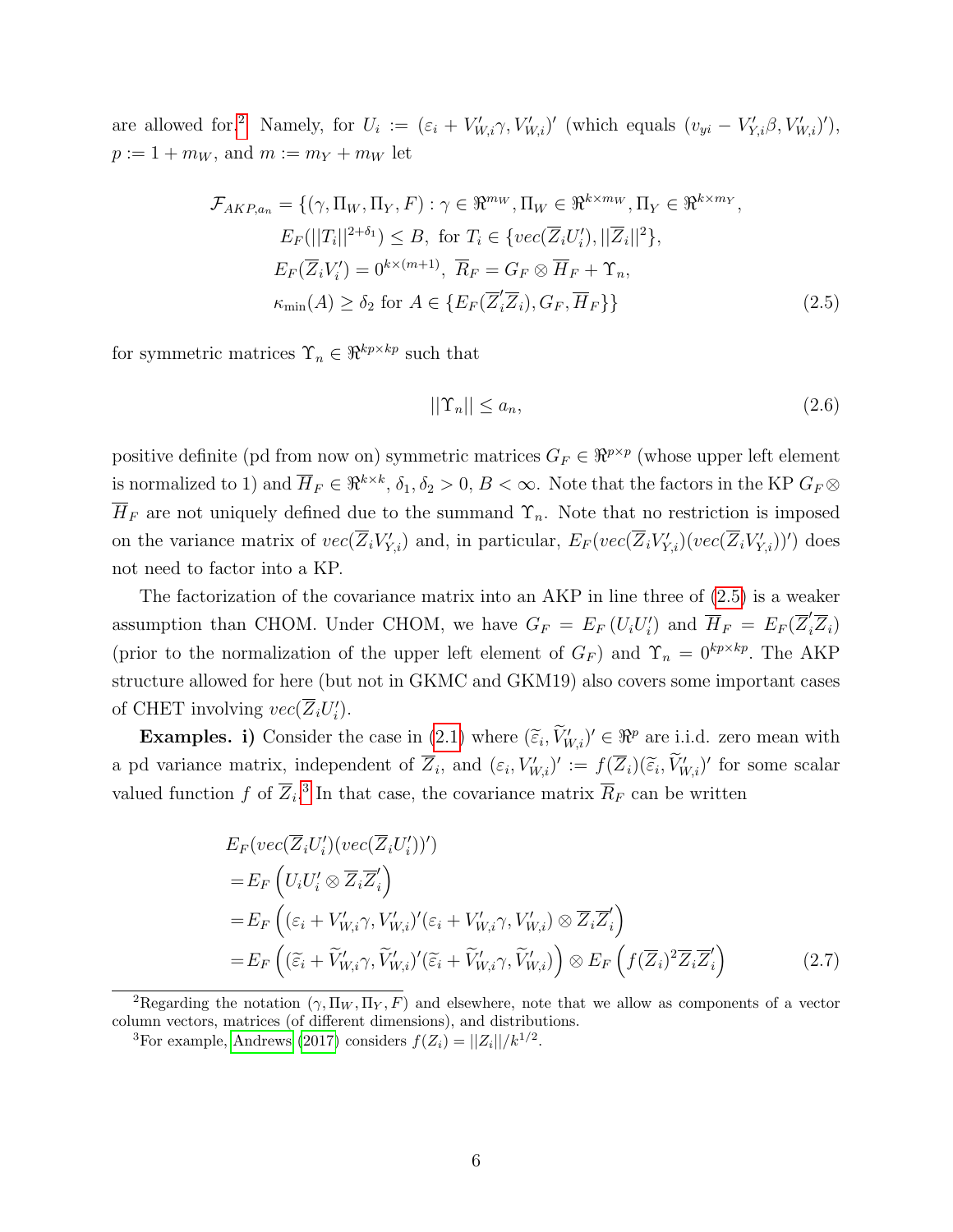and thus has KP structure even though, obviously, CHOM is not satisfied because

$$
E_F(U_iU_i'|\overline{Z}_i) = f(\overline{Z}_i)^2 E_F(\widetilde{\varepsilon}_i + \widetilde{V}'_{W,i}\gamma, \widetilde{V}'_{W,i})'(\widetilde{\varepsilon}_i + \widetilde{V}'_{W,i}\gamma, \widetilde{V}'_{W,i})
$$
\n(2.8)

depends on  $\overline{Z}_i$ .

ii) In a wage regression to assess the effect of "years of education", the assumption of CHOM would require that e.g. the variance of "wage" does not depend on the included regressor "race". This assumption is incompatible with recent US data where the wage dispersion is largest for Asians. Instead, the construction  $(\varepsilon_i, V'_{W,i})' := f(\overline{Z}_i)(\widetilde{\varepsilon}_i, V'_{W,i})'$  in i) allows for dependence of the variances of the regressand and all endogenous regressors on a scalar function of  $\overline{Z}_i$ . The maintained restriction is that all these variances are affected approximately by the *same* scalar function of  $Z_i$ . In the related paper, GKM20, we test the null hypothesis of KP structure for more than 100 specifications in about a dozen highly cited papers and find that at the 5% nominal size in about 30% of the cases the null is not rejected.

iii) For a time series setting, consider a structural vector autoregression  $AX_t = BX_{t-1}$  +  $\eta_t$ , where dim  $X_t = \dim \eta_t = n$ ,  $E(\eta_t | X_{t-1}) = 0$  and suppose that  $var(\eta_t | X_{t-1}) = var(\eta_t) =$  $\Sigma_t = diag(\sigma_{1t}^2, ..., \sigma_{nt}^2)$ . If  $\sigma_{it}^2 = a_t \sigma_i^2$  for some scalar function of time  $a_t$ , i.e., the volatilities of all the shocks change over time in a proportional manner, then the variance of  $X_{t-1}\eta_t$  has KP structure. In this model, identification can be achieved by exclusion restrictions [\(Sims, 1980\)](#page-47-1) that render some of  $X_{t-1}$  valid instruments. It can also be achieved with external instruments if available [\(Stock and Watson, 2018\)](#page-47-2). Time-variation in volatilities has been reported in many contexts. For instance, the 'great moderation' is a well-documented phenomenon of a fall in macroeconomic volatility in the US in the early 1980s (cf. Bernanke  $(2004)$ , ch. 4). AKP would result if the fall in the volatilities were similar across variables.

In this section we will introduce a new conditional subvector  $AR_{AKP}$  test and show it has asymptotic size with respect to the parameter space  $\mathcal{F}_{AKP,a_n}$  equal to the nominal size. We next define the new test statistic and the critical value for the case considered here of AKP structure.

Estimation of the two factors in the AKP structure: Define

<span id="page-6-0"></span>
$$
Z_i := (n^{-1}\overline{Z}'\overline{Z})^{-1/2}\overline{Z}_i \in \Re^k \tag{2.9}
$$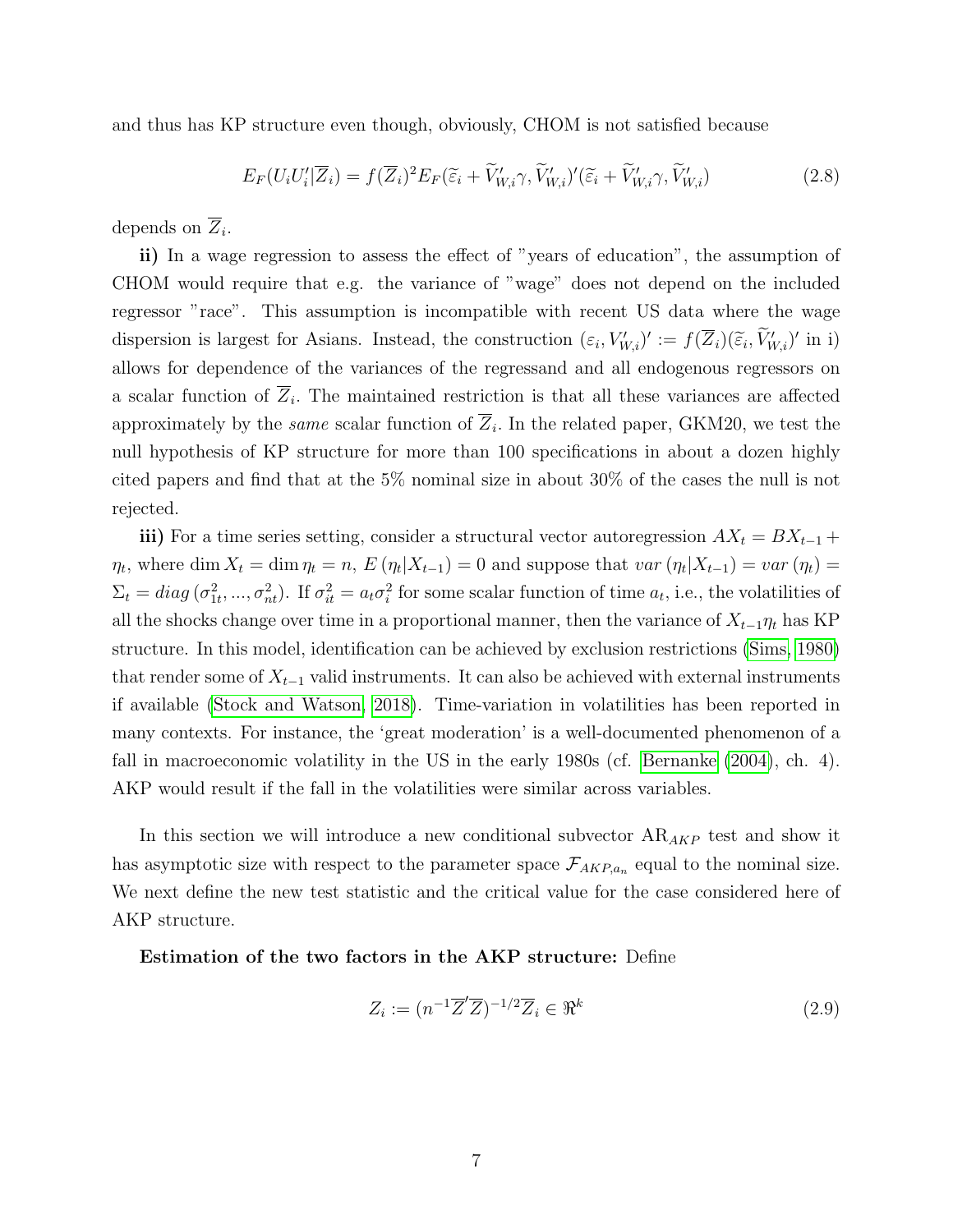and  $Z \in \mathbb{R}^{n \times k}$  with rows given by  $Z_i'$  for  $i = 1, ..., n$ .<sup>[4](#page-0-0)</sup> Define an estimator of the matrix

<span id="page-7-2"></span>
$$
R_F = (I_p \otimes (E_F \overline{Z}_i \overline{Z}'_i)^{-1/2}) \overline{R}_F (I_p \otimes (E_F \overline{Z}_i \overline{Z}'_i)^{-1/2}) \in \Re^{kp \times kp}
$$
(2.10)

by

$$
\widehat{R}_n := n^{-1} \sum_{i=1}^n f_i f'_i \in \mathfrak{R}^{kp \times kp}, \text{ where}
$$
\n
$$
f_i := ((M_Z \overline{Y}_0)_i, (M_Z W)'_i)' \otimes Z_i \in \mathfrak{R}^{kp}, \text{ and } \overline{Y}_0 := y - Y \beta_0.
$$
\n(2.11)

Note that  $\widehat{R}_n$  is automatically a centered estimator because, as straightforward calculations show,  $n^{-1}\sum_i f_i = 0$ . From  $\overline{R}_F = G_F \otimes \overline{H}_F + \Upsilon_n$ , it follows that  $R_F = G_F \otimes H_F + o(1)$  for

<span id="page-7-4"></span><span id="page-7-3"></span>
$$
H_F := (E_F \overline{Z}_i \overline{Z}'_i)^{-1/2} \overline{H}_F (E_F \overline{Z}_i \overline{Z}'_i)^{-1/2}.
$$
\n(2.12)

Let

<span id="page-7-1"></span>
$$
(\widehat{G}_n, \widehat{H}_n) = \arg\min ||G \otimes H - \widehat{R}_n||, \tag{2.13}
$$

where the minimum is taken over  $(G, H)$  for  $G \in \mathbb{R}^p \times p$ ,  $H \in \mathbb{R}^k \times k$  being pd, symmetric matrices, and normalized such that the upper left element of G equals 1.

Following [van Loan and Pitsianis \(1993,](#page-47-3) Corollary 2.2), it can be shown that  $(\widehat{G}_n, \widehat{H}_n)$ are given in closed form by the following construction. First, for a pd matrix  $A \in \mathbb{R}^{kp \times kp}$ define the rearrangement of A as

$$
\mathcal{R}(A) := \begin{pmatrix} A_1 \\ \dots \\ A_p \end{pmatrix} \in \mathfrak{R}^{pp \times kk}, \text{ where}
$$

$$
A_j := \begin{pmatrix} (vec(A_{1j}))' \\ \dots \\ (vec(A_{pj}))' \end{pmatrix} \in \mathfrak{R}^{p \times kk} \text{ for } j = 1, ..., p,
$$
(2.14)

where  $A_{lj} \in \mathbb{R}^{k \times k}$  denotes the  $(l, j)$  submatrix of dimensions  $k \times k$ , where  $l, j = 1, ..., p$ . Second, denote by

<span id="page-7-0"></span>
$$
\widehat{L}'\mathcal{R}(A)\widehat{N} = diag(\widehat{\sigma}_l) \in \mathfrak{R}^{pp \times kk}
$$
\n(2.15)

a singular value decomposition of  $\mathcal{R}(A)$ ,<sup>[5](#page-0-0)</sup> where the singular values  $\hat{\sigma}_l$  for  $l = 1, ..., p^2$  are or-

<sup>5</sup>In [van Loan and Pitsianis](#page-47-3) [\(1993,](#page-47-3) Corollary 2), the orthogonal matrices  $\hat{L} \in \mathbb{R}^{pp \times pp}$  and  $\hat{N} \in \mathbb{R}^{kk \times kk}$  are

<sup>&</sup>lt;sup>4</sup>For simplicity, we do not use the more precise notation  $Z_{in}$  for  $Z_i$ . It is explained in detail in Comment 3 below Theorem [1](#page-9-0) why we introduce  $Z_i$ , namely to obtain invariance of the testing procedure with respect to nonsingular transformations of the IVs.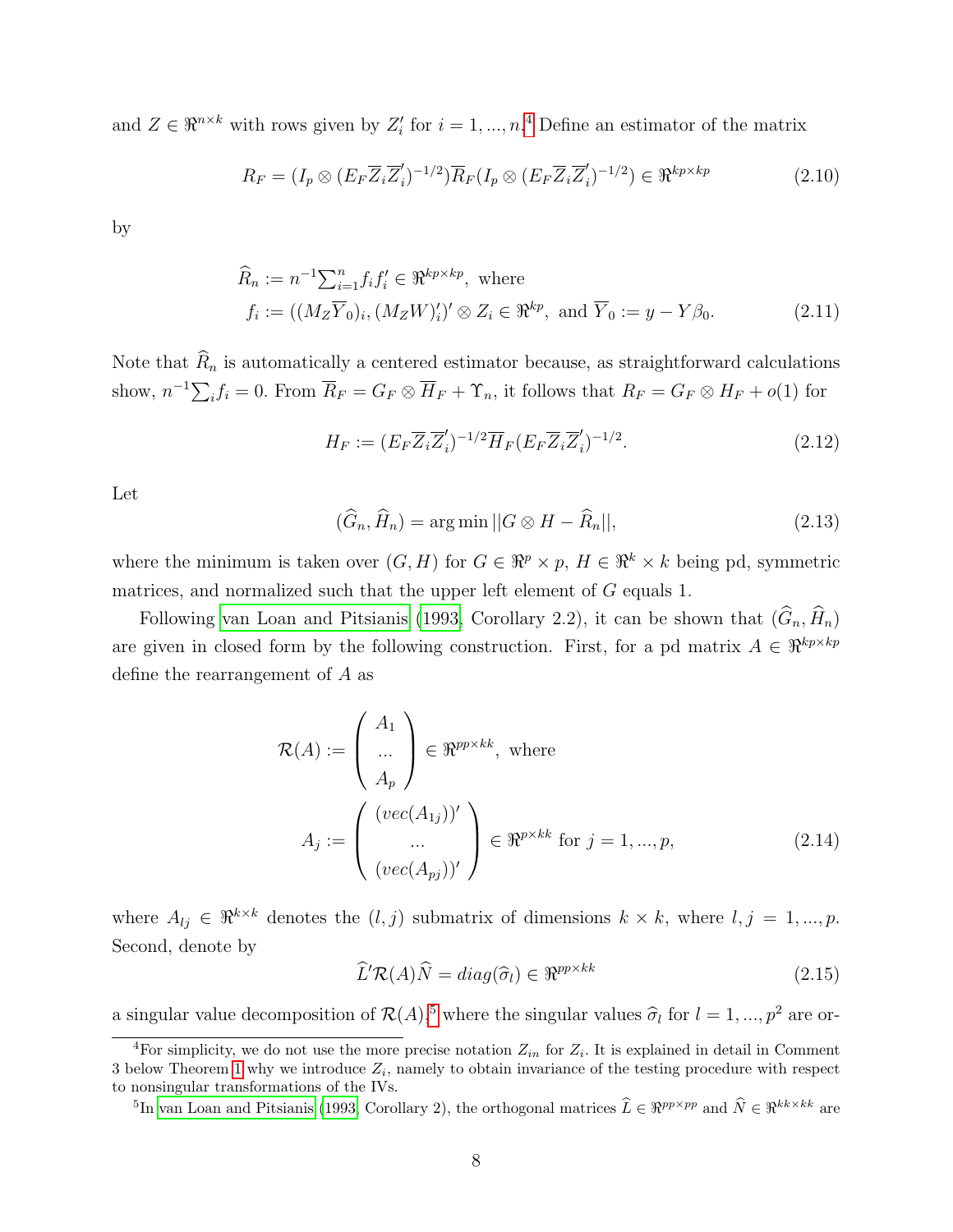dered non-increasingly. Finally, denote by  $\widehat{L}(:, 1)$  and  $\widehat{N}(:, 1)$  singular vectors corresponding to the largest singular value  $\hat{\sigma}_1$  and let  $\hat{L}(1, 1)$  denote the first component of  $\hat{L}(:, 1)$ . Then, letting the role of A be played by  $\widehat{R}_n$  in [\(2.15\)](#page-7-0), minimizers  $(\widehat{G}_n, \widehat{H}_n)$  to [\(2.13\)](#page-7-1) are defined by

<span id="page-8-0"></span>
$$
vec(\widehat{G}_n) = \widehat{L}(:,1)/\widehat{L}(1,1) \text{ and } vec(\widehat{H}_n) = \widehat{\sigma}_1 \widehat{L}(1,1)\widehat{N}(:,1),
$$
\n(2.16)

where  $\hat{L}(1, 1) > 0$  whenever  $\hat{R}_n$  is pd. By Lemma [4](#page-34-0) below, the definition given in [\(2.16\)](#page-8-0) is unique for all large enough  $n \text{ wp1}^6$  $n \text{ wp1}^6$  and

$$
\widehat{G}_n - G_{F_n} \to 0^{p \times p} \text{ and } \widehat{H}_n - H_{F_n} \to 0^{k \times k} \text{ a.s.}
$$
\n(2.17)

under certain sequences  $F_n$  as defined in  $\mathcal{F}_{AKP,a_n}$  for which  $R_{F_n} = G_{F_n} \otimes H_{F_n} + o(1)$  (where  $R_{F_n}$  is defined in [\(2.10\)](#page-7-2) with F replaced by  $F_n$ ),  $H_{F_n} := (E_{F_n} \overline{Z}_i \overline{Z}'_i)$  $\overline{H}_{F_n}(E_{F_n}\overline{Z}_i\overline{Z}_i')$  $i)^{-1/2}$ (as defined in [\(2.12\)](#page-7-3)), and the upper left element of  $G_{F_n}$  is normalized to 1.

Definition of the conditional subvector test: We denote the subvector AR statistic when the variance matrix has AKP structure by  $AR_{AKP,n}(\beta_0)$  and define it as the smallest root  $\hat{\kappa}_{pn}$  of the roots  $\hat{\kappa}_{in}$ ,  $i = 1, ..., p$  (ordered nonincreasingly) of the characteristic polynomial

<span id="page-8-2"></span>
$$
\left| \hat{\kappa} I_p - n^{-1} \hat{G}_n^{-1/2} \left( \overline{Y}_0, W \right)' Z \hat{H}_n^{-1} Z' \left( \overline{Y}_0, W \right) \hat{G}_n^{-1/2} \right| = 0. \tag{2.18}
$$

The conditional subvector test  $AR_{AKP,\alpha}$  rejects  $H_0$  at nominal size  $\alpha$  if

<span id="page-8-1"></span>
$$
AR_{AKP,n}(\beta_0) > c_{1-\alpha}(\hat{\kappa}_{1n}, k - m_W), \tag{2.19}
$$

where  $c_{1-\alpha}(\cdot, \cdot)$  is defined as follows. [Muirhead \(1978\)](#page-47-4), in the case where  $m_W = 1$  and assuming normality, provides an approximate, nuisance parameter free, conditional density of the smaller eigenvalue  $\hat{\kappa}_{2n}$  given the larger one  $\hat{\kappa}_{1n}$  for any degree of overidentification  $k - m_W$ , see (2.12) in GKM19 for the conditional pdf. For given  $\hat{\kappa}_{1n}$  and arbitrary  $m_W$ ,  $c_{1-\alpha}(\hat{\kappa}_{1n}, k-m_W)$  denotes the 1 –  $\alpha$ -quantile of that approximation. GKM19 (Table 1 and Supplement C) provide  $c_{1-\alpha}(\hat{\kappa}_{1n}, k-m_W)$  for  $\alpha=1, 5, 10\%$ ,  $k-m_W=1, ..., 20$  and a fine grid of values for  $\hat{\kappa}_{1n}$ , say  $\hat{\kappa}_{1,1} \leq ... \leq \hat{\kappa}_{1,j} \leq ... \leq \hat{\kappa}_{1,J}$  for some large J. We reproduce Table 1 (that covers the case  $\alpha = 5\%$  and  $k - m_W = 4$ ) from GKM19 below. Conditional critical values for values of  $\hat{\kappa}_{1n}$  not reported in the tables are obtained by linear interpolation. Specifically, let  $q_{1-\alpha,j}(k-1)$  denote the  $1-\alpha$  quantile of the distribution whose density is

called  $U$  and  $V$ , respectively, notation that we have already used for other objects.

 $6N$ ote that it would not be unique if the eigenspace associated with the largest singular value had dimension larger than 1.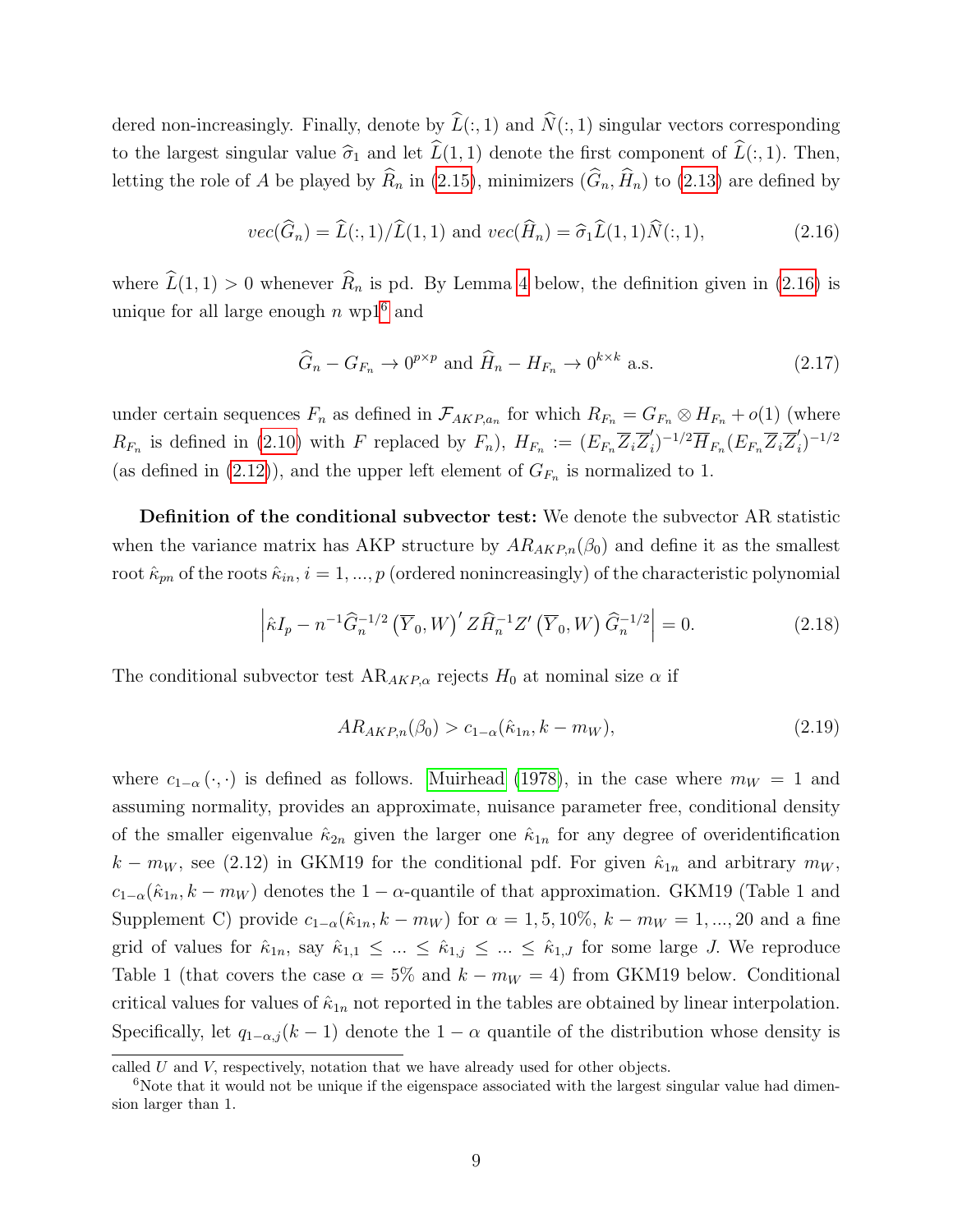given by (2.12) in GKM19 with  $\hat{\kappa}_{1n}$  replaced by  $\hat{\kappa}_{1,j}$ . The end point of the grid  $\hat{\kappa}_{1,J}$  should be chosen high enough so that  $q_{1-\alpha,J}(k-m_W) \approx \chi^2_{k-m_W,1-\alpha}$ . For any realization of  $\hat{\kappa}_{1n} \leq \hat{\kappa}_{1,J}$ , find j such that  $\hat{\kappa}_{1n} \in [\hat{\kappa}_{1,j-1}, \hat{\kappa}_{1,j}]$  with  $\hat{\kappa}_{1,0} = 0$  and  $q_{1-\alpha,0} (k - m_W) = 0$ , and let

$$
c_{1-\alpha}(\hat{\kappa}_{1n}, k - m_W) := \frac{\hat{\kappa}_{1,j} - \hat{\kappa}_{1n}}{\hat{\kappa}_{1,j} - \hat{\kappa}_{1,j-1}} q_{1-\alpha,j-1} (k - m_W) + \frac{\hat{\kappa}_{1n} - \hat{\kappa}_{1,j-1}}{\hat{\kappa}_{1,j} - \hat{\kappa}_{1,j-1}} q_{1-\alpha,j} (k - m_W). \tag{2.20}
$$

Table 1:  $cv = c_{1-\alpha}(\hat{\kappa}_1, k-m_W)$  for  $\alpha = 5\%$ ,  $k-m_W = 4$  for various values of  $\hat{\kappa}_1$ 

| $\hat{\kappa}_1$ | $_{\rm{cv}}$    | $\hat{\kappa}_1$ | $\rm{cv}$ | $\hat{\kappa}_1$ CV                     |  |  |  | $\hat{\kappa}_1$ cv $\hat{\kappa}_1$ cv $\hat{\kappa}_1$ cv $\hat{\kappa}_1$ cv $\hat{\kappa}_1$ cv | $\hat{\kappa}_1$              | CV  | $\hat{\kappa}_1$ | $_{\rm cv}$ |
|------------------|-----------------|------------------|-----------|-----------------------------------------|--|--|--|-----------------------------------------------------------------------------------------------------|-------------------------------|-----|------------------|-------------|
| 1.2              |                 | 2.1              | - 1.9     | 3.2 2.9 4.5 3.9 5.9 4.9 7.4 5.9         |  |  |  | $9.4 \quad 6.9$                                                                                     | 12.5                          | 7.9 | 20.9             | -8.9        |
|                  | $1.3 \quad 1.2$ |                  |           | 2.3 2.1 3.5 3.1 4.7 4.1 6.2 5.1 7.8 6.1 |  |  |  | $9.9$ 7.1                                                                                           | 13.4 8.1                      |     | 26.5             | 9.1         |
|                  | $1.4$ $1.3$     |                  |           | 2.5 2.3 3.7 3.3 5.0 4.3 6.5 5.3 8.2 6.3 |  |  |  |                                                                                                     | 10.5 $\,$ 7.3   14.5 $\,$ 8.3 |     | 39.9             | 9.3         |
|                  | - 1.5           | 2.7              | 2.5       |                                         |  |  |  | 4.0 $3.5$   5.3 $4.5$   6.8 $5.5$   8.6 $6.5$   11.1 $7.5$                                          | 15.9 8.5                      |     | 57.4             | 9.4         |
|                  |                 | 3.0              |           |                                         |  |  |  | 2.7   4.2 3.7   5.6 4.7   7.1 5.7   9.0 6.7   11.7 7.7                                              | 17.9                          | 8.7 |                  | 9.48        |

Denote by  $P_{(\gamma,\Pi_W,\Pi_Y,F)}(\cdot)$  the probability of an event under the null hypothesis when the true values of the structural and reduced form parameters and the distribution of the random variables are given by  $(\gamma, \Pi_W, \Pi_Y, F)$ . Recall the definition of the parameter space  $\mathcal{F}_{AKP,a_n}$  in [\(2.5\)](#page-5-0). We can now formulate the main result of this section.

<span id="page-9-0"></span>**Theorem 1** Under Assumption B, the conditional subvector test  $AR_{AKP,\alpha}$  defined in ([2.19](#page-8-1)) implemented at nominal size  $\alpha$  has asymptotic size, i.e.

$$
\lim \sup_{n \to \infty} \sup_{(\gamma, \Pi_W, \Pi_Y, F) \in \mathcal{F}_{AKP, a_n}} P_{(\gamma, \Pi_W, \Pi_Y, F)}(AR_{AKP,n}(\beta_0) > c_{1-\alpha}(\hat{\kappa}_{1n}, k - m_W))
$$

equal to  $\alpha$  for  $\alpha \in \{1\%, 5\%, 10\%\}$  and  $k - m_W \in \{1, ..., 20\}$ .

Comment. 1. Some portions of the proof follow similar steps as the proof of Theorem 5 in GKM19. In particular, one portion of the proof relies on an one-dimensional simulation exercise to prove that the NRPs are bounded by the nominal size. This exercise could be extended to choices of  $\alpha$  and  $k - m_W$  beyond those in the theorem and likely the theorem would extend to many more choices.

2. Trivially, under the same assumptions as in Theorem [1,](#page-9-0) we obtain that

$$
\limsup_{n \to \infty} \sup_{(\gamma, \Pi_W, \Pi_Y, F) \in \mathcal{F}_{AKP, a_n}} P_{(\gamma, \Pi_W, \Pi_Y, F)}(AR_{AKP,n}(\beta_0) > \chi^2_{k - m_W, 1 - \alpha}) = \alpha.
$$

That is, the generalization of the subvector test in GKMC to AKP structure has correct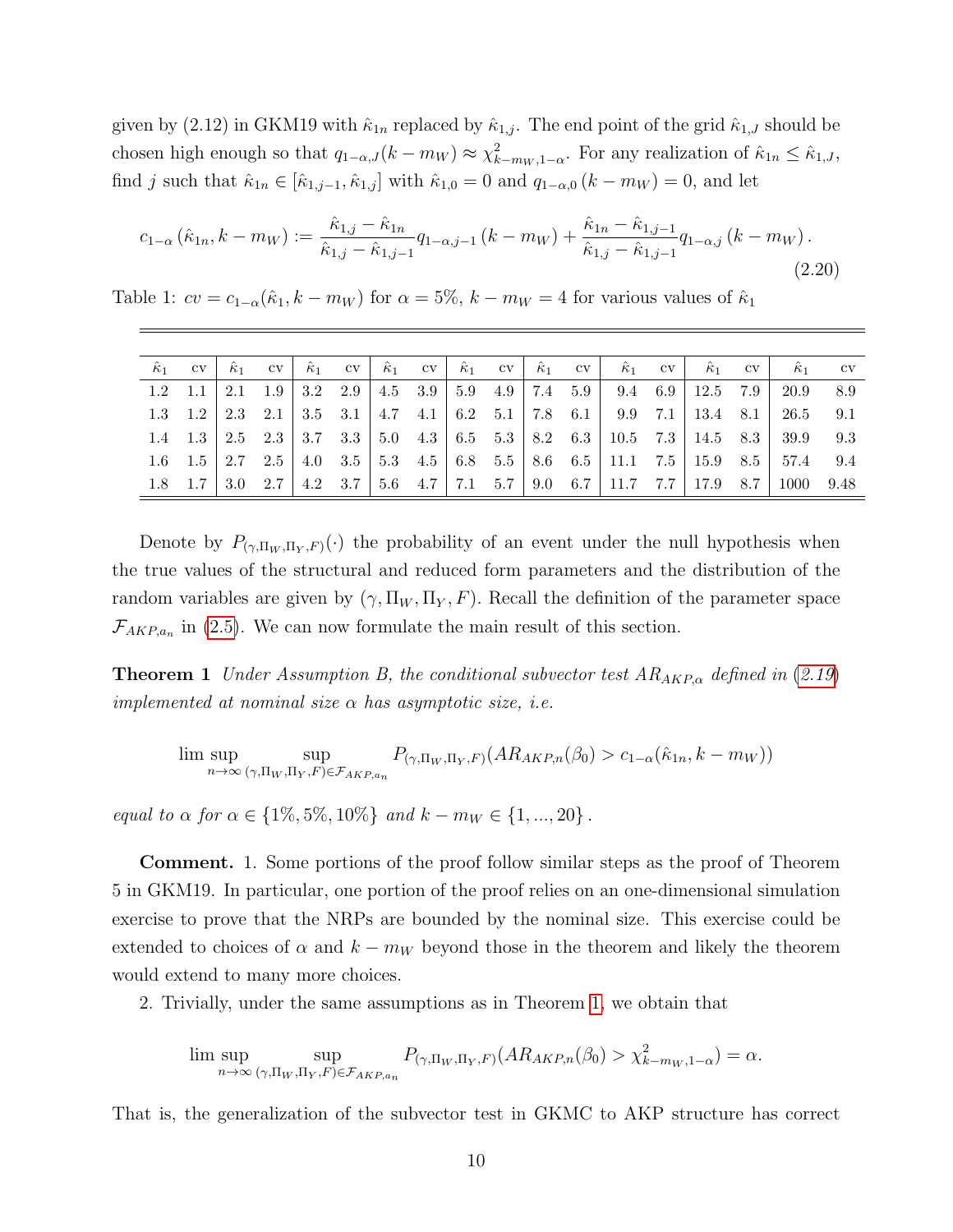asymptotic size. This result is obtained fully analytically; its proof does not require any simulations.

3. Invariance with respect to nonsingular transformations of the IV matrix. The identifying power of the model comes from the moment condition  $E_F \varepsilon_i \overline{Z}_i =$  $E_F(y_i - Y_i' \beta - W_i' \gamma) \overline{Z}_i = 0$ . This moment condition obviously still holds when the instrument vector is premultiplied by a nonrandom nonsingular matrix  $A \in \mathbb{R}^{k \times k}$ , i.e.  $E_F \varepsilon_i A \overline{Z}_i = 0$ . It then seems reasonable to look for testing procedures whose outcome is invariant to such nonsingular transformations. In the weak IV literature, e.g. [Andrews et al. \(2006\)](#page-46-12) and [An](#page-46-13)[drews et al. \(2019\)](#page-46-13) and references therein, the class of (similar) invariant tests to orthogonal transformations A, that is, changes of the coordinate system, has been studied. The transformation of the IVs in [\(2.9\)](#page-6-0) is performed in order for the test to be invariant to nonsingular transformations of the IVs.

If the conditional subvector  $AR_{AKP}$  test defined in [\(2.19\)](#page-8-1) (and  $\widehat{R}_n$  in [\(2.11\)](#page-7-4)) was defined with  $\overline{Z}_i$  in place of  $Z_i$  it would be invariant to orthogonal transformations but not necessarily to nonsingular ones. To see the former, denote by  $\widehat{R}_{nA}$  the matrix  $\widehat{R}_n$  when the instrument vector has been transformed to  $A\overline{Z}_i$  (and consequently  $\overline{Z}$  is changed to  $\overline{Z}A'$ ). Then the claim follows from  $\mathcal{R}(\widehat{R}_{nA}) = \mathcal{R}(\widehat{R}_{nA})(A' \otimes A')$  (which holds for any nonsingular matrix A by straightforward calculations using  $vec(ABC) = (C' \otimes A)vec(B)$  for any conformable matrices A, B, and C and  $M_{\overline{Z}} = M_{\overline{Z}A'}$  which implies  $\widehat{G}_{nA} = \widehat{G}_n$  and  $\widehat{H}_{nA} = A\widehat{H}_nA'$  when A is orthogonal, where again  $\widehat{G}_{nA}$  and  $\widehat{H}_{nA}$  denote the matrices  $\widehat{G}_n$  and  $H_n$  when the instrument vector  $Z_i$  has been transformed to  $AZ_i$ . It then follows that the matrix  $n^{-1}\widehat{G}_n^{-1/2} (\overline{Y}_0, W)'\overline{Z}\widehat{H}_n^{-1}\overline{Z}'(\overline{Y}_0, W)\widehat{G}_n^{-1/2}$  in [\(2.18\)](#page-8-2) (and thus its eigenvalues) remain invariant under orthogonal transformations  $\overline{Z}_i \rightarrow A\overline{Z}_i$  of the instrument matrix. This test however is not invariant in general to arbitrary nonsingular transformations.

But with the replacement of  $\overline{Z}_i$  by  $Z_i$  as done in [\(2.11\)](#page-7-4) and, correspondingly,  $\overline{Z}$  by  $\overline{Z}(n^{-1}\overline{Z}'\overline{Z})^{-1/2}$  in [\(2.18\)](#page-8-2), the test is invariant against nonsingular transformations A. The invariance of this test to arbitrary nonsingular transformations  $\overline{Z}_i \to A\overline{Z}_i$  of the instrument matrix (which leads to a transformation of  $Z_i$  to  $(A\overline{Z}'\overline{Z}A')^{-1/2}A\overline{Z}_i$ ) follows from straightforward calculations and the fact that the matrix

$$
T_A := (\overline{Z}'\overline{Z})^{1/2} A'(A\overline{Z}'\overline{Z}A')^{-1/2} \in \mathfrak{R}^{k \times k}
$$
\n(2.21)

is orthogonal. In particular, one can easily show that the matrices  $\mathcal{R}(\widehat{R}_n)$ ,  $\widehat{G}_n$ , and  $\widehat{H}_n$  that appear as ingredients in the conditional subvector test  $AR_{AKP,\alpha}$  with  $A = I_k$  are related to the corresponding matrices  $\mathcal{R}(\widehat{R}_{nA}), \widehat{G}_{nA}$ , and  $\widehat{H}_{nA}$ , when A is an arbitrary nonsingular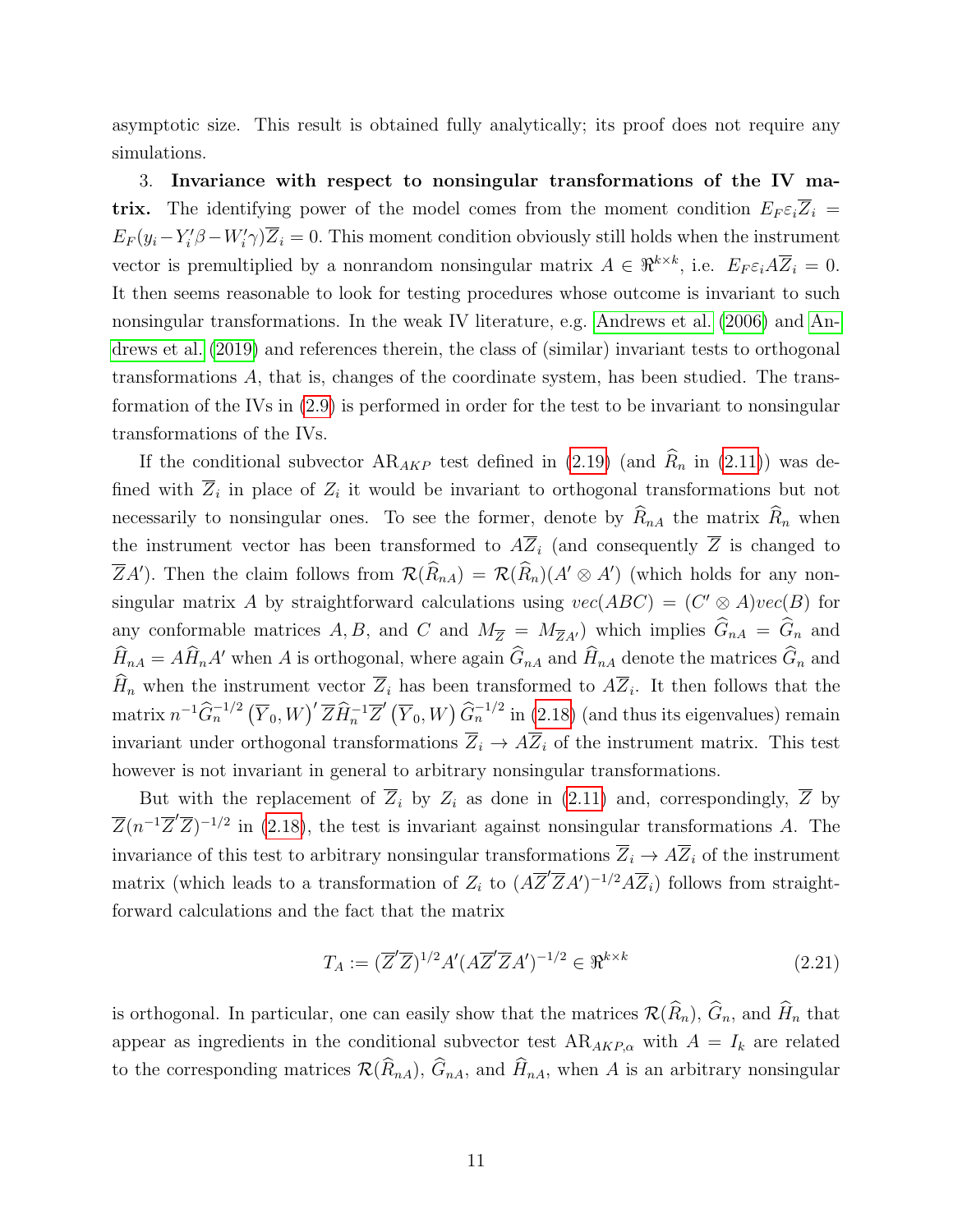matrix, via

<span id="page-11-1"></span>
$$
\mathcal{R}(\widehat{R}_{nA}) = \mathcal{R}(\widehat{R}_{n}) \left( T_A \otimes T_A \right), \ \widehat{G}_{nA} = \widehat{G}_n, \text{ and } \widehat{H}_{nA} = T'_A \widehat{H}_n T_A \tag{2.22}
$$

which immediately implies the desired invariance result.

4. The conditional subvector test can be generalized to a stationary time series setting, see the Appendix, Section [A.5,](#page-44-0) for details.

5. Note that under the null hypothesis the test does not depend on the value of the reduced form matrix  $\Pi_Y$  because the test statistic and the critical value are affected by Y only through  $\overline{Y}_0 = y - Y \beta_0$ .

6. GKM19 establish that the conditional subvector AR test introduced there enjoys near optimality properties in the linear IV model with conditional homoskedasticity in a certain class of tests that depend on the data only through the roots  $\hat{\kappa}_{in}$ ,  $i = 1, ..., p$  when  $k-m_W = 1$ . On the other hand, when  $k-m_W$  gets bigger the test may be quite conservative. The power gains over the projected AR subvector test discussed in [Dufour and Taamouti](#page-46-2) [\(2005\)](#page-46-2) arise in weakly identified scenarios while under strong identification these two tests become identical. Similarly, we expect the power properties of the new conditional subvector test AR<sub>AKP, $\alpha$ </sub> to be most competitive for small  $k - m_W$ , particular, when  $k - m_W = 1$ , in weakly identified situations.

## <span id="page-11-0"></span>3 Subvector Testing under Arbitrary Forms of Conditional Heteroskedasticity

We now allow for arbitrary forms of CHET, that is, the parameter space does not impose an AKP structure for  $\overline{R}_F$ . We describe a testing procedure under high level assumptions that we then verify in the next subsections for particular implementations of the test.

In what follows,  $\mathcal{F}_{Het}$  is a generic parameter space for  $(\gamma, \Pi_W, \Pi_Y, F)$  that does not impose an AKP structure, but if the restriction  $R_F = G_F \otimes H_F + \Upsilon_n$  as in  $\mathcal{F}_{AKP,a_n}$  in [\(2.5\)](#page-5-0) was added to the conditions in  $\mathcal{F}_{Het}$  then  $\mathcal{F}_{Het}\subset\mathcal{F}_{AKP,a_n}$ . For example, the null parameter space  $\mathcal{F}_{Het}$  may impose stronger moment conditions than  $\mathcal{F}_{AKP,a_n}$  so that certain Lyapunov CLTs apply. See the definitions of  $\mathcal{F}_{Het}$  in the next subsections. We summarize the restrictions on the parameter space (PS) in the following assumption.

Assumption PS:  $\mathcal{F}_{Het} \subset \mathcal{F}_{AKP,a_n}$ , where  $\mathcal{F}_{AKP,a_n}$  is equal to  $\mathcal{F}_{AKP,a_n}$  without the condition  $\overline{R}_F = G_F \otimes \overline{H}_F + \Upsilon_n$  (AKP structure) and without the assumptions  $\kappa_{\min}(A) \ge \delta_2$ for  $A \in \{G_F, \overline{H}_F\}.$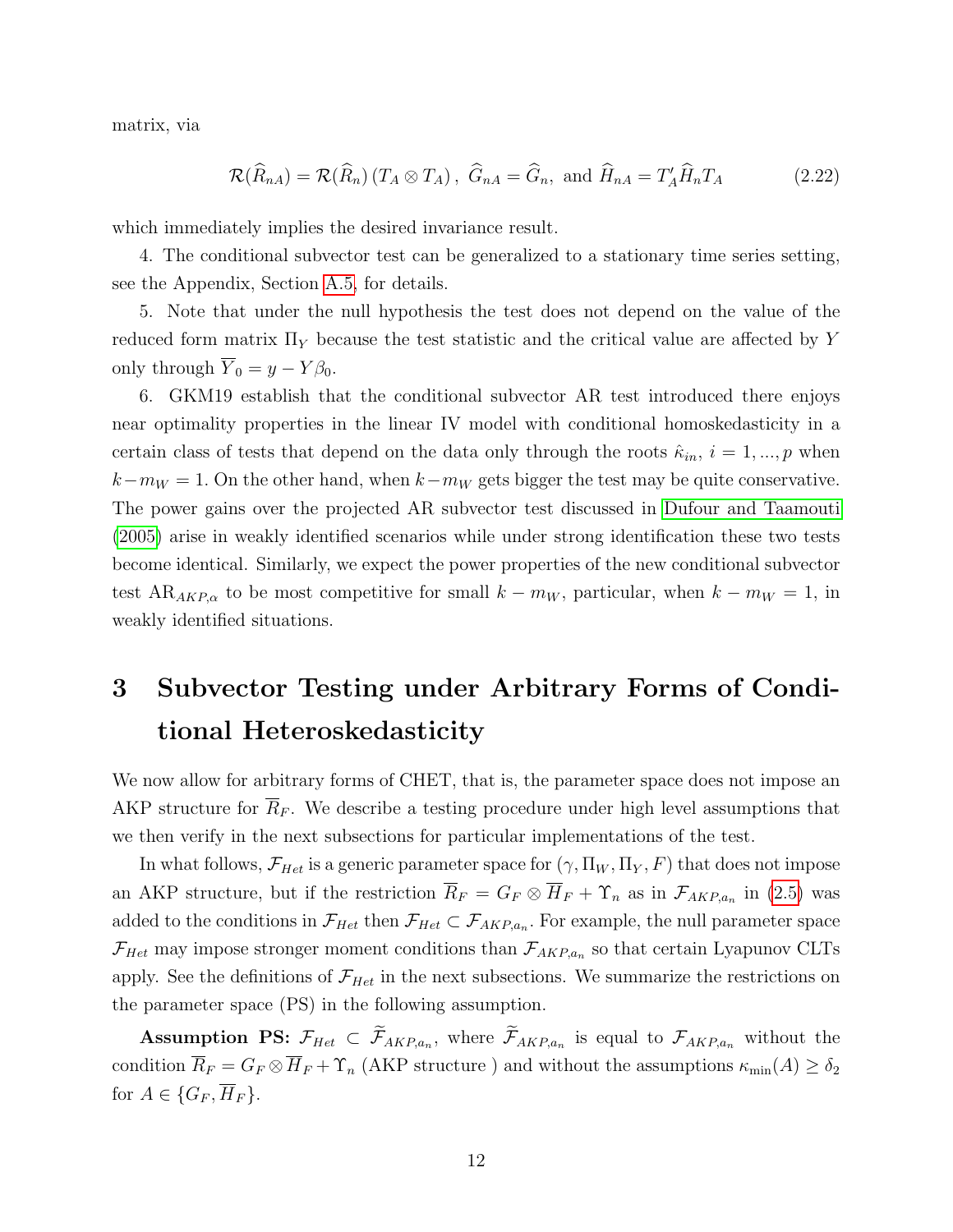We assume there exists a robust test  $(RT) \varphi_{Rob,\alpha}$  that has asymptotic size for the parameter space  $\mathcal{F}_{Het}$  bounded by the nominal size  $\alpha$ . For example, in the next subsection we consider a particular implementation of the AR/AR test in [Andrews \(2017\)](#page-45-0). In general, we think of  $\varphi_{Rob,\alpha}$  as a test whose power can be substantially improved on by the test  $\varphi_{AKP,\alpha}$ when  $\overline{R}_F$  has AKP structure.

Assumption RT: Let  $\varphi_{Rob,\alpha}$  be a test of [\(2.3\)](#page-4-2) whose asymptotic size for the parameter space  $\mathcal{F}_{Het}$  is bounded by the nominal size  $\alpha$ .

We now define a new test that, roughly speaking, coincides with  $\varphi_{AKP,\alpha}$  or  $\varphi_{Rob,\alpha}$  depending on whether the data seems consistent or not with AKP structures. We now provide the details.

Consider a given sequence of constants  $c_n$  such that

<span id="page-12-1"></span>
$$
c_n \to \infty \text{ and } c_n/n^{1/2} \to 0 \tag{3.1}
$$

e.g.  $c_n = \frac{cn^{1/2}}{\ln(n)}$  or  $c_n = \frac{cn^{1/2}}{\ln(n)}$  for some constant  $c > 0$  and define

<span id="page-12-2"></span>
$$
\lambda_{9n} := \min \left| \left| R_{F_n}^{-1/2} (G \otimes H - R_{F_n}) R_{F_n}^{-1/2} \right| \right| / c_n, \tag{3.2}
$$

where the minimum (here and in analogous expressions below) is taken over  $(G, H)$  for  $G \in \mathbb{R}^{p \times p}$ ,  $H \in \mathbb{R}^{k \times k}$  being pd, symmetric matrices, normalized such that the upper left element of G equals 1.<sup>[7](#page-0-0)</sup> The quantity  $\lambda_{9n}$  measures how far from KP structure the covariance matrix  $R_{F_n}$  in [\(2.10\)](#page-7-2) when  $F = F_n$  is. To show that the new test  $\varphi_{MS-AKP,\alpha}$  defined below has asymptotic significance level  $\alpha$ , it is sufficient (as proven in the Appendix) to consider two types of drifting sequences of DGPs in  $\mathcal{F}_{Het}$  and to establish that the test has limiting NRP bounded by the nominal size  $\alpha$  in each case. The first type of sequences are those for which

<span id="page-12-0"></span>
$$
n^{1/2}\lambda_{9n} \to h_9 = \infty,\tag{3.3}
$$

that is sequences where the covariance matrix  $R_{F_n}$  is "far away" from KP structure. We assume that there is a model selection (MS) method  $\varphi_{MS,c_n} \in \{0,1\}$  such that when  $R_{F_n}$ is "far from" KP structure it will chose the robust test wpa1. The next assumption makes that statement more precise. To properly formulate the assumption we require terminology that is provided in the Appendix because it requires a lot of space. In particular, we need to consider particular sequences of drifting parameters  $\lambda_{w_n,h}$  (defined in [\(A.21\)](#page-32-0) in the Appendix) where  $w_n$  denotes a subsequence of n.

<sup>&</sup>lt;sup>7</sup>The expression  $G \otimes H - R_{F_n}$  is pre- and postmultiplied by  $R_{F_n}^{-1/2}$  $F_n^{-1/2}$  for invariance reasons.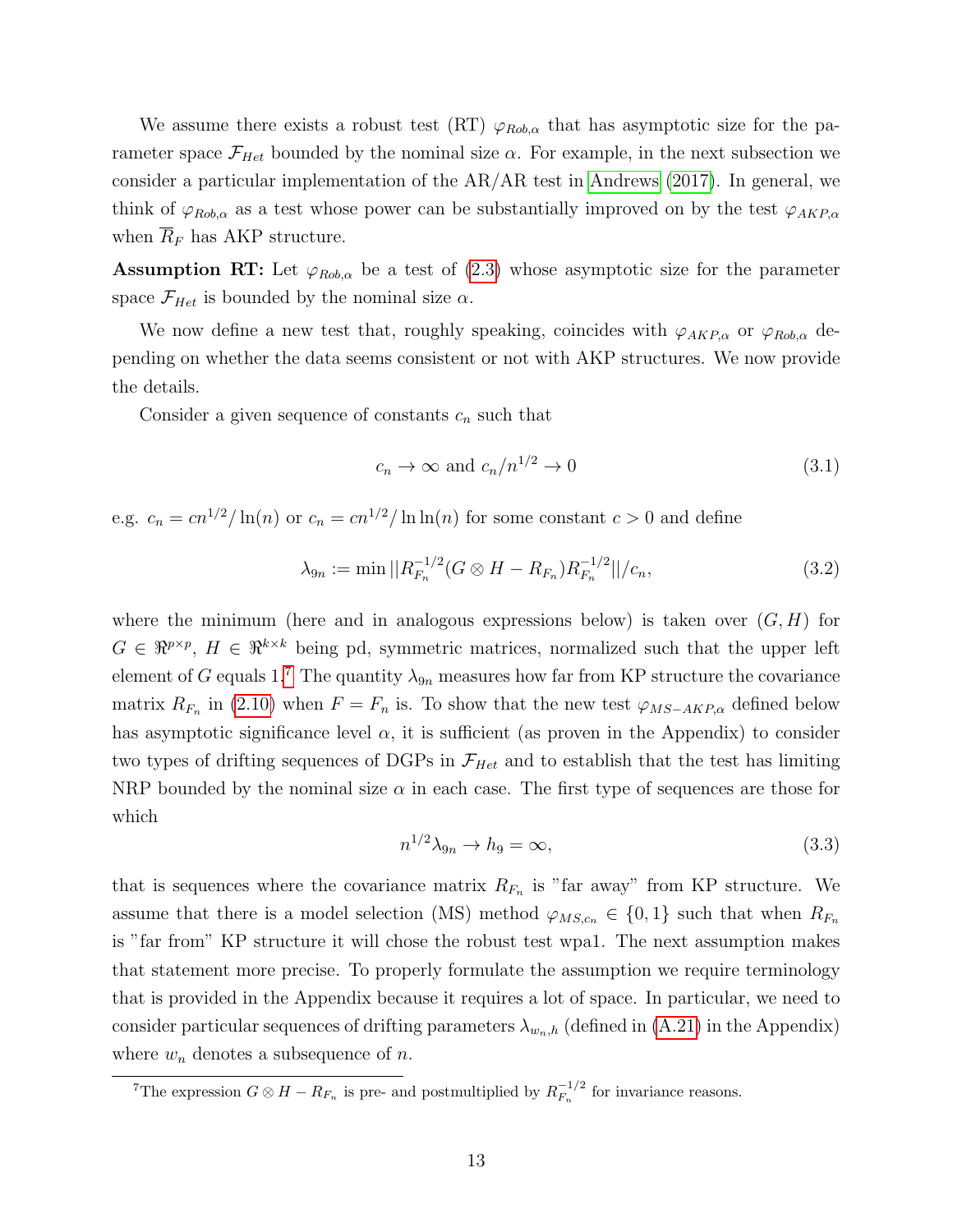**Assumption MS:** Let  $\varphi_{MS,c_n} \in \{0,1\}$  be a model selection method such that under parameter sequences  $\lambda_{w_n,h}$  (with underlying parameter space  $\mathcal{F}_{Het}$ ) with  $h_9 = \infty$  we have  $\varphi_{MS,c_n} = 1$  wpa1.

By definition, along  $\lambda_{w_n,h}$ ,  $w_n^{1/2}\lambda_{9w_n} \to h_9$  and thus when  $h_9 = \infty$  the sequence is not local to KP structure.

**Definition of the fully robust test:** Let  $\delta \geq 0$ . The new suggested test  $\varphi_{MS-AKP,\delta,c_n,\alpha}$ of nominal size  $\alpha$  of the null hypothesis [\(2.3\)](#page-4-2) is defined as

<span id="page-13-1"></span>
$$
\varphi_{MS,c_n}\varphi_{Rob,\alpha-\delta} + (1 - \varphi_{MS,c_n})\varphi_{AKP,\alpha}.\tag{3.4}
$$

We typically write  $\varphi_{MS-AKP,\alpha}$  rather than  $\varphi_{MS-AKP,\delta,c_n,\alpha}$  to simplify notation. Ideally,  $\delta = 0$ can be chosen in this construction. To verify Assumption RP below using the AR/AR test as  $\varphi_{Rob,\alpha-\delta}$  we need to have  $\delta > 0$ . (Potentially, Assumption RP may hold with  $\delta = 0$  but our current proof technique does not allow verifying it).

By Assumption MS,  $\varphi_{MS-AKP,\alpha} = \varphi_{Rob,\alpha-\delta}$  wpa1 in case [\(3.3\)](#page-12-0). Thus, by Assumption RT, the new test  $\varphi_{MS-AKP,\alpha}$  has limiting NRP bounded by  $\alpha - \delta$  of the test in that case.

For the model selection methods introduced below, the sequence of constants  $c_n$  reflects a trade-off between size and power. Large values of  $c_n$  will imply frequent use of  $\varphi_{AKP,\alpha}$ which should translate into good power properties. On the other hand, use of  $\varphi_{AKP,\alpha}$  could distort the null rejection probabilities in finite samples if the test is used in a scenario where the covariance matrix does not have AKP structure. Below we make a recommendation regarding the choice of  $c_n$  based on comprehensive Monte Carlo studies. Note that  $c_n$  can also depend on observed nonrandom quantities such as e.g.  $k$  and  $m_W$  but for the sake of notational simplicity we don't make that explicit.

To guarantee correct asymptotic significance level  $\alpha$  of the test  $\varphi_{MS-AKP,\alpha}$  and to rule out any potential pretesting issue, we have to implement the test  $\varphi_{Rob,\alpha}$  at a nominal size infinitesimally smaller than  $\alpha$ . For example, we can pick  $\delta = 10^{-6}$ , which should not make any practical difference in terms of power relative to using the test with  $\delta = 0$ .

In addition, we have to impose one additional assumption regarding the relative null rejection probabilities (RP) of the robust test  $\varphi_{Rob,\alpha-\delta}$  and  $\varphi_{AKP,\alpha}$  under sequences with AKP structure in order to make sure that  $\varphi_{MS-AKP,\alpha}$  has limiting NRP bounded by  $\alpha$ . More precisely, consider a sequence of DGPs in  $\mathcal{F}_{Het}$  such that

<span id="page-13-0"></span>
$$
n^{1/2}\lambda_{9n} \to h_9 \in [0, \infty). \tag{3.5}
$$

Using  $n^{1/2}/c_n \to \infty$ , one can then show that min  $||G \otimes H - R_{F_n}|| \to 0$  and the sequences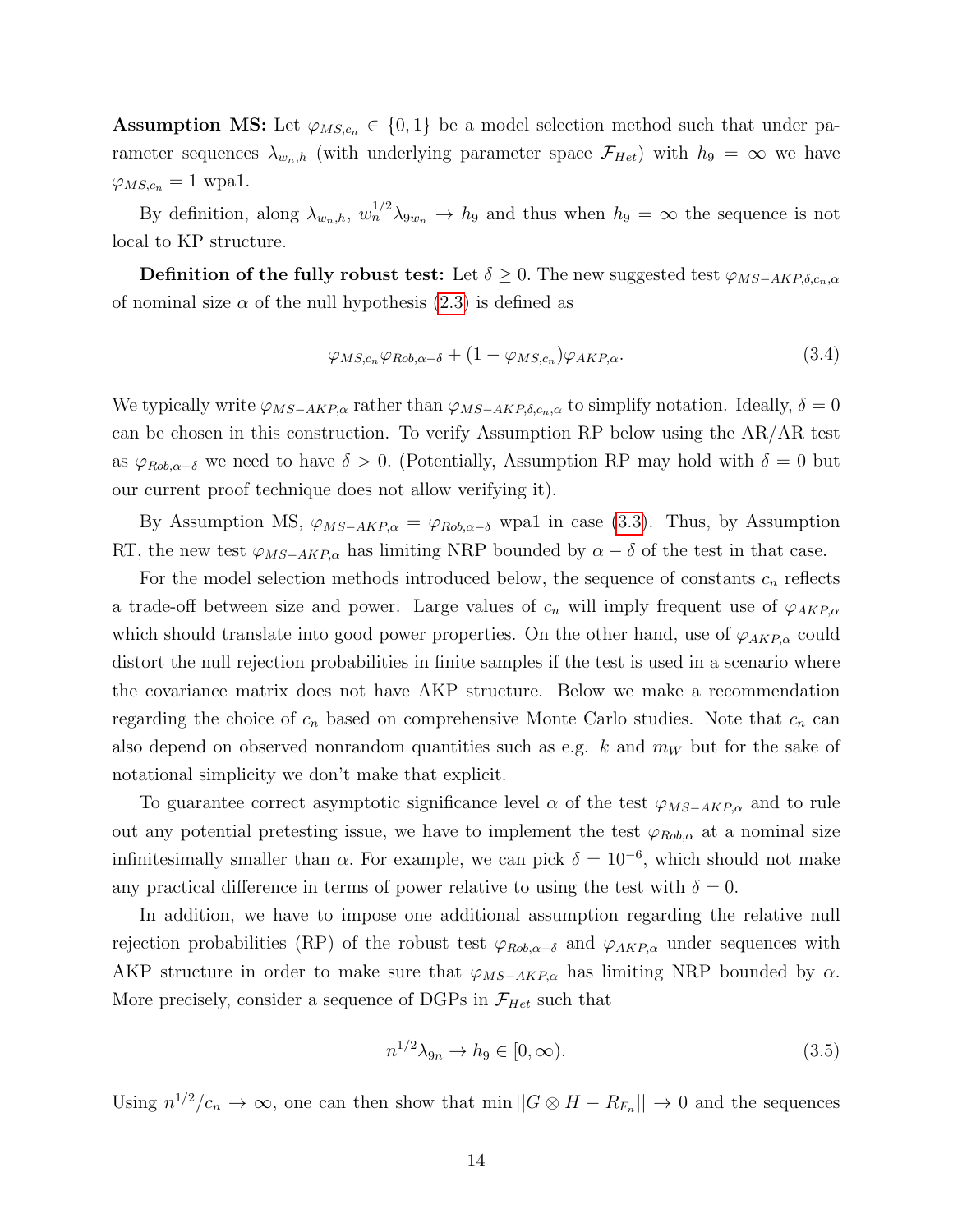are of AKP structure. Therefore, under such sequences the test  $\varphi_{AKP,\alpha}$  has limiting null rejection probability bounded by  $\alpha$ . The notation  $P_{\lambda_{w_n,h}}(A)$  denotes probability of an event A when the true DGP is characterized by  $\lambda_{w_n,h}$ . By definition, along  $\lambda_{w_n,h}$ ,  $w_n^{1/2}\lambda_{9w_n} \to h_9$ and thus when  $h_9 < \infty$  the sequence is local to KP structure.

**Assumption RP:** Under sequences of DGPs  $(\gamma_{w_n}, \Pi_{W w_n}, \Pi_{Y w_n}, F_{w_n})$  in  $\mathcal{F}_{Het}$  for subsequences  $w_n$  for which  $\lambda_{w_n,h}$  satisfies  $h_9 \in [0,\infty)$ ,  $P_{\lambda_{w_n,h}}(\varphi_{Rob,\alpha-\delta} \leq \varphi_{AKP,\alpha}) \to 1$ .

Under Assumption RP one can show that in case [\(3.5\)](#page-13-0) (i.e. under drifting sequences of DGPs  $\lambda_{w_n,h}$  with finite  $h_9$ )  $\varphi_{MS-AKP,\alpha}$  has limiting NRP bounded by the nominal size of the test (because from the proof of Theorem [1](#page-9-0) the test  $\varphi_{AKP,\alpha}$  has limiting null rejection probability bounded by  $\alpha$ ; and the limiting null rejection probability of the new test  $\varphi_{MS-AKP,\alpha}$  is then bounded by  $\alpha$  by the assumption that  $\varphi_{Rob,\alpha-\delta}$  has asymptotic size bounded by  $\alpha-\delta$ .)

From the above, it then follows quite straightforwardly, that the asymptotic size of  $\varphi_{MS-AKP,\alpha}$  is bounded by the nominal size for the parameter space  $\mathcal{F}_{Het}$ . Also, the new test is at most as nonsimilar asymptotically as  $\varphi_{Rob,\alpha-\delta}$  which translates into favorable power properties of the new test.

<span id="page-14-0"></span>**Theorem 2** Suppose Assumptions PS, RT, MS, and RP hold. Then the test  $\varphi_{MS-AKP,\delta,c_n,\alpha}$ defined in ([3.4](#page-13-1)) with  $\delta > 0$  and  $c_n$  satisfying the conditions in ([3.1](#page-12-1)) has asymptotic size bounded by the nominal size  $\alpha$  for the parameter space  $\mathcal{F}_{Het}$  for  $\alpha \in \{1\%, 5\%, 10\%\}$  and  $k - m_W \in \{1, ..., 20\}$ .

Comments. 1. If  $\liminf_{n\to\infty} \inf_{(\gamma,\Pi_W,\Pi_Y,F)\in\mathcal{F}_{Het}} E_{(\gamma,\Pi_W,\Pi_Y,F)}\varphi_{MS-AKP,\delta,c_n,\alpha}$  is continuous in  $\delta$  at  $\delta = 0$  then as  $\delta \to 0$  the new test  $\varphi_{MS-AKP,\delta,c_n,\alpha}$  is asymptotically not more nonsimilar (i.e. less conservative) than  $\varphi_{Rob,\alpha}$ , i.e.

<span id="page-14-1"></span>
$$
\lim_{\delta \to 0} \liminf_{n \to \infty} \inf_{(\gamma, \Pi_W, \Pi_Y, F) \in \mathcal{F}_{Het}} E_{(\gamma, \Pi_W, \Pi_Y, F)} \varphi_{MS-AKP, \delta, c_n, \alpha}
$$
\n
$$
\geq \liminf_{n \to \infty} \inf_{(\gamma, \Pi_W, \Pi_Y, F) \in \mathcal{F}_{Het}} E_{(\gamma, \Pi_W, \Pi_Y, F)} \varphi_{Rob, \alpha}.
$$
\n(3.6)

See the proof of Theorem [2](#page-14-0) for a proof. Property [\(3.6\)](#page-14-1) should translate into improved power of  $\varphi_{MS-AKP,\delta,c_n,\alpha}$  relative to  $\varphi_{Rob,\alpha}$ .

2. The restriction to  $\alpha \in \{1\%, 5\%, 10\%\}\$  and  $k - m_W \in \{1, ..., 20\}$  in the formulation of Theorem [2](#page-14-0) is an artifact of Theorem [1](#page-9-0) where the conditional subvector test  $\varphi_{AKP,\alpha}$  was shown to have correct asymptotic size for these cases only. The same is true for other theorems formulated below.

In the next subsection we specifically use the AR/AR subvector procedure due to [An](#page-45-0)[drews \(2017\)](#page-45-0) as  $\varphi_{Rob,\alpha-\delta}$ . We propose two different methods for the model selection method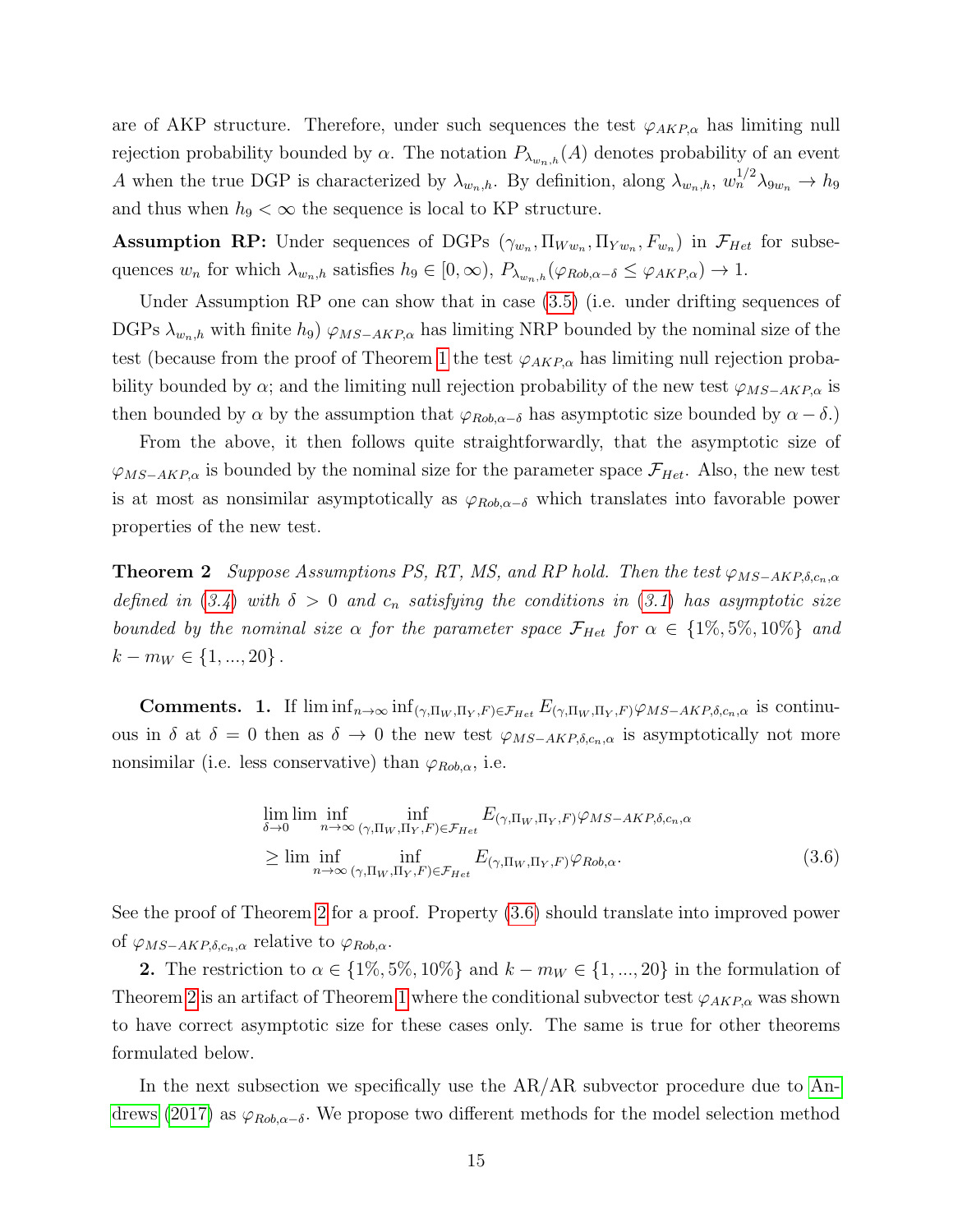$\varphi_{MS,c_n}$ . The first one is akin to the moment selection technique suggested in [Andrews and](#page-46-10) [Soares \(2010\)](#page-46-10) to check which moment inequalities are binding in a model defined by moment inequalities. The second one is based on the test for KP structure proposed in [Guggenberger](#page-46-9) [et al. \(2020\)](#page-46-9).

### <span id="page-15-1"></span>3.1 Model selection methods  $\varphi_{MS,c_n}$

In this subsection we discuss two methods that can be used for  $\varphi_{MS,c_n}$  as model selection procedures. The first one is akin to the moment selection method in [Andrews and Soares](#page-46-10) [\(2010\)](#page-46-10), the second one is the test for KP structure introduced in GKM20.

Method 1: Define

$$
\widehat{K}_n := n^{1/2} ||\widehat{R}_n^{-1/2} (\widehat{G}_n \otimes \widehat{H}_n - \widehat{R}_n) \widehat{R}_n^{-1/2} ||, \tag{3.7}
$$

with  $\widehat{G}_n$  and  $\widehat{H}_n$  defined in [\(2.13\)](#page-7-1), to evaluate how far the true model is away from KP structure. Define the first choice for model selection as

<span id="page-15-2"></span><span id="page-15-0"></span>
$$
\varphi_{MS,c_n} := I(\hat{K}_n > c_n). \tag{3.8}
$$

Recall the definition of  $\widetilde{\mathcal{F}}_{AKP,a_n}$  given in Assumption PS. Here we take

$$
\mathcal{F}_{Het} = \{(\gamma, \Pi_W, \Pi_Y, F) \in \widetilde{\mathcal{F}}_{AKP,a_n},\
$$

$$
E_F((||\overline{Z}_i||^2||U_i||^2)^{2+\delta_1}) \leq B, \ \kappa_{\min}(R_n) \geq \delta_2\}. \tag{3.9}
$$

It is easy to show using the formulae in [\(2.22\)](#page-11-1) and the analogous one  $\widehat{R}_{nA} = (I_p \otimes T'_A)\widehat{R}_n(I_p \otimes T'_B)$  $T_A$ ) for  $\widehat{R}_n$ , orthogonality of  $T_A$ , and using the fact that the Frobenius norm is invariant to orthogonal transformations, that  $\widehat{K}_n$  is invariant to nonsingular transformations of the instrument vector. Crucial for this result is again that  $f_i$  in [\(2.11\)](#page-7-4) in the definition of  $R_n$  (and as a result in the definition of  $\widehat{G}_n$  and  $\widehat{H}_n$  in [\(2.13\)](#page-7-1)) is implemented with the transformed instrument vector  $Z_i$  (rather than with  $\overline{Z}_i$ ).

Method 2: Define

<span id="page-15-3"></span>
$$
\varphi_{MS,c_n} := I(KPST > c_n),\tag{3.10}
$$

where  $KPST$  is the test statistic introduced in GKM20 to test the null of a KP structure of  $R_F$ .<sup>[8](#page-0-0)</sup> To employ this method, we need to strengthen the moment restrictions in  $\mathcal{F}_H$ et to  $E_F(||T_i||^2 + \delta_1) \leq B$ , for  $T_i \in {\{||\overline{Z}_i||^4||U_i||^4, ||\overline{Z}_i||^4\}}$ , see Theorem 3 in GKM20.

<sup>&</sup>lt;sup>8</sup>The test statistic is defined in (14) in  $\overline{G}$ KM (2020) and not reproduced here for brevity. In their notation our  $f_i$  is  $f_i$ , compare their equation (6) to our [\(2.11\)](#page-7-4).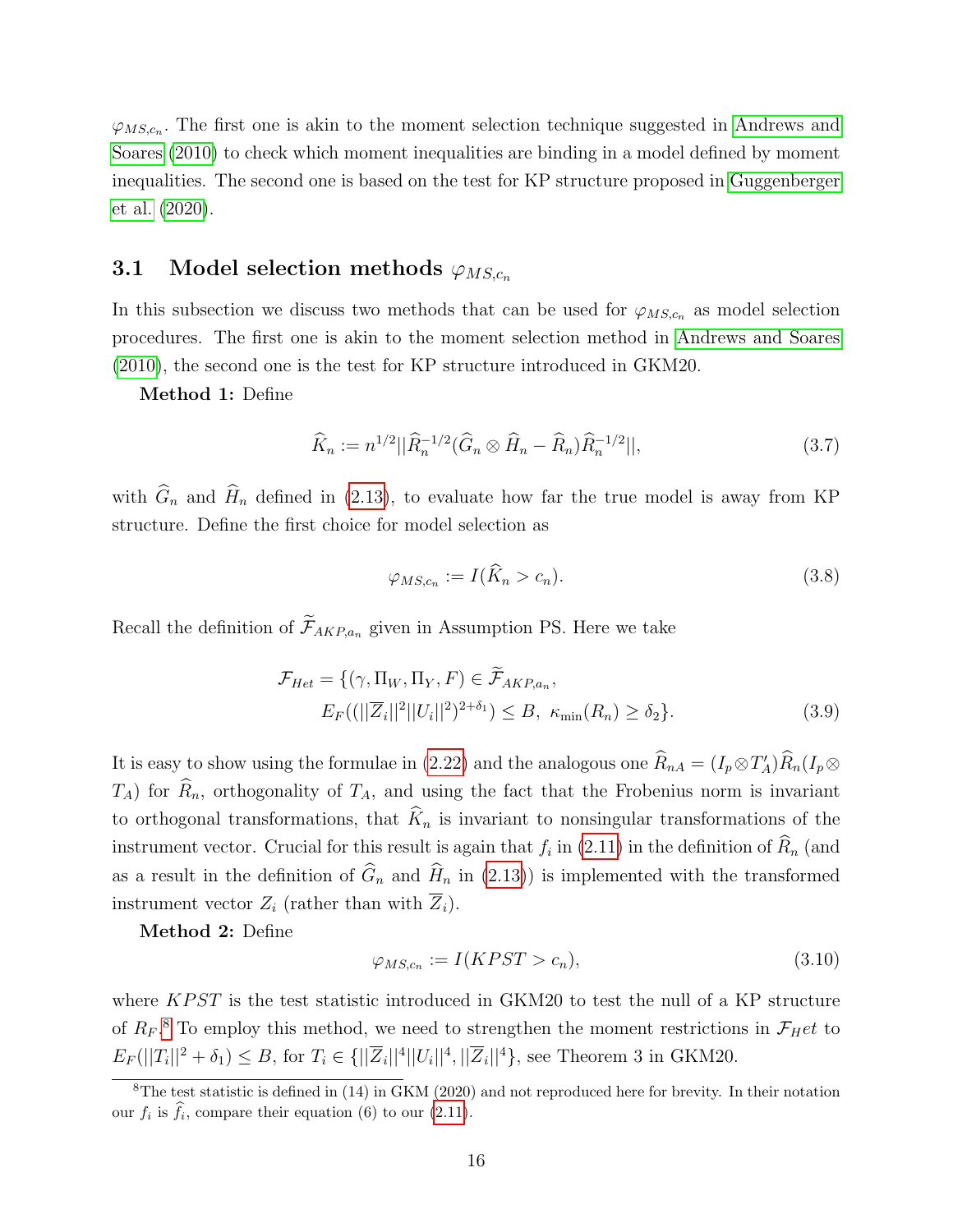We verify Assumption MS in the Appendix, Section [A.3,](#page-40-0) for these two choices of  $\varphi_{MS,c_n}$ and for the parameter space defined in [\(3.9\)](#page-15-0).

### 3.2 Choice for  $\varphi_{Rob,\alpha}$ : The AR/AR test in [Andrews](#page-45-0) [\(2017\)](#page-45-0)

In this subsection we define one particular version of the various weak IVs and heteroskedasticity robust subvector tests suggested in [Andrews \(2017\)](#page-45-0), namely the so called AR/AR test and verify that it satisfies Assumptions RT and RP from the previous subsection. We define it for nominal size  $\alpha$ .

To do so, we use the following quantities. For  $\theta = (\beta, \gamma)$  let<sup>[9](#page-0-0)</sup>

$$
g_i(\theta) := \overline{Z}_i(y_i - Y_i'\beta - W_i'\gamma) \text{ and } \widehat{g}_n(\theta) := n^{-1} \sum_{i=1}^n g_i(\theta).
$$
 (3.11)

Define

$$
\hat{\Sigma}_n(\theta) := n^{-1} \sum_{i=1}^n \left( g_i(\theta) - \hat{g}_n(\theta) \right) \left( g_i(\theta) - \hat{g}_n(\theta) \right)'.
$$
\n(3.12)

The heteroskedasticity-robust AR statistic for testing hypotheses involving the full parameter vector  $\theta$ , evaluated at  $(\beta_0, \gamma)$ , is defined as

<span id="page-16-1"></span><span id="page-16-0"></span>
$$
HAR_n\left(\beta_0,\gamma\right) := n\widehat{g}_n\left(\beta_0,\gamma\right)'\widehat{\Sigma}_n\left(\beta_0,\gamma\right)^{-1}\widehat{g}_n\left(\beta_0,\gamma\right). \tag{3.13}
$$

For  $s = 1, ..., m_W$  denote by  $W^s \in \mathbb{R}^n$  the s-th column of W. Next, as in [Andrews \(2017,](#page-45-0)  $(7.9)-(7.10)$  let

$$
\tilde{D}_{n}(\theta) := \hat{\Sigma}_{n}(\theta)^{-1/2} (\hat{D}_{1n}(\theta), ..., \hat{D}_{m_{Wh}}(\theta)) \in \mathbb{R}^{k \times m_{W}},
$$
\n
$$
\hat{D}_{sn}(\theta) := -n^{-1} \overline{Z}' W^{s} - \hat{\Gamma}_{sn}(\theta) \hat{\Sigma}_{n}(\theta)^{-1} \hat{g}_{n}(\theta) \in \mathbb{R}^{k},
$$
\n
$$
\hat{\Gamma}_{sn}(\theta) := -n^{-1} \sum_{i=1}^{n} (\overline{Z}_{i} W_{i}^{s} - n^{-1} \overline{Z}' W^{s}) g_{i}(\theta)' \in \mathbb{R}^{k \times k}, \text{ and}
$$
\n
$$
HAR_{\beta,n}(\beta_{0}, \gamma) := n \hat{g}_{n}(\beta_{0}, \gamma)' \hat{\Sigma}_{n}(\beta_{0}, \gamma)^{-1/2} M_{\tilde{D}_{n}(\beta_{0}, \gamma)+an^{-1/2} \zeta_{1}} \hat{\Sigma}_{n}(\beta_{0}, \gamma)^{-1/2} \hat{g}_{n}(\beta_{0}, \gamma),
$$
\n(3.14)

where  $HAR_{\beta,n}(\beta_0,\gamma)$  is a  $C(\alpha)$ -AR statistic, obtained as a quadratic form in the moment conditions projected onto the space orthogonal to the orthogonalized Jacobian with respect to  $\gamma$ . The random perturbation  $an^{-1/2}\zeta_1$  (with  $\zeta_1 \in \Re^{k \times m_W}$  a random matrix of independent standard normal random variables that are independent of all other statistics considered) in the last line of of [\(3.14\)](#page-16-0) is introduced in [Andrews \(2017,](#page-45-0) p.23), to guarantee that the space projected on has rank  $m_W$  a.s. Here  $a \in \Re$  is a tiny positive constant.

<sup>&</sup>lt;sup>9</sup>To simplify notation we write  $(\beta, \gamma)$  here and in other situations, rather than the more correct  $(\beta', \gamma')'$ .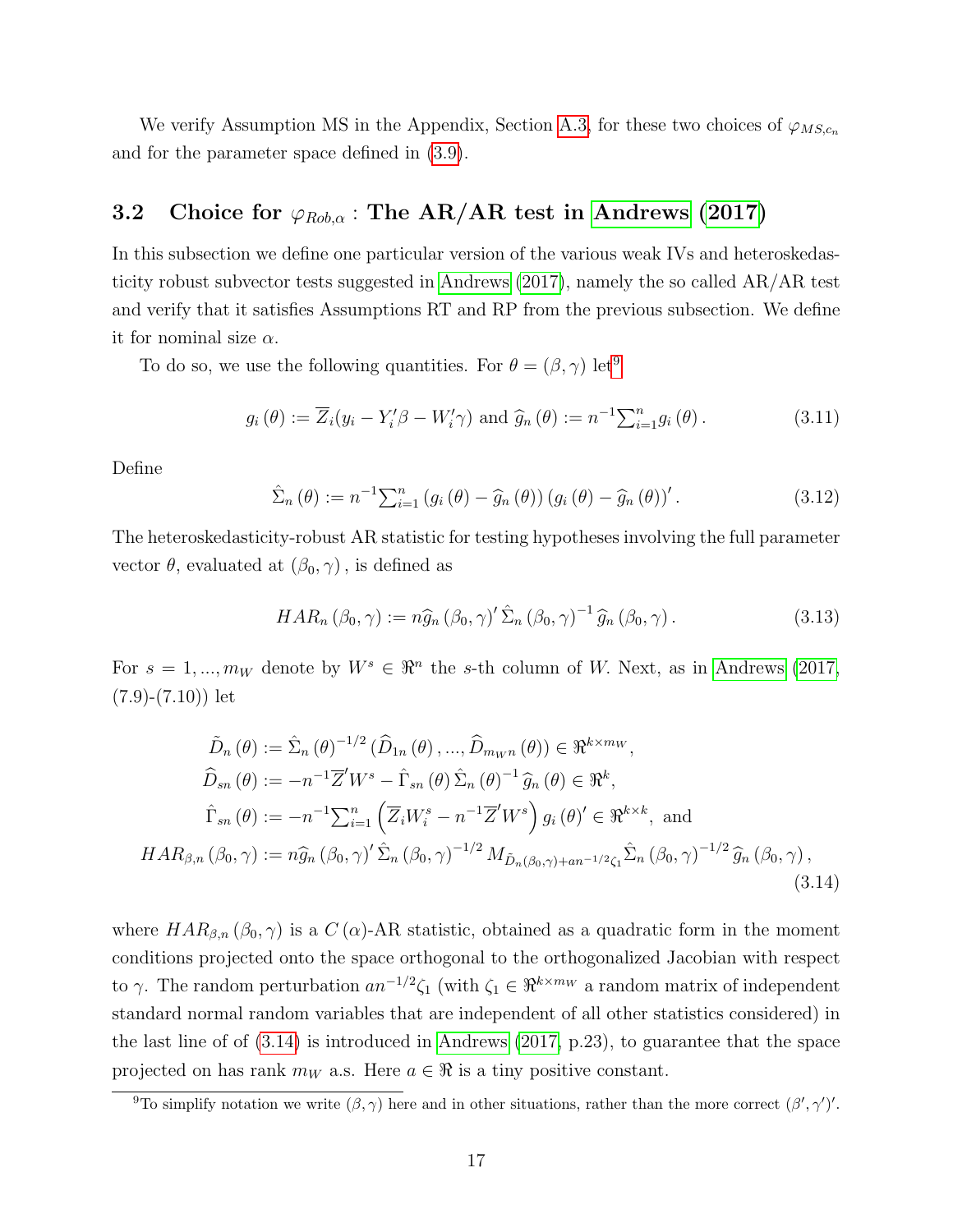Let  $\alpha \in (0, 1)$ . The AR/AR test at nominal size  $\alpha$  is defined as follows.

1. Fix an  $\alpha_1 \in (0, \alpha)$ . As in [Andrews \(2017,](#page-45-0) (7.1)) define

<span id="page-17-3"></span><span id="page-17-2"></span>
$$
CS_{1n}^+ := \{ \widetilde{\gamma} \in \Re^{m_W} : HAR_n \left( \beta_0, \widetilde{\gamma} \right) < \chi^2_{k, 1 - \alpha_1} \} \cup \widetilde{\Gamma}_{1n}, \tag{3.15}
$$

where for  $\widehat{Q}_n(\theta) := \widehat{g}_n(\theta)'(n^{-1}\sum_{i=1}^n \overline{Z}_i \overline{Z}'_i)$  $j_{i}^{\prime})^{-1}\widehat{g}_{n}(\theta),$ 

$$
\widetilde{\Gamma}_{1n} := \left\{ \gamma \in \mathbb{R}^{m_W} : W' \overline{Z} (\sum_{i=1}^n \overline{Z}_i \overline{Z}'_i)^{-1} \widehat{g}_n \left( \beta_0, \gamma \right) = 0^{m_W} \& \right\}
$$
\n
$$
\widehat{Q}_n \left( \beta_0, \gamma \right) \le \min_{\widetilde{\gamma} \in \mathbb{R}^{m_W}} \widehat{Q}_n \left( \beta_0, \widetilde{\gamma} \right) + \frac{\ln n}{n} \right\}
$$
\n(3.16)

is the so-called "estimator set", see [Andrews \(2017,](#page-45-0) p.1 and (7.3)). If  $W'P_{\overline{Z}}W$  is invertible (which would happen wap1 under the assumption (not imposed here) that  $E_F \overline{Z}_i W_i'$  is full column rank) then the first condition in  $\overline{\Gamma}_{1n}$  has the unique solution  $\overline{\gamma}_n := (W'P_{\overline{Z}}W)^{-1}W'P_{\overline{Z}}(y - Y\beta_0)$  and therefore  $\overline{\Gamma}_{1n} = {\overline{\gamma}_n}$ . (Note that along certain sequences for which  $||\gamma|| \to \infty$  it follows that  $||\hat{g}_n(\beta_0, \gamma)|| \to \infty$  and therefore if the function  $\widehat{Q}_n(\beta_0, \gamma) \geq 0$  only has one local extremum it must be a global minimum.)

2. For  $\alpha_{2,n}(\theta)$  defined below (and depending on  $\alpha$  and  $\alpha_1$ ),  $H_0$  in [\(2.3\)](#page-4-2) is rejected if  $\inf_{\widetilde{\gamma} \in CS_{1n}^+} (HAR_{\beta,n}(\beta_0, \widetilde{\gamma}) - \chi^2_{k-m_W, 1-\alpha_{2,n}(\beta_0, \widetilde{\gamma})}) > 0.$ 

That is

<span id="page-17-0"></span>
$$
\varphi_{AR/AR,\alpha,\alpha_1} = 1_{\left\{ \inf_{\tilde{\gamma} \in CS_{1n}^+} (HAR_{\beta,n}(\beta_0,\tilde{\gamma}) - \chi^2_{k-m_W,1-\alpha_{2,n}(\beta_0,\tilde{\gamma})}) > 0 \right\}},
$$
\n(3.17)

see [Andrews \(2017,](#page-45-0) (4.2)). We typically write  $\varphi_{AR/AR,\alpha}$  instead of  $\varphi_{AR/AR,\alpha,\alpha_1}$ .

The second step size  $\alpha_{2,n}(\theta)$  is chosen as

<span id="page-17-1"></span>
$$
\alpha_{2,n}(\theta) := \begin{cases} \alpha - \alpha_1, & \text{if } ICS_n(\theta) \le K_L \\ \alpha, & \text{if } ICS_n(\theta) > K_L, \end{cases}
$$
\n(3.18)

for some positive number  $K_L$ , e.g.,  $K_L = 0.05$  and  $\alpha_1 = .005$ , see [Andrews \(2017,](#page-45-0) (7.8) and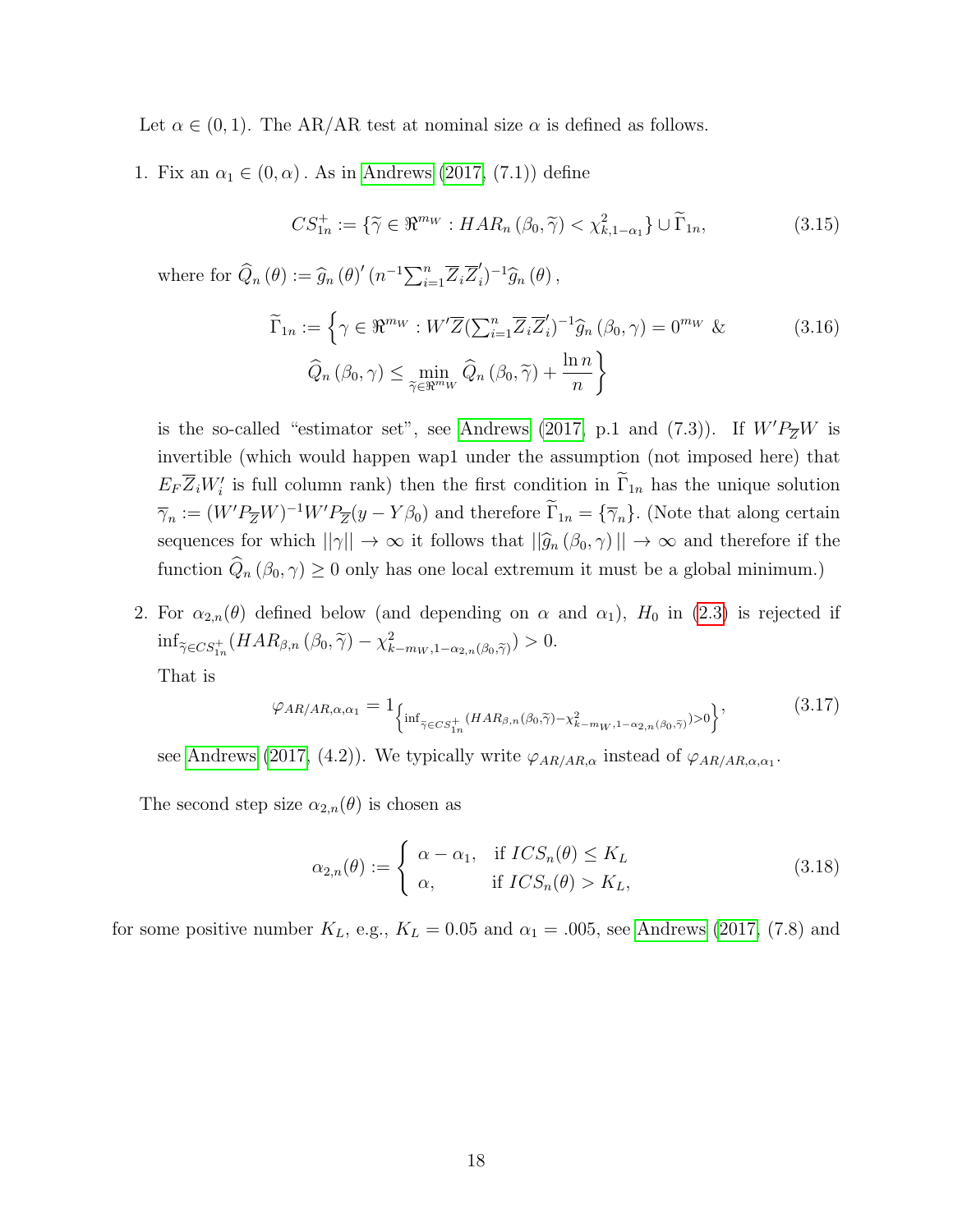$(p.34)^{10}$  $(p.34)^{10}$  $(p.34)^{10}$ , where

$$
\widehat{\Phi}_n(\theta) := Diag\{\widehat{\sigma}_{1n}^{-1}(\theta), ..., \widehat{\sigma}_{m_{W}n}^{-1}(\theta)\} \in \mathbb{R}^{m_{W} \times m_{W}},
$$
\n
$$
\widehat{\sigma}_{sn}^2(\theta) := n^{-1} \sum_{i=1}^n \left( H_{si}(\theta) - \widehat{H}_{sn}(\theta) \right)^2, \text{ for } s = 1, ..., m_{W},
$$
\n
$$
H_{si}(\theta) := \sqrt{(W_i^s)^2 \overline{Z}_i' \widehat{\Sigma}_n(\theta)^{-1} \overline{Z}_i}, \widehat{H}_{sn}(\theta) := n^{-1} \sum_{i=1}^n H_{si}(\theta),
$$
\n
$$
ICS_n(\theta) := n^{-1} \kappa_{\min}^{1/2} (\widehat{\Phi}_n(\theta) W' Z \widehat{\Sigma}_n(\theta)^{-1} \overline{Z}' W \widehat{\Phi}_n(\theta)),
$$
\n(3.19)

see [Andrews \(2017,](#page-45-0) (7.4)-(7.5)), where  $W_i^s \in \Re$  denotes the s-th component of  $W_i$ .

Coming back to the statistic  $AR_{AKP,n}(\beta_0)$  given in [\(2.18\)](#page-8-2) note that

$$
AR_{AKP,n}(\beta_0) = \inf_{\widetilde{\gamma} \in \mathfrak{R}^{m_W}} \widetilde{AR}_{AKP,n}(\beta_0, \widetilde{\gamma}), \text{ where}
$$

$$
\widetilde{AR}_{AKP,n}(\beta_0, \widetilde{\gamma}) := \frac{n^{-1}(\underline{\cdot}_{\widetilde{\gamma}})'(\overline{Y}_0, W)' Z \widehat{H}_n^{-1} Z'(\overline{Y}_0, W) (\underline{\cdot}_{\widetilde{\gamma}})}{(\underline{\cdot}_{\widetilde{\gamma}})' \widehat{G}_n(\underline{\cdot}_{\widetilde{\gamma}})}
$$
(3.20)

using the fact that the minimal eigenvalue of any symmetric square matrix  $A \in \mathbb{R}^{p \times p}$  is obtained as  $\min_{x \in \Re^p, ||x|| = 1} x' Ax$ . Furthermore,

$$
\widetilde{AR}_{AKP,n}(\beta_0, \widetilde{\gamma}) = n\widehat{g}_n(\beta_0, \widetilde{\gamma})' \widetilde{\Sigma}_n(\beta_0, \widetilde{\gamma})^{-1} \widehat{g}_n(\beta_0, \widetilde{\gamma}), \text{ where}
$$
\n
$$
\widetilde{\Sigma}_n(\beta_0, \widetilde{\gamma}) := ((1, -\widetilde{\gamma}') \widehat{G}_n (1, -\widetilde{\gamma}')') \otimes (n^{-1} \overline{Z}' \overline{Z})^{1/2} \widehat{H}_n(n^{-1} \overline{Z}' \overline{Z})^{1/2}
$$
\n
$$
= \left( \begin{pmatrix} 1 \\ -\widetilde{\gamma} \end{pmatrix} \otimes I_k \right)' (\widehat{G}_n \otimes (n^{-1} \overline{Z}' \overline{Z})^{1/2} \widehat{H}_n(n^{-1} \overline{Z}' \overline{Z})^{1/2}) \left( \begin{pmatrix} 1 \\ -\widetilde{\gamma} \end{pmatrix} \otimes I_k \right)
$$
\n(3.21)

and  $(\widehat{G}_n, \widehat{H}_n)$  defined in [\(2.16\)](#page-8-0).

Let  $\gamma_n^+$  be an element in  $\arg \min_{\tilde{\gamma} \in \mathfrak{R}^{m_W}} AR_{AKP,n}(\beta_0, \tilde{\gamma})$ . We impose a mild technical condition below, namely that

<span id="page-18-1"></span><span id="page-18-0"></span>
$$
\Pi_{Wn} n^{1/2} (\gamma_n^+ - \gamma_n) = O_p(1)
$$
\n(3.22)

and  $\gamma_n^+ = O_p(1)$  under sequences in  $\mathcal{F}_{Het}$  (defined in [\(3.23\)](#page-19-0) below) that are of AKP structure, i.e. under sequences  $\lambda_{n,h}$  for which  $h_9 \in [0,\infty)$ . For example, [Staiger and Stock \(1997,](#page-47-5) Theorem 1) establish  $\gamma_n^+ - \gamma_n = O_p(1)$  for the LIML estimator under weak IV sequences

<sup>&</sup>lt;sup>10</sup>[Andrews](#page-45-0) [\(2017,](#page-45-0) (7.8)) allows for more involved definitions of  $\alpha_{2,n}(\theta)$ . We choose the version that takes  $K_U = K_L$  in the notation of [Andrews](#page-45-0) [\(2017\)](#page-45-0) that is also used in the Monte Carlos in Andrews (2017). Regarding the definition of  $\tilde{\Phi}_n(\theta)$ , note that it constitutes a slight modification compared with the definitions in [Andrews](#page-45-0) [\(2017,](#page-45-0) (7.5)). In particular, the modification in the definition of  $\hat{\sigma}_{sn}^2$  is necessary to make the procedure invariant to nonsingular transformations of the instrument vector. We thank Donald Andrews for suggesting this updated version of his test statistic.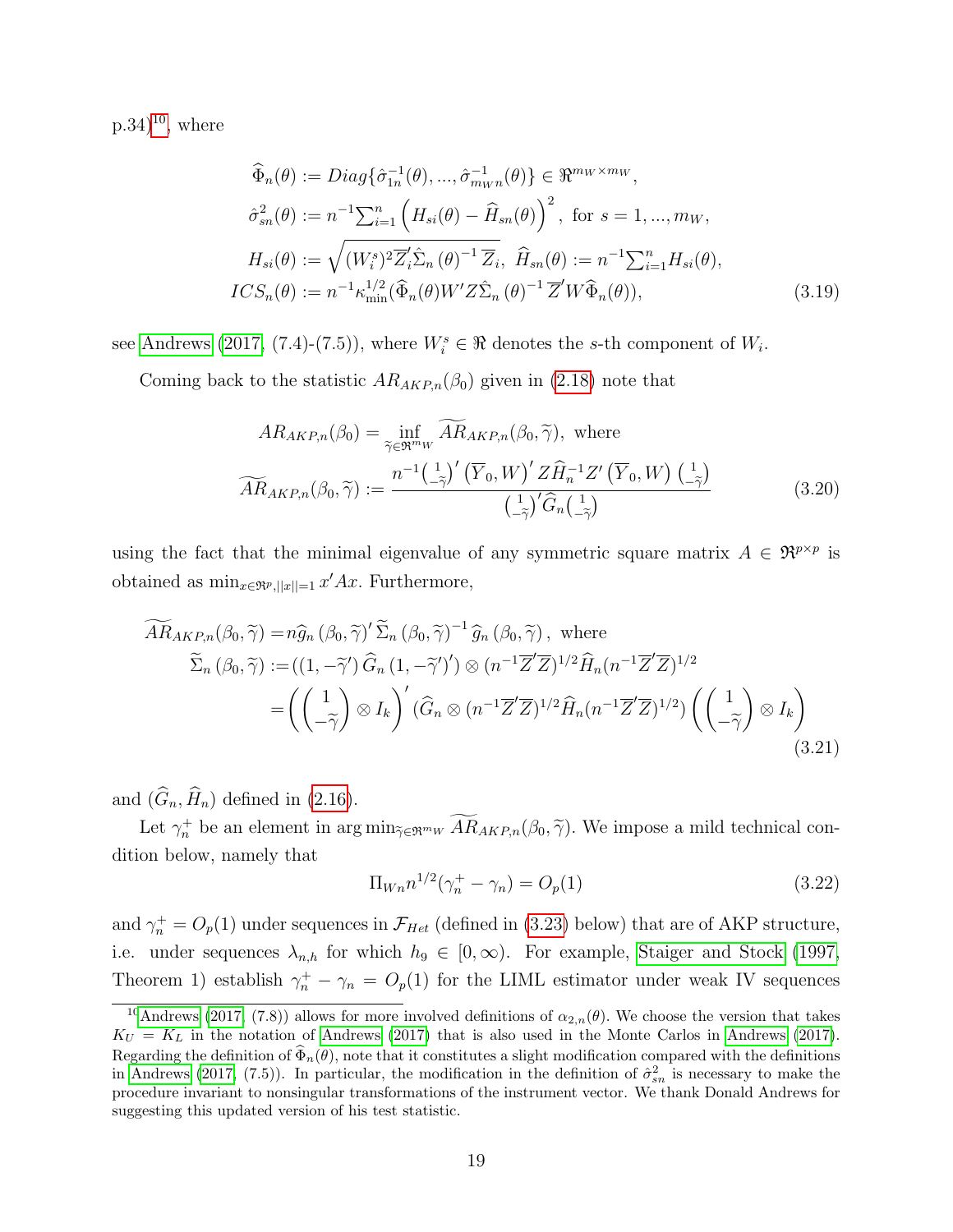$\Pi_{Wn} = C/n^{1/2}$  (for some fixed matrix C) and homoskedasticity. [Hahn and Kuersteiner \(2002,](#page-46-14) Theorem 1) implies [\(3.22\)](#page-18-0) for the 2SLS estimator under a setup where  $\Pi_{W_n} = C/n^{\delta}$  for  $\delta > 0$ . [Stock and Wright \(2000,](#page-47-6) Theorem 1(i)) and [Guggenberger and Smith \(2005,](#page-46-15) Theorem 2) implies  $\Pi_{Wn} = C/n^{1/2}$  for the CU estimator under mixed weak/strong IV asymptotics  $\Pi_{Wn} = (C/n^{1/2}, D)$  for a fixed full rank matrix  $D \in \Re^{k \times m'_{W}}$  with  $m'_{W} \leq m_{W}$  (using high level assumptions, such as Assumption C in [Stock and Wright \(2000\)](#page-47-6)) and possible CHET. Explicitly deriving [\(3.22\)](#page-18-0) under all drifting sequences, if one minimizes  $AR_{AKP,n}(\beta_0, \tilde{\gamma})$  in  $\widetilde{\gamma}$  over  $\mathbb{R}^{m_W}$ , is technically tedious because uniform weak laws of large numbers and weak convergence of empirical processes typically rely on a compactness condition. If [\(3.22\)](#page-18-0) is not already implied by the restrictions in the parameter space  $\mathcal{F}_{Het}$  below then the asymptotic size results should be interpreted for sequences of parameter spaces  $\mathcal{F}_{Het,n}$  that impose additional restrictions on  $\mathcal{F}_{Het}$  such that [\(3.22\)](#page-18-0) holds.

The null parameter space is restricted by the conditions in  $\mathcal{F}_{AR/AR}$  of [Andrews \(2017,](#page-45-0) (8.8)) and some weak additional ones, namely,

<span id="page-19-0"></span>
$$
\mathcal{F}_{Het} = \{(\gamma, \Pi_W, \Pi_Y, F) \in \widetilde{\mathcal{F}}_{AKP,a_n} : \gamma \in \Theta_{\gamma*} \subset \Re^{mw},
$$
  
\n
$$
E_F||U_{ij}\overline{Z}_{il_1}\overline{Z}_{il_2}\overline{Z}_{il_3}||^{1+\delta_1} \leq B \text{ for } j = 1, ..., p, l_1, l_2, l_3 = 1, ..., k,
$$
  
\n
$$
E_F||\varepsilon_i\overline{Z}_i||^{2+\delta_1} \leq B, E_F||vec(W_i'\overline{Z}_i)||^{2+\delta_1} \leq B, var_F||W_i^s\overline{Z}_i)|| \geq \delta_2 \text{ for}
$$
  
\n
$$
s = 1..., m_W, \text{ and } \kappa_{\min}(A) \geq \delta_2 \text{ for } A \in \{R_F, E_F\varepsilon_i^2\overline{Z}_i\overline{Z}_i'\},
$$
\n(3.23)

for constants  $B < \infty$ , and  $\delta_1, \delta_2 > 0$  and a bounded set  $\Theta_{\gamma*}$  such that for some  $\epsilon > 0$  we have  $B(\Theta_{\gamma*}, \epsilon) \subset \Theta_{\gamma}$ , where  $\Theta_{\gamma}$  denotes the null nuisance parameter space for  $\gamma$  and  $B(\Theta_{\gamma*}, \epsilon)$ denotes the union of closed balls in  $\mathbb{R}^{m_W}$  with radius  $\epsilon$  centered at points in  $\Theta_{\gamma^*}$ .

<span id="page-19-1"></span>**Lemma 1** Assume that under any sequence of DGPs  $(\gamma_{w_n}, \Pi_{W w_n}, \Pi_{Y w_n}, F_{w_n})$  in  $\mathcal{F}_{Het}$  defined in ([3.23](#page-19-0)) for subsequences  $w_n$  for which  $\lambda_{w_n,h}$  satisfies  $h_9 \in [0,\infty)$  we have  $\gamma_{w_n}^+ = O_p(1)$  and  $\Pi_{Wu}^{1/2}$  $W_{w_n}^{1/2} w_n(\gamma_{w_n}^+ - \gamma_{w_n}) = O_p(1)$ . Then, for any  $\delta > 0$ , the AR/AR test  $\varphi_{AR/AR,\alpha-\delta,\alpha_1}$  in ([3.17](#page-17-0)) satisfies Assumptions RT and RP for the parameter space  $\mathcal{F}_{Het}$ .

### 3.3 Main result

We obtain the following corollary of Lemma [1,](#page-19-1) Theorem [2,](#page-14-0) and the verification of Assumption MS in subsection [3.1](#page-15-1) for the two model selection methods  $\varphi_{MS,c_n}$  suggested there.

Define the parameter space  $\mathcal{F}_{Het}$  as the intersection of the parameter spaces defined in [\(3.9\)](#page-15-0) and [\(3.23\)](#page-19-0) when the method in [\(3.8\)](#page-15-2) is used as  $\varphi_{MS,c_n}$  (and a slightly more restricted parameter space when [\(3.10\)](#page-15-3) is used, as explained below [\(3.10\)](#page-15-3).)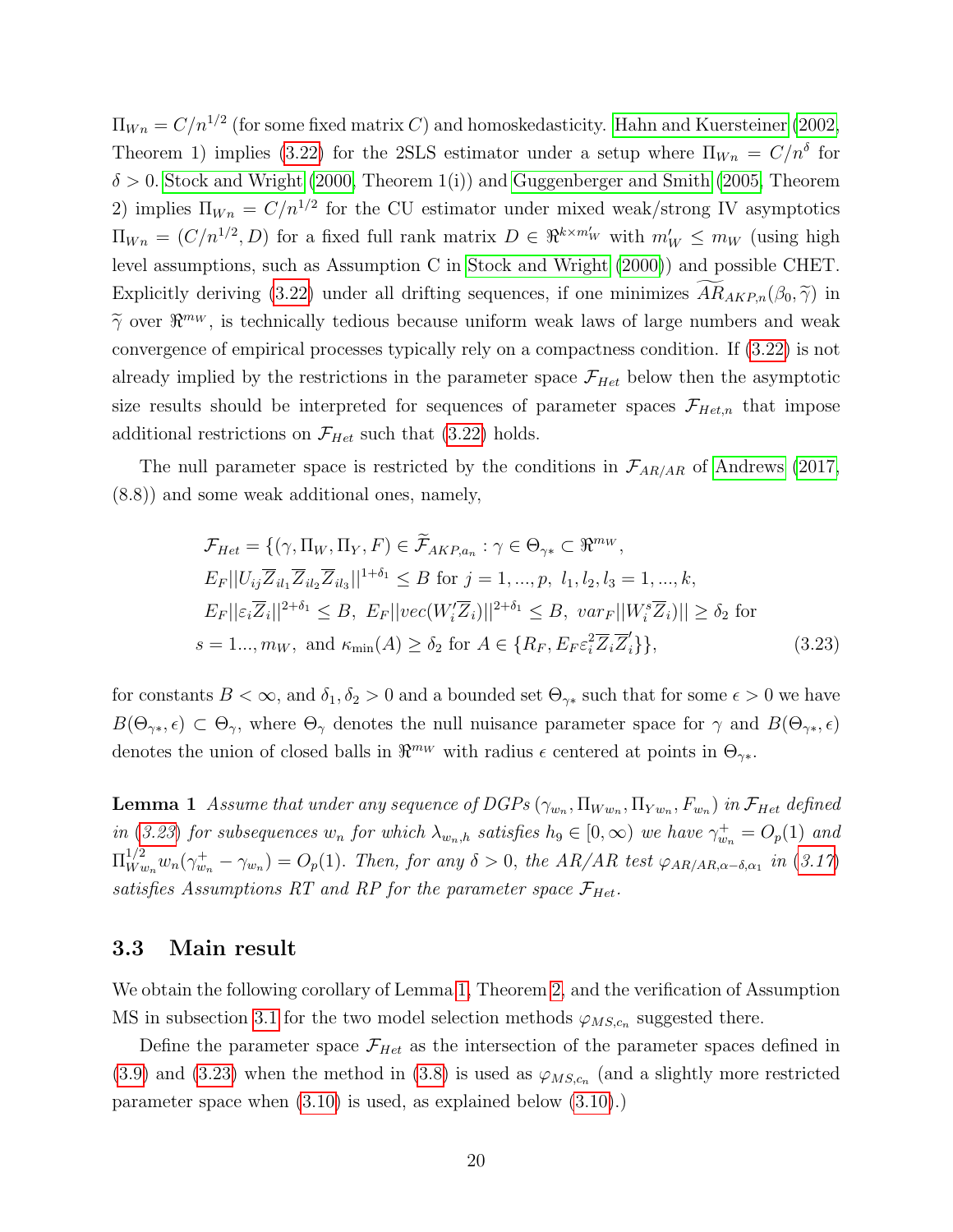**Corollary 3** Assume the same condition as in Lemma [1.](#page-19-1) Then the test  $\varphi_{MS-AKP,\alpha}$  defined in ([3.4](#page-13-1)) with  $\delta > 0$  and  $c_n$  satisfying the conditions in ([3.1](#page-12-1)) implemented with the AR/AR test  $\varphi_{AR/AR,\alpha-\delta,\alpha_1}$  of [Andrews](#page-45-0) [\(2017\)](#page-45-0) playing the role of  $\varphi_{Rob,\alpha-\delta}$  and either of the two model selection methods described above used for  $\varphi_{MS,c_n}$ , has asymptotic size bounded by the nominal size  $\alpha$  for the parameter space  $\mathcal{F}_{Het}$  defined on top of the corollary for  $\alpha \in \{1\%, 5\%, 10\%\}$ and  $k - m_W \in \{1, ..., 20\}$ .

Comment. Note that under the null hypothesis the test does not depend on the value of the reduced form matrix  $\Pi_Y$ .

### <span id="page-20-0"></span>4 Monte Carlo study

In this section we investigate the finite sample performance in model [\(2.1\)](#page-4-1) of the suggested new test  $\varphi_{MS-AKP,\alpha}$  defined in [\(3.4\)](#page-13-1) and juxtapose it to the performance of alternative methods suggested in the extant literature, namely the two-step tests AR/AR, AR/LM, and AR/QLR1 in [Andrews \(2017\)](#page-45-0). For the implementation of  $\varphi_{MS-AKP,\alpha}$  we use both methods considered in Section [3.1\)](#page-15-1) and call the resulting tests MS-AKP1 and MS-AKP2 for the remainder of this section. We also simulate the performance of the test  $AR_{AKP,\alpha}$  (which is of course size distorted in the setups with CHET that are outside of KP structure).

All results below are for nominal size  $\alpha = 5\%$ . We consider the case  $\beta \in \Re$  and  $\gamma \in \Re$ and pick  $\beta = \gamma = 0$  and test the null hypothesis in [\(2.3\)](#page-4-2).

### Recommended choices for  $c_n$

First, we perform a large number of simulations in order to determine recommendations for the sequence of constants  $c_n$  satisfying [\(3.1\)](#page-12-1). We make recommendations for  $c_{n,k} = c_n$  as a function of the number k of IVs and consider the cases  $k \in \{2, 3, 4\}.$ 

For each k, sample size  $n \in \{250, 500\}$ , and  $(\Pi_Y, \Pi_W) \in \Re^{k \times 2}$  with

<span id="page-20-1"></span>
$$
\Pi_W = 1^k \pi_W / (nk)^{1/2} \tag{4.1}
$$

with  $\pi_W \in \{2, 4, 40\}$ , corresponding to "very weak", "weak", and "strong" identification of  $\gamma$  (and, relevant for the power results below,  $\Pi_Y = \tilde{1}^k \pi_Y / (nk)^{1/2}$  with  $\pi_Y \in \{2, 4, 40\}$  and  $\tilde{1}^k$  equal to  $(1^{k/2}, -1^{k/2})'$  when k is even and equal to  $(1, -1^{2})'$  when  $k = 3$ ) we randomly generate 1, 000 different DGPs (that is a choice for the covariance matrix) as described below and simulate the null rejection probabilities (using 5, 000 i.i.d samples of each given DGPs)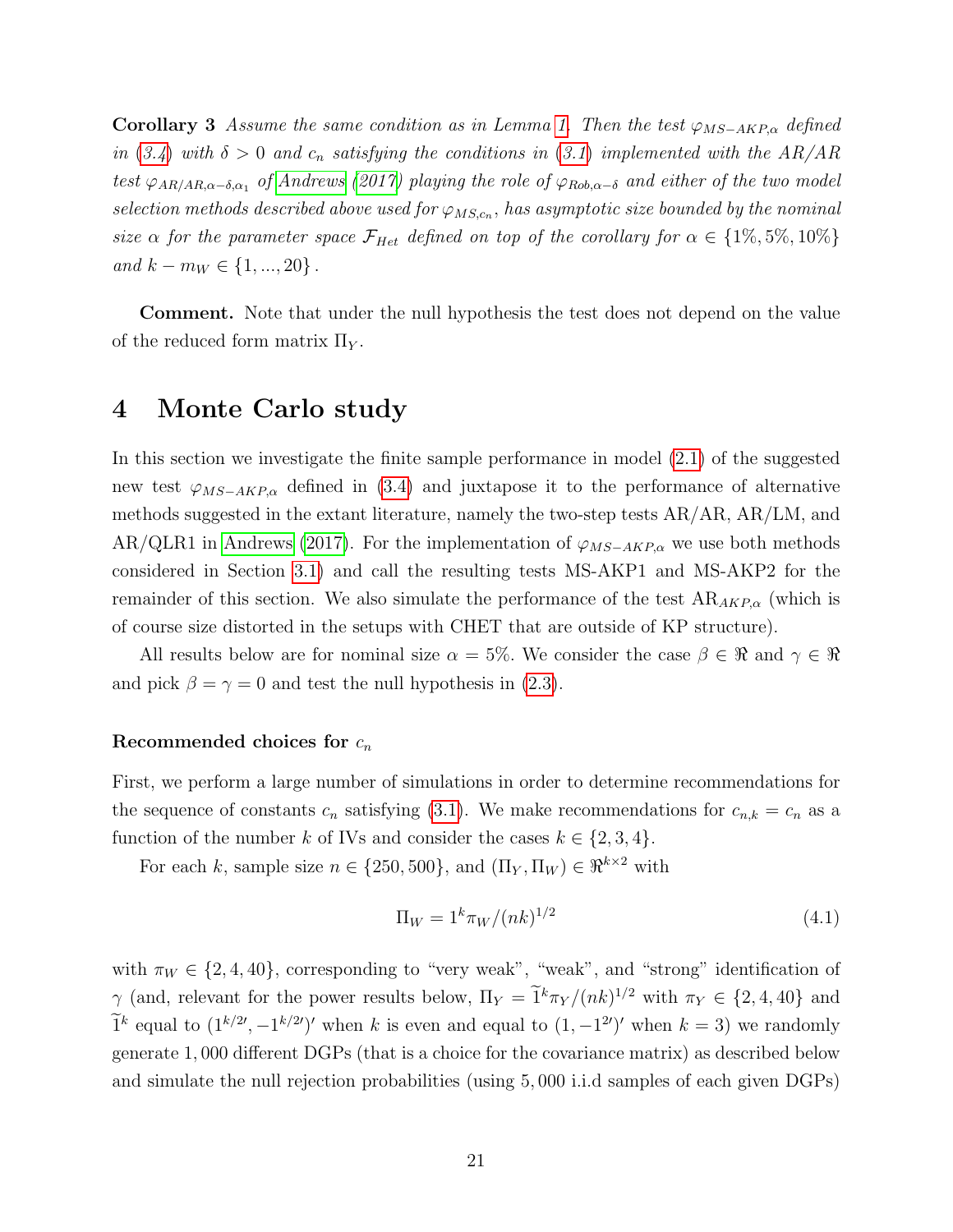of MS-AKP1 and MS-AKP2 for choices of  $c_n$  given as

<span id="page-21-1"></span>
$$
c_n = c_{n,k} = c(k)n^{1/2} / \ln \ln n \tag{4.2}
$$

with  $c(k)$  taken from the set  $C := \{.05, .1, ..., 3\}.$ 

In finite sample simulations for the DGPs considered here, the AR/AR test sometimes slightly overrejects. For example, under CHOM,  $n = 250$ ,  $k = 3$ , strong IVs, and covariance matrix  $\Sigma$  being chosen as below [\(4.6\)](#page-23-0), where  $(u_i, v_{Y,i}, v_{W,i})' \sim$  i.i.d.  $N(0^3, \Sigma)$ , the AR/AR test has NRP equal to 5.4%. From our theory we also know that the test  $AR_{AKP,\alpha}$  (at least under AKP structures) has nonsmaller NRP than the AR/AR test. Define as the "simulated size of a test when there are  $k$  IVs" the highest empirical NRP of the test over all choices of n, Π, and (1, 000) random DGPs considered. For each of the two methods MS-AKP1 and MS-AKP2 and for each  $k \in \{2,3,4\}$ , our recommendation for  $c_{n,k}$  then is to take the largest  $c(k)$  in C such that the *simulated size* does not exceed 6% (that is, we allow for a distortion of  $1\%$  in the "*simulated size*"). It turns out that in our simulations this criterion for  $c_{n,k}$  always leads to well defined choice of  $c(k)$  (when a priori it could be that even for the smallest/largest choice of  $c(k)$  in C the simulated size exceeds/is still below 6%).

To generate random DGPs we consider the following mechanism. Given all tests considered above, including  $AR_{AKP,\alpha}$ , have correct asymptotic size under AKP structure we focus attention on designs with conditional heteroskedasticity that are not of AKP structure. In particular, we choose

<span id="page-21-0"></span>
$$
\varepsilon_i = (\alpha_{\varepsilon} + ||Q_{\varepsilon}Z_i||)u_i,
$$
  
\n
$$
V_{Y,i} = (\alpha_V + ||Q_VZ_i||)v_{Y,i},
$$
  
\n
$$
V_{W,i} = (\alpha_V + ||Q_VZ_i||)v_{W,i},
$$
\n(4.3)

with  $(u_i, v_{Y,i}, v_{W,i})' \sim$  i.i.d.  $N(0^3, \Sigma)$  and independent of  $Z_i \sim$  i.i.d.  $N(0^k, I_k)$  for  $i = 1, ..., n$ . Each of the 1,000 random DGPs is determined by choosing  $\alpha_{\varepsilon}, \alpha_{V} \in \mathbb{R}$ ,  $Q_{\varepsilon}, Q_{V} \in \mathbb{R}^{k \times k}$ , and  $\Sigma \in \mathbb{R}^{3\times3}$ , where  $\Sigma$  has diagonal elements equal to 1. The scalars  $\alpha_{\varepsilon}, \alpha_{V}$  and the components of  $Q_{\varepsilon}, Q_V \in \mathbb{R}^{k \times k}$  are obtained by i.i.d. draws from a  $U[0, 10]$ , and the off-diagonal ones of  $\Sigma \in \mathbb{R}^{3\times3}$  are obtained by i.i.d. draws from a  $U[0,1]$  (subject to the restriction that the resulting matrix  $\Sigma$  is pd). Note that the setup in [\(4.3\)](#page-21-0) nests KP structure when e.g.  $\alpha_{\varepsilon} = \alpha_V = 0, \ Q_{\varepsilon} = Q_V = I_k$  and CHOM when e.g.  $\alpha_{\varepsilon} = \alpha_V = 1, \ Q_{\varepsilon} = Q_V = 0^{k \times k}$ .

For each  $k = 2, 3, 4$  the binding constraint on  $c(k)$  always came from the combination  $n = 250$  and "strong" identification, while for the "very weakly" identified scenario even the largest choice of  $c(k) \in C$  typically did not yield overrejection for any of the sample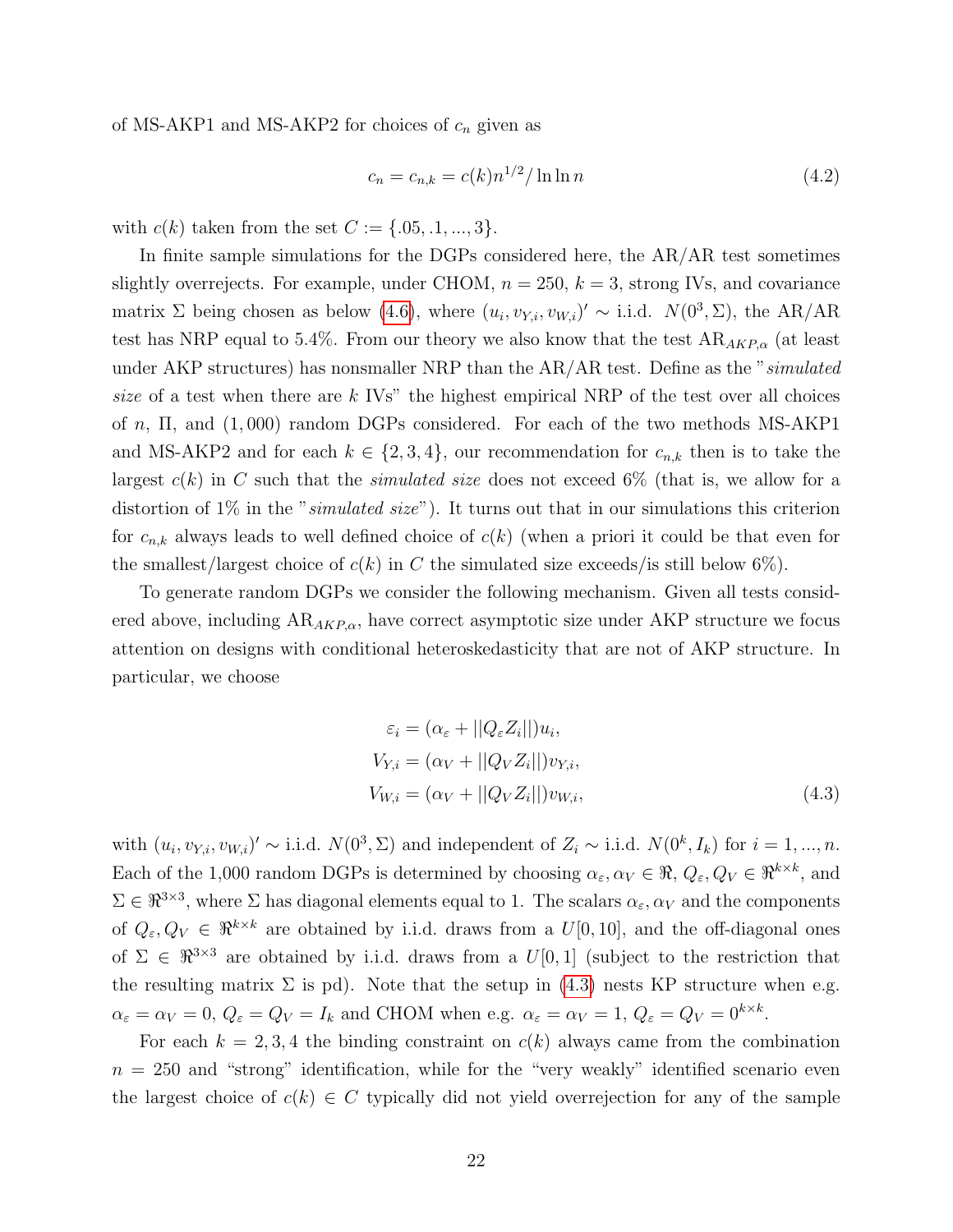sizes considered. Based on the above setup we recommend the following choices for  $c_{n,k}$ . For Method 1 in Section [3.1,](#page-15-1) MS-AKP1, that is for  $\varphi_{MS-AKP,\alpha}$  based on the distance in Frobenius norm statistic, we suggest

$$
c(2) = .85, \qquad c(3) = 1.25, \qquad c(4) = 1.4,\tag{4.4}
$$

while for Method 2, MS-AKP2, that is for  $\varphi_{MS-AKP,\alpha}$  based on the KPST statistic in GKM20, we suggest

$$
c(2) = .75, \qquad c(3) = 1.45, \qquad c(4) = 1.9. \tag{4.5}
$$

Recall that with these choices of  $c(k)$  and  $c_n$  chosen as in [\(4.2\)](#page-21-1) the tests and MS-AKP1 and MS-AKP2 have correct asymptotic size for a parameter space with arbitrary forms of conditional heteroskedasticity.

### Choice of tuning parameters

The implementation of the various tests depends on a large number of user chosen constants. In particular, to implement the AR/AR, AR/LM, and the AR/QLR1 we pick  $\alpha_1 = .005$ ,  $K_L = K_U = 0.05$  as already mentioned above after [\(3.18\)](#page-17-1). To calculate the estimator set  $\Gamma_{1n}$  we employ the closed form solution provided below [\(3.16\)](#page-17-2). We choose  $a = .001$  and pick the elements of the random matrix  $\zeta_1 \in \Re^{k \times m_W}$  as i.i.d.  $N(0, 1)$  independent of all other variables considered, see the last line of of  $(3.14)$ .<sup>[11](#page-0-0)</sup> The confidence interval for  $\gamma$  that appears in [\(3.15\)](#page-17-3) is obtained by grid search over an interval of length 20 centered at the true value of  $\gamma$  with 100 equally spaced gridpoints.<sup>[12](#page-0-0)</sup> To implement the AR/QLR1 test, as in [Andrews \(2017\)](#page-45-0) we pick  $K_L^* = K_U^* = 0.005$  and  $K_{rk} = 1$ . We refer to Table II in [Andrews](#page-45-0) [\(2017\)](#page-45-0) that provides the results of a comprehensive sensitivity analysis on most of the user chosen constants above. To calculate the data-dependent critical values for the AR/QLR1 test we use 10,000 i.i.d chi-square random variables. There was no noticeable difference between  $\delta = 0$  and  $\delta = 10^{-6}$  for  $\delta$  given in [\(3.4\)](#page-13-1); therefore, for the sake of computational simplicity, we pick the former in the simulations.

<sup>&</sup>lt;sup>11</sup>Note that by choosing  $a \neq 0$  the tests are no longer invariant to nonsingular transformations of the IV vector. However, for small a the differences after a transformations are usually very small.

<sup>&</sup>lt;sup>12</sup>When the dimension of  $\gamma$  grows then the implementation of that step by grid search will cause an exponential increase in computation time for each of the two-step methods.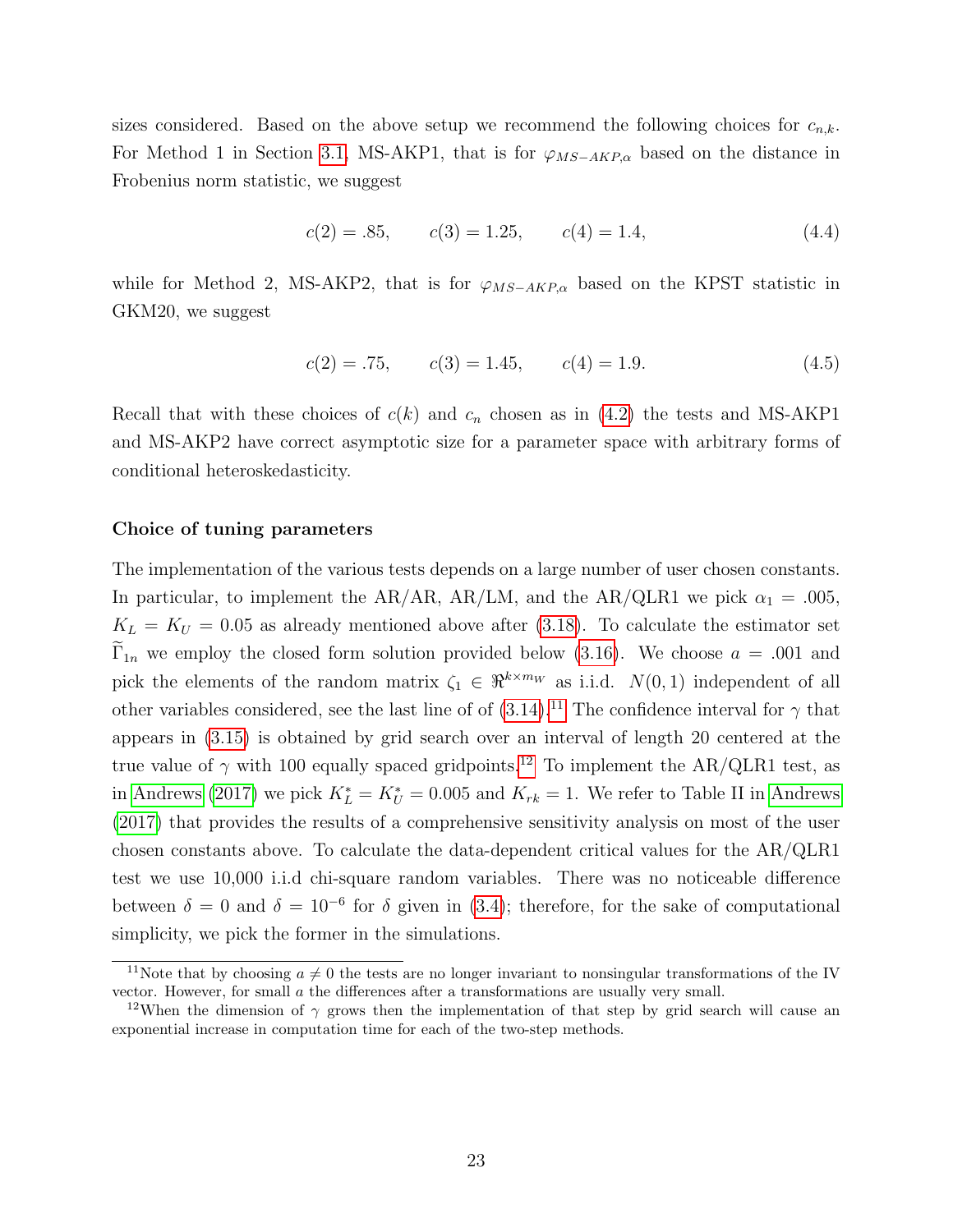#### Size results

Under a setup with CHET outside of KP, the tests MS-AKP1 and MS-AKP2 equal the AR/AR test wpa1. We therefore consider the KP setup in [Andrews \(2017\)](#page-45-0) in Section 9.1 which is obtained from [\(4.3\)](#page-21-0) with  $\alpha_{\varepsilon} = \alpha_V = 0$  and  $Q_{\varepsilon} = Q_V = I_k$ . We also consider the setup with CHOM obtained from [\(4.3\)](#page-21-0) with  $\alpha_{\varepsilon} = \alpha_{V} = 1$  and  $Q_{\varepsilon} = Q_{V} = 0^{k \times k}$ . In both cases, we take the matrix

<span id="page-23-0"></span>
$$
k\Sigma \in \mathbb{R}^{3 \times 3} \tag{4.6}
$$

to have diagonal elements equal to one, and the  $(1,2)$  and  $(1,3)$  elements equal to .8 and the (2,3) element equal to .3, as in [Andrews \(2017\)](#page-45-0). We consider  $\pi_W = \pi_Y \in \{2, 4, 40\}$  in [\(4.1\)](#page-20-1), again, representing "very weak", "weak", and "strong" IVs, also see [Andrews \(2017\)](#page-45-0). Finally, we take  $k \in \{2,3,4\}$  and sample sizes  $n \in \{250,500\}$ . Altogether, that makes for 36 different specifications. In addition, we also obtain results for certain cases of mixed identification strength, e.g. when  $\pi_W \neq \pi_Y \in \{2, 40\}$  and also some results for larger sample sizes.

As reported in [Andrews \(2017\)](#page-45-0), we also find that in an overall sense the AR/AR and AR/LM tests are dominated by the AR/QLR1 test. For instance, regarding the AR/LM test, its power function (even in the strong IV context under CHOM) is not always U-shaped and suffers from power dips against certain alternatives. For example, for the KP setup for  $n = 250, k = 4$ , with weak IVs, the power of the AR/LM and AR/QLR1 tests when the true value of  $\beta$  equals 2 are 8.6% and 75.6%, respectively, while in the setup with CHOM when  $\beta = 1.43$  the power of the AR/LM test is 34.9% while all the other tests have power equal to 100%. On the other hand, the  $AR/AR$  test fares worse than the  $AR/QLR1$  test in strongly identified overidentified situations. In what follows, we don't therefore discuss the AR/LM test in much detail.

We consider rejection probabilities under the null and (for power) under a grid of seven alternatives on each side with distances from the null chosen depending on the strength of identification. For example, in the very weakly, weakly, and strongly identified cases we take alternatives in the interval  $[-2, 2]$ ,  $[-2, 2]$ , and  $[-2, 2]$ , respectively, around the true parameter 0. Results are obtained from 10, 000 i.i.d samples from each DGP.

First, we discuss the null rejection probabilities. Over the 18 DGPs of the KP setups, the NRPs of MS-AKP1, MS-AKP2, AR/AR, AR/LM, and AR/QLR1 lie in the intervals (all numbers in %): [3.5,5.9], [3.3,6.0], [1.9,5.1], [.6,5.2], and [1.5,4.9]. As set up above, the tests MS-AKP1 and MS-AKP2 slightly overreject the null for small sample sizes (especially in the strongly identified case), but the size distortion disappears as  $n$  grows. For example, the NRPs of MS-AKP2 in the KP setup with  $k = 3$  and strong identification is 6.0, 5.5, 5.2,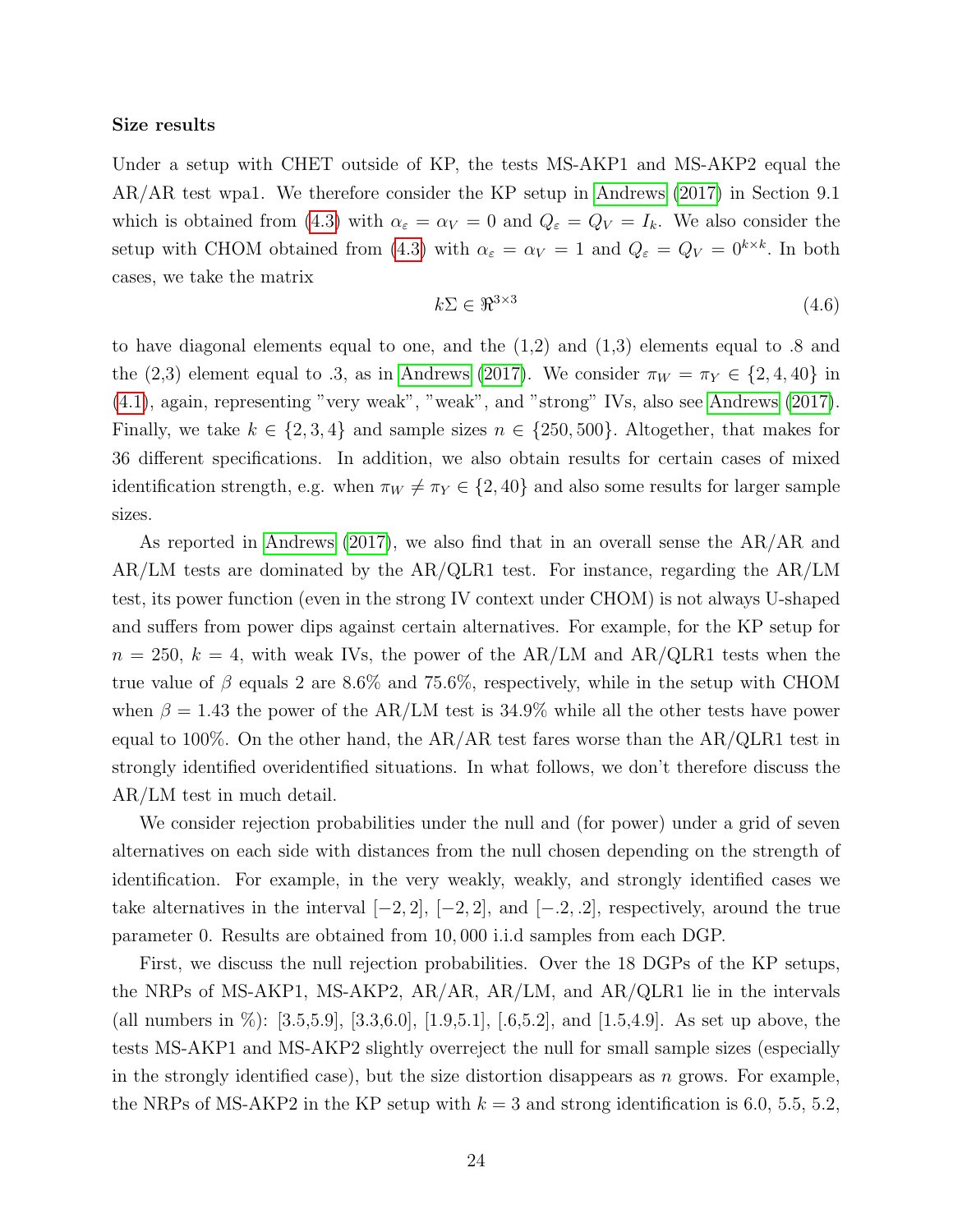and 5.1%, respectively, when  $n = 250, 500, 1,000,$  and 1,500. On the other hand, the tests AR/AR, AR/LM, and AR/QLR1, while controlling the NRP very well, underreject the null in weakly identified scenarios. This leads to relatively poor power properties relative to the tests MS-AKP1 and MS-AKP2 in weakly identified situations.

Regarding the 18 DGPs with CHOM, the one important difference relative to the KP setup is that the three tests  $AR/AR$ ,  $AR/LM$ , and  $AR/QLR1$  are less conservative with NRPs over the 18 DGPs in the intervals  $[4.1,5.4]$ ,  $[3.5,5.4]$ , and  $[3.7,5.1]$ , respectively. As a consequence, these tests have relatively better power properties than in the KP setup.

#### Power results

Next we discuss the power results. Power for MS-AKP1, MS-AKP2, AR/AR, and AR/QLR1 increases as the IVs become stronger. On the other hand, by the local-to-zero design considered here (see  $(4.1)$  and below), as n increases, power for these three tests changes only slightly. We therefore only provide details for the case where  $n = 250$ . Power of all the tests is much higher in the setting with CHOM compared to the KP setting and especially so for the AR/QLR1 test (because it underrejects the null hypothesis less under CHOM than under KP). As one example, consider the case  $n = 250$ ,  $k = 2$ , with weak identification. In that case, when the true  $\beta$  equals .571 the tests MS-AKP2, AR/AR, and AR/QLR1 have power 48.7, 46.3, and 45.4% under KP, but power equal to 95.9, 95.6, and 95.4% under CHOM!

A representative selection of power curves in four different cases is plotted in Figure [1.](#page-25-0) Note that in the figures corresponding to the different cases, both the scale of the horizontal and the vertical axes vary by a lot depending on the strength of identification.

The key takeaways from the power study are as follows:

i) Based on the DGPs considered here we cannot make a clear recommendation as to which one of the two tests MS-AKP1 and MS-AKP2 is preferable. In most cases, they have virtually identical power. In few cases, one dominates the other, but only by a small difference. One small advantage of MS-AKP1 over MS-AKP2 is that it is somewhat easier to implement. In the Figures below we only report results for MS-AKP2.

ii) Regarding the comparison between the tests MS-AKP1, MS-AKP2 and AR/AR we find that the former two virtually uniformly dominate the latter in all the designs considered. This is not surprising given the construction of the new tests and given they satisfy Assumption RP above. The relative power advantage of the tests MS-AKP1, MS-AKP2 over AR/AR partly stem from the underrejection of the latter test under the null. See e.g. Figure [1I](#page-25-0) that contains power curves for  $n = 250$ ,  $k = 2$ , very weak identification, and KP structure for MS-AKP2, AR/AR, and AR/QLR1. (The NRPs of the three tests reported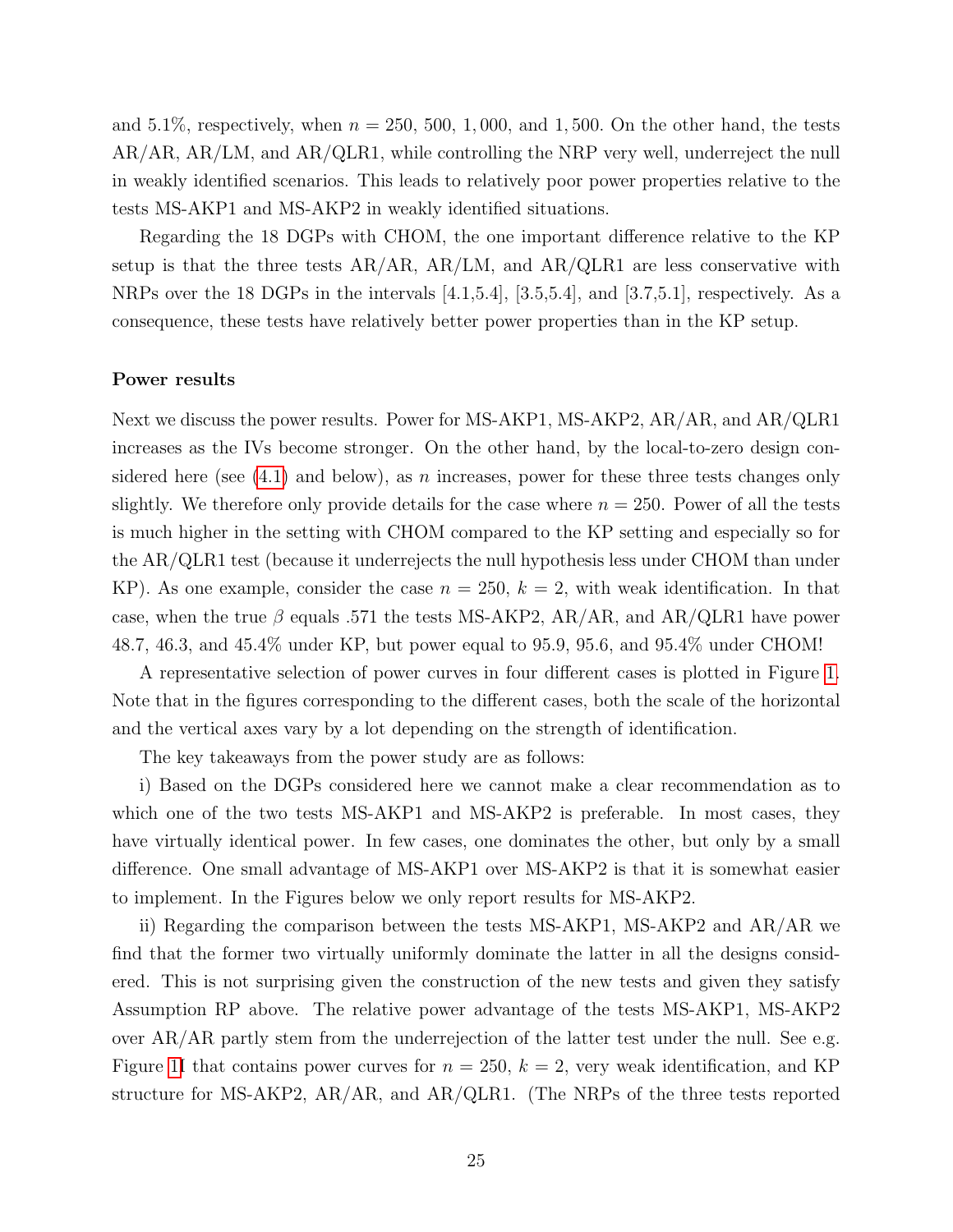<span id="page-25-0"></span>

Figure 1: Power of various subvector tests in different cases. Covariance structure: Kronecker product (KP); CHOM. Identification strength  $(\pi_W, \pi_Y)$ : Very Weak  $(2, 2)$ ; Weak  $(4, 4)$ ; Strong (40, 40); Mixed strength: (2, 40).

here are 4.2, 2.0, and  $1.6\%$ , respectively.)

iii) Regarding the comparison between the tests MS-AKP1, MS-AKP2 and AR/QLR1 in the case of equal identification strength  $\pi_W = \pi_Y$  we find that the former two are generally more powerful under weak identification and small  $k$  while the reverse is true under strong identification and larger k, see Figures [1I](#page-25-0) and II for the cases " $k = 2$  and very weak identification" and " $k = 4$  and strong identification," respectively, both for  $n = 250$  and KP. (In Figure [1I](#page-25-0)I, the NRPs of the tests MS-AKP2, AR/AR, and AR/QLR1 are 5.9, 5.1, and 4.6%, respectively.) These two figures show the best relative performances for the MS-AKP1, MS-AKP2 and AR/QLR1 tests in the "equal identification" settings where  $\pi_W = \pi_Y$ . In Figure [1I](#page-25-0) the power advantage of MS-AKP2 over AR/QLR1 is as high as 5.2%, while in Figure [1I](#page-25-0)I the power of AR/QLR1 can be up to 13.1% more powerful than MS-AKP2.

In the "intermediate" case between these extremes, namely  $k = 3$  and weak identification" (again with  $n = 250$  and KP), the MS-AKP1 and MS-AKP2 tests have slightly higher power than AR/QLR1 when the true value of  $\beta$  is negative while the reverse is true for positive values of  $\beta$ . In all cases, the relative performance of the AR/QLR1 test improves under CHOM; under CHOM, for the "intermediate" case  $k = 3$  and weak identification" (again with  $n = 250$ ) the AR/QLR1 test has uniformly higher power than the MS-AKP1 and MS-AKP2 tests, see Figure [1I](#page-25-0)II. (In Figure [1I](#page-25-0)II, the NRPs of the tests MS-AKP2, AR/AR, and  $AR/QLR1$  are 5.5, 4.7, and 5.1%, respectively.)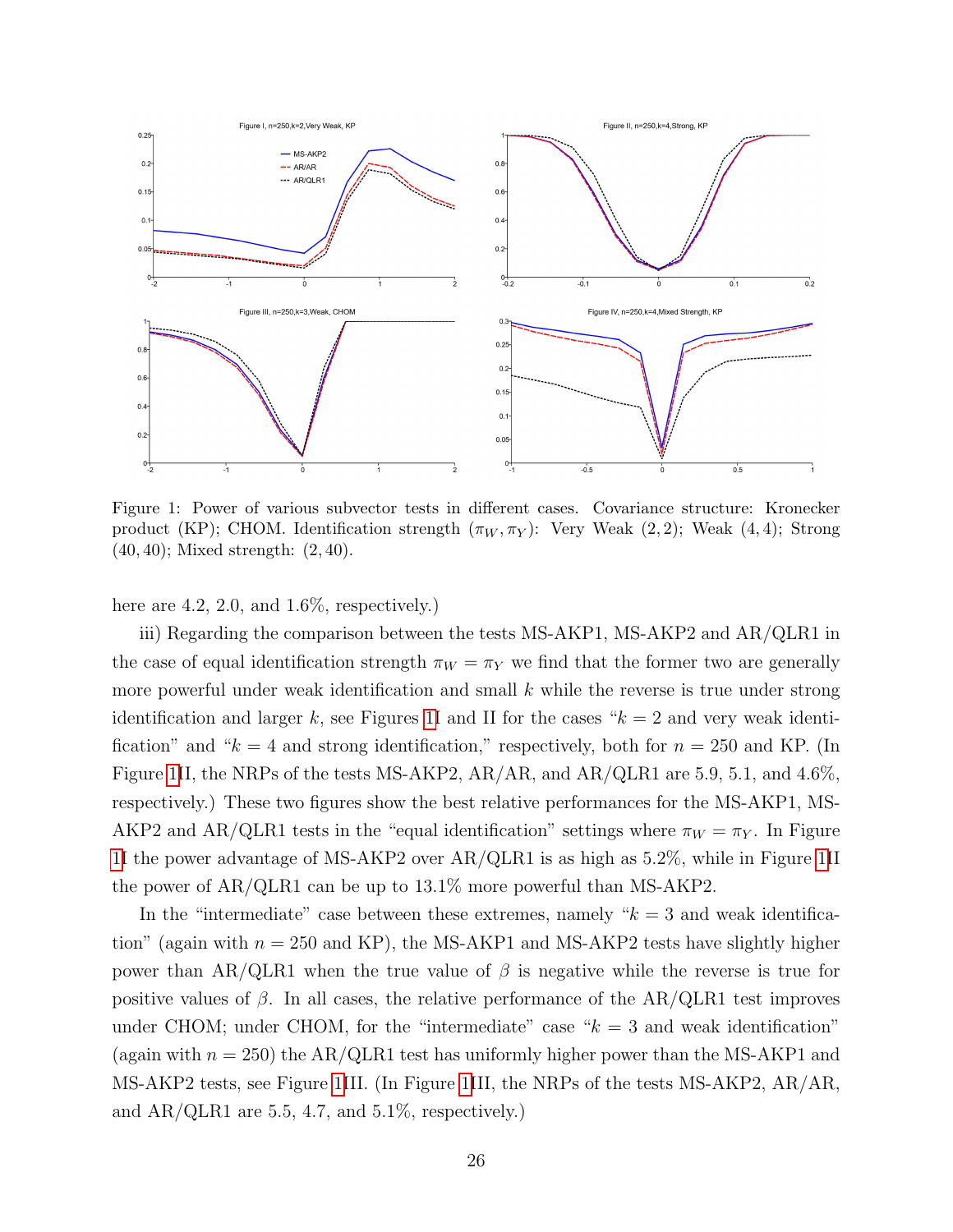In cases of mixed identification strength,  $\pi_W \neq \pi_Y \in \{2, 40\}$ , we find that when  $\pi_W = 2$ and  $\pi_Y = 40$  the tests MS-AKP1 and MS-AKP2 have uniformly higher power than AR/QLR1 for all k considered whereas in the case  $\pi_W = 40$  and  $\pi_Y = 2$  all tests have comparable power. See Figure [1I](#page-25-0)V that contains the case  $\pi_W = 2$  and  $\pi_Y = 40$ ,  $n = 250$ ,  $k = 4$ , with KP structure where the power gap between the new tests and AR/QLR1 is as high as 13.4%. (In Figure [1I](#page-25-0)V, the NRPs of the tests MS-AKP2, AR/AR, and AR/QLR1 are 3.3, 1.9, and 0.9%, respectively.) It seems that in these cases of mixed identification strength the new tests enjoy their most competitive relative performance.

### 5 Conclusion

We propose the construction of a robust test that improves the power of another robust test by combining it with a powerful test that is only robust for a subset of the parameter space. We implement this construction in the context of the linear IV model applied to the  $AR_{AKP,\alpha}$ test that has correct asymptotic size for a parameter space that imposes AKP structure and the AR/AR test that is robust even when allowing for arbitrary forms of CHET. We believe that the particular construction and implementation suggested here, namely combining a powerful but non fully robust test with a less powerful fully robust test in order to obtain a fully robust more powerful test, might be successfully applied in other scenarios and also in the current scenario based on different choices of testing procedures. For instance, it might be feasible to combine the LR type subvector test of [Kleibergen \(2021\)](#page-47-0) with the AR/QLR1 of [Andrews \(2017\)](#page-45-0) but it would be technically substantially more challenging to verify the assumptions given below that are sufficient for control of the asymptotic size of the resulting test.

### A Appendix

The Appendix is structured as follows. In Section [A.1](#page-27-0) the proof of Theorem [1](#page-9-0) is given, prepared for first with several technical lemmas in Subsection [A.1.1.](#page-27-1) Next in Section [A.2](#page-38-0) the proof of Theorem [2](#page-14-0) is given. We provide verifications of the high level assumptions for particular implementations of the test including for both  $\varphi_{MS,c_n}$  and AR/AR in Sections [A.3](#page-40-0) and [A.4,](#page-40-1) respectively. Finally, in Section [A.5,](#page-44-0) we generalize the conditional subvector test to a time series framework.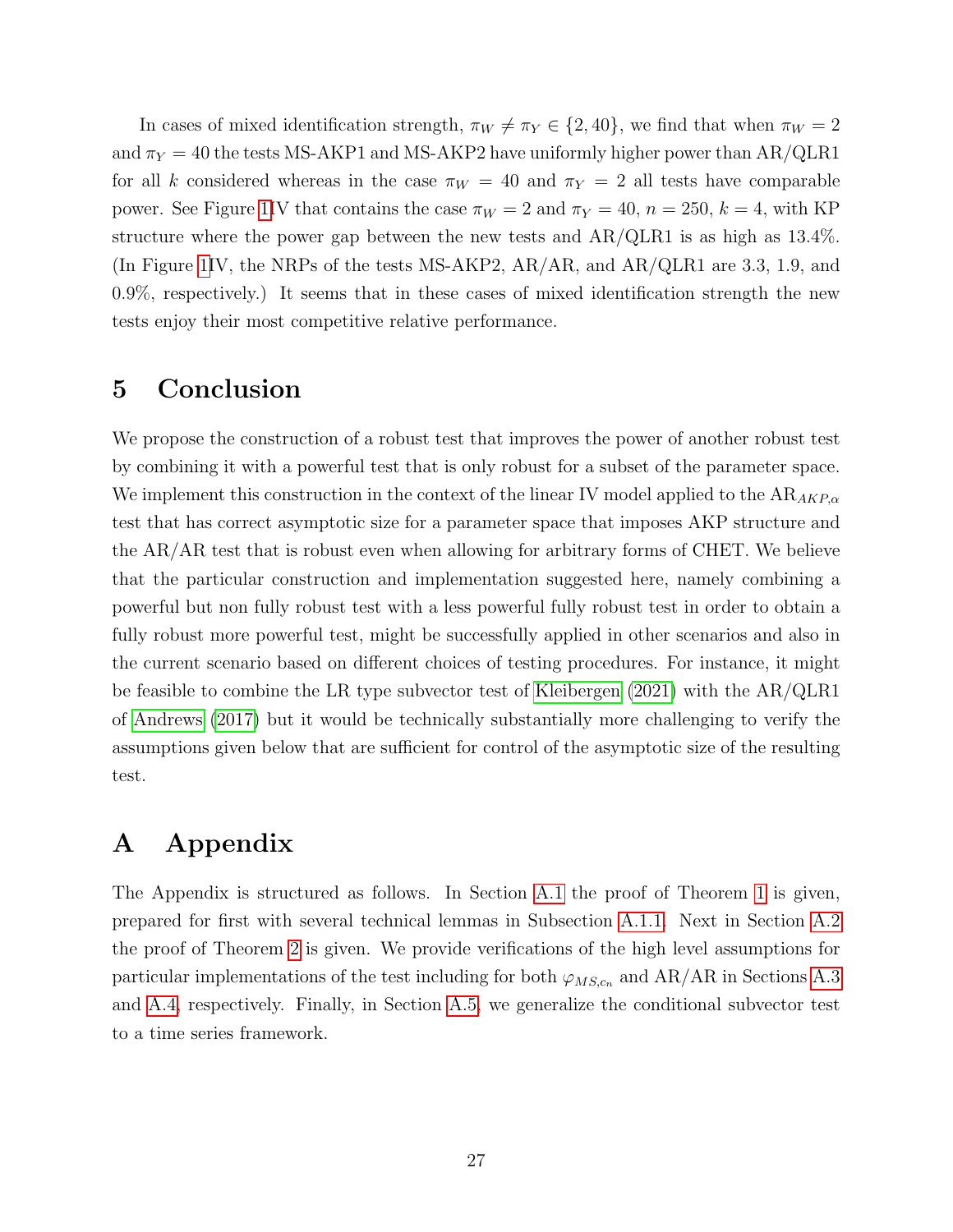### <span id="page-27-0"></span>A.1 Proof of Theorem [1](#page-9-0)

#### <span id="page-27-1"></span>A.1.1 Technical lemmas

In what follows below we will require results about solutions to certain minimization problems involving the Frobenius norm. The next lemma provides a special case of Corollary 2.2 in [van Loan and Pitsianis \(1993\)](#page-47-3). Note that [van Loan and Pitsianis \(1993\)](#page-47-3) point to [Golub and](#page-46-16) [van Loan \(1989,](#page-46-16) p.73) for a proof of Corollary 2.2. However, the result in [Golub and van](#page-46-16) [Loan \(1989,](#page-46-16) p.73) is for a minimization problem using the p-norm for  $p = 2$  and not the Frobenius norm which is used here.

<span id="page-27-2"></span>Lemma 2 Consider the minimization problem

$$
\min_{B \in \mathbb{R}^{m \times n}, \ rk(B) = 1} ||A - B||^2
$$

for a given nonzero matrix  $A \in \Re^{m \times n}$  with singular value decomposition  $A = U diag(\sigma_1, ..., \sigma_p)V'$ for singular values  $\sigma_1 \geq \sigma_2 \geq ... \geq \sigma_p \geq 0$  with  $p = \min\{m, n\}$  and rectangular diag $(\sigma_1, ..., \sigma_p) \in$  $\mathbb{R}^{m \times n}$ , orthogonal matrices  $U = [u_1, ..., u_m] \in \mathbb{R}^{m \times m}$ , and  $V = [v_1, ..., v_n] \in \mathbb{R}^{n \times n}$ . Then a minimizing argument is given by  $B = \sigma_1 u_1 v_1'$  and the minimum equals  $\sum_{i=2}^p \sigma_i^2$ . If  $\sigma_1 > \sigma_2$ then  $B = \sigma_1 u_1 v'_1$  is the unique minimizer.

Proof of Lemma [2.](#page-27-2) Note that

<span id="page-27-4"></span>
$$
\min_{B \in \mathbb{R}^{m \times n}, \ r k(B)=1} ||A - B||^2 = \min_{C \in \mathbb{R}^{m \times n}, \ r k(C)=1} ||diag(\sigma_1, ..., \sigma_p) - C||^2 \tag{A.1}
$$

by viewing  $C = U'BV$  and because  $||D|| = ||U'D|| = ||DV||$  for any matrix  $D \in \mathbb{R}^{m \times n}$ and conformable orthogonal matrices U and V. We can write any matrix  $C \in \mathbb{R}^{m \times n}$  with  $rk(C) = 1$  as

<span id="page-27-5"></span>
$$
C = ||c||^{-1}(\alpha_1 c, ..., \alpha_n c)
$$
\n(A.2)

for  $c \in \Re^m \setminus \{0^m\}$  and  $\alpha_k \in \Re$  for  $k = 1, ..., n$ . Because  $||A + B||^2 = ||A||^2 + ||B||^2 + ||B||^2$  $2 < A, B >_F$  where  $< A, B >_F := trace(A'B)$  denotes the Frobenius inner product, and  $||diag(\sigma_1, ..., \sigma_p)||^2 = \sum_{i=1}^p \sigma_i^2$ ,  $||C||^2 = \sum_{i=1}^n \alpha_i^2$ ,  $\langle diag(\sigma_1, ..., \sigma_p), C \rangle_F = \sum_{i=1}^p \sigma_i \alpha_i c_i ||c||^{-1}$ for  $c = (c_1, ..., c_m)'$  we have

<span id="page-27-3"></span>
$$
||diag(\sigma_1, ..., \sigma_p) - C||^2 = \sum_{i=1}^p \sigma_i^2 + \sum_{i=1}^n \alpha_i^2 - 2\sum_{i=1}^p \sigma_i \alpha_i c_i ||c||^{-1}.
$$
 (A.3)

Viewing [\(A.3\)](#page-27-3) as a function in  $\alpha_k$ ,  $k = 1, ..., n$ , and c, taking first order conditions (FOCs)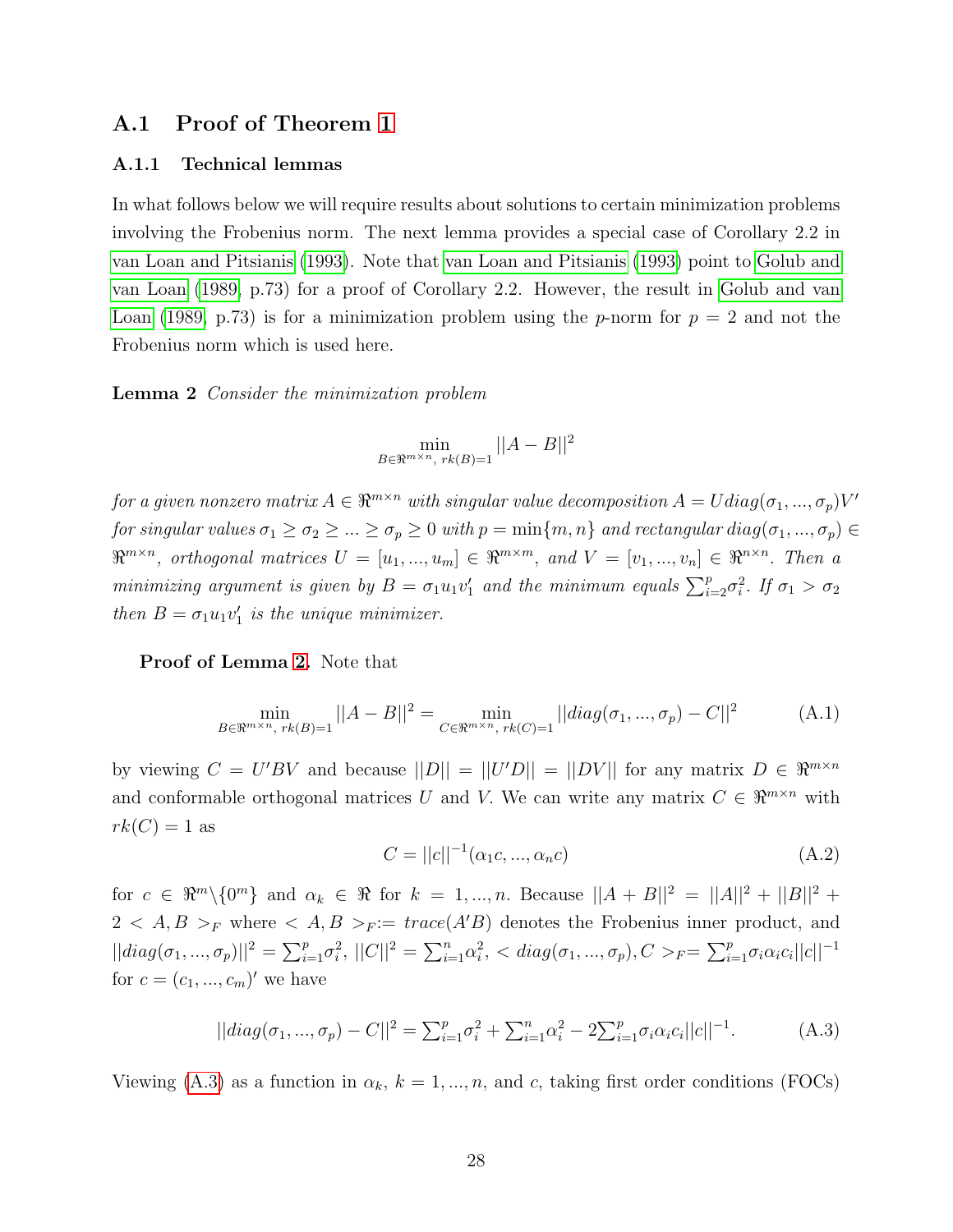with respect to  $\alpha_k$ , we obtain  $2\alpha_k - 2\sigma_k c_k ||c||^{-1} = 0$  or

<span id="page-28-0"></span>
$$
\alpha_k = \sigma_k c_k ||c||^{-1} \text{ for } k = 1, ..., p \text{ and } \alpha_k = 0 \text{ for } k = p + 1, ..., n. \tag{A.4}
$$

Taking FOCs with respect to  $c_j$ ,  $j = 1, ..., p$ , we obtain  $(||c|| \sigma_j \alpha_j - (\sum_{i=1}^p \sigma_i \alpha_i c_i) c_j ||c||^{-1}) ||c||^{-2} =$ 0 and thus

$$
||c||^2 \sigma_j \alpha_j - \left(\sum_{i=1}^p \sigma_i \alpha_i c_i\right) c_j = 0 \tag{A.5}
$$

and for  $j = p + 1, ..., m$  we have  $\left(\sum_{i=1}^p \sigma_i \alpha_i c_i\right) c_j ||c||^{-3} = 0$  and therefore

$$
c_j \sum_{i=1}^p \sigma_i \alpha_i c_i = 0. \tag{A.6}
$$

The objective is to find  $(c_1, ..., c_p)$  such that the two summands in  $(A.3)$  that depend on C are being minimized. Using  $(A.4)$  we thus need to find  $(c_1, ..., c_m)$  such that

$$
\sum_{i=1}^{p} \sigma_i^2 c_i^2 ||c||^{-2} - 2 \sum_{i=1}^{p} \sigma_i^2 c_i^2 ||c||^{-2} = - \sum_{i=1}^{p} \sigma_i^2 \left(\frac{c_i}{||c||}\right)^2 \tag{A.7}
$$

is minimized. Let a be the largest index for which  $\sigma_1 = ... = \sigma_a$ . Given that  $\sigma_a > \sigma_b$ for  $b > a$  it follows that a vector  $c = (c_1, ..., c_m)'$  is a minimizing argument if and only if  $(c_1, ..., c_a)' \neq 0^{m-p}$  and  $(c_{a+1}, ..., c_m)' = 0^{m-a}$  and the minimum in [\(A.3\)](#page-27-3) equals

$$
\sum_{i=1}^{p} \sigma_i^2 - \sum_{i=1}^{p} \sigma_i^2 \left(\frac{c_i}{||c||}\right)^2 = \sum_{i=1}^{p} \sigma_i^2 - \sigma_1^2 \sum_{i=1}^{a} \left(\frac{c_i}{||c||}\right)^2 = \sum_{i=2}^{p} \sigma_i^2.
$$
 (A.8)

For example, one solution is  $c = e_1 := (1, 0, ...0)' \in \mathbb{R}^m$  for which the minimizing matrix in [\(A.1\)](#page-27-4) becomes  $C = (\sigma_1 e_1, 0^m, ... 0^m)$ . Correspondingly, a minimizing matrix B becomes  $UCV' = \sigma_1 u_1 v'_1.$ 

If  $\sigma_1 > \sigma_2$  then  $a = 1$ . Therefore, any minimizing c equals  $(c_1, 0, ..., 0)$ ' for some  $c_1 \neq 0$  and therefore, by [\(A.2\)](#page-27-5) and [\(A.4\)](#page-28-0), the only minimizing matrix C equals  $||c||^{-1}(\alpha_1 c, ..., \alpha_n c)$  $(\sigma_1 e_1, 0^m, \ldots, 0^m)$ . And consequently, there can only be a unique minimizer  $B = UCV'$  $\sigma_1 u_1 v'_1$ .  $\Box$ 

Let  $R \in \mathbb{R}^{m \times l}$  and  $R = U \Sigma V'$  be a singular value decomposition of R, where  $\Sigma \in \mathbb{R}^{m \times l}$ has min $\{m, l\}$  singular values of R on the diagonal and zeros elsewhere,  $U \in \mathbb{R}^{m \times m}$  is an orthogonal matrix of eigenvectors of RR', and  $V \in \mathbb{R}^{l \times l}$  is an orthogonal matrix of eigenvectors of R'R. In general, U,  $\Sigma$ , and V are not uniquely defined. The matrix  $\Sigma$  is uniquely determined by the restriction that the singular values are ordered nonincreasingly. We assume that this is the case from now on. Let  $a$  be the geometric multiplicity of the largest eigenvalue of RR'. Write  $U = [W : \tilde{W}^C]$  for  $\tilde{W} \in \mathbb{R}^{m \times a}$ . Thus  $\tilde{W} = (\tilde{w}_1, ..., \tilde{w}_a)$  denotes an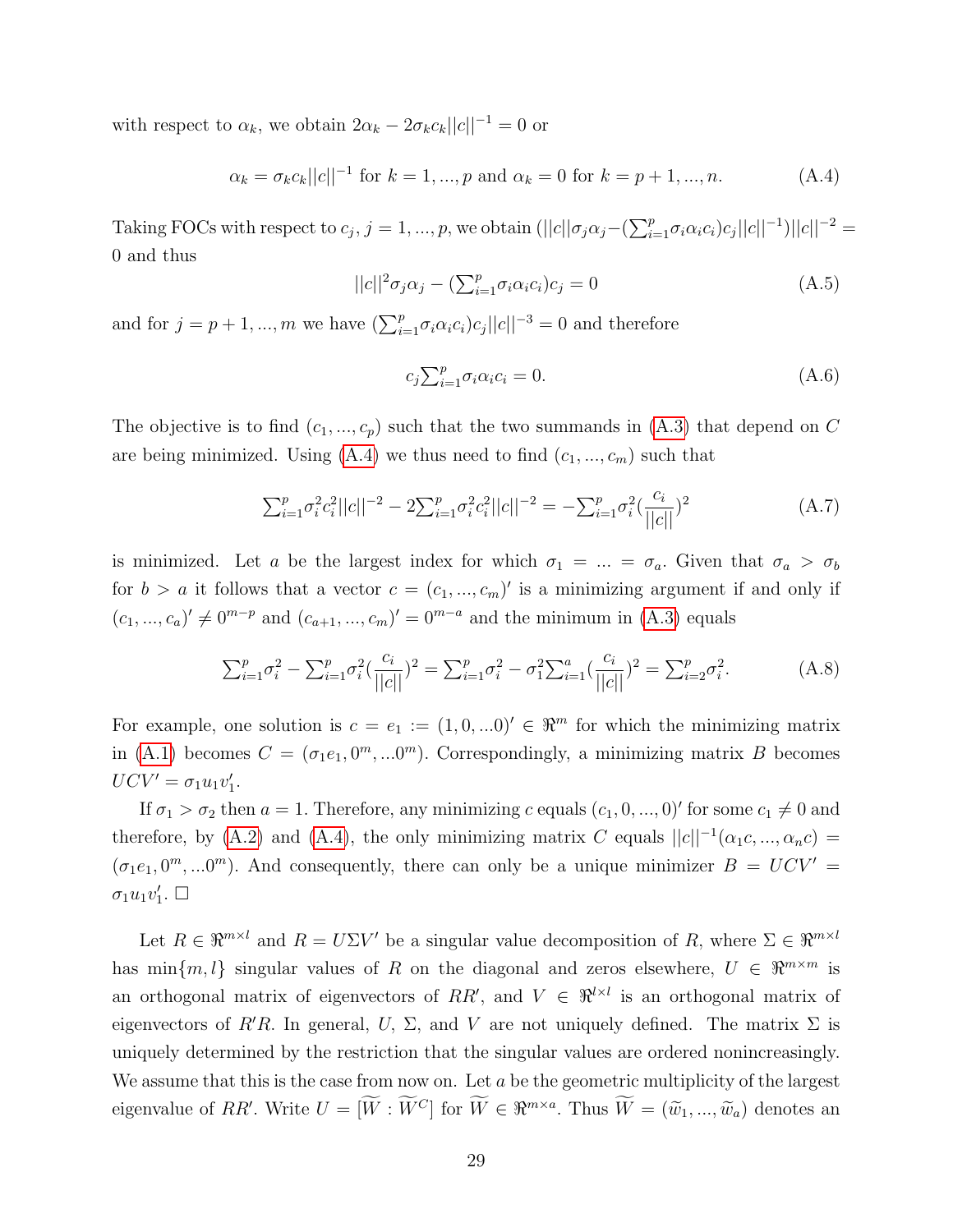<span id="page-29-0"></span>orthogonal basis for the eigenspace associated with the largest eigenvalue of  $RR'$ .

**Lemma 3** Let R and  $R_n$  for  $n \geq 1$  be  $\Re^{m \times l}$  matrices such that  $R_n \to R$  as  $n \to \infty$ . Let  $U\Sigma V'$  and  $U_n \Sigma_n V'_n$  be any singular value decompositions of R and R<sub>n</sub>, respectively, where the singular values are ordered nonincreasingly. For  $j \leq m$ , denote by  $\widetilde{w}_j$  and  $\widetilde{w}_{nj}$ the j-th column of U and  $U_n$ , respectively. Decompose  $U = [\widetilde{W} : \widetilde{W}^C] \in \mathbb{R}^{m \times m}$ , where  $\widetilde{W} = (\widetilde{w}_1, ..., \widetilde{w}_a) \in \Re^{m \times a}$  is an orthogonal basis for the eigenspace associated with the largest eigenvalue of RR'. Conformingly, let  $U_n = [W_n : W_n^C]$ .<sup>[13](#page-0-0)</sup> Assume  $\Sigma$  does not equal the zero matrix. Then  $\widetilde{w}'_{nj}\widetilde{w}_l = o(1)$  for  $j > a$  and  $l \leq a$ .

**Proof of Lemma [3.](#page-29-0)** Wlog we can assume  $m \geq l$ . (If  $m < l$  add  $l - m$  rows of zeros to the bottom of R and  $R_n$ . Then the result for

$$
\begin{pmatrix} R \\ 0^{l-m \times l} \end{pmatrix} = \begin{pmatrix} U & 0^{m \times l-m} \\ 0^{l-m \times m} & \widetilde{U} \end{pmatrix} \begin{pmatrix} \Sigma \\ 0^{l-m \times l} \end{pmatrix} V'
$$

for any orthogonal matrix  $\tilde{U}$  implies the desired result for  $R = U\Sigma V'$ .) Denote by  $\sigma_j$  the j-th singular value of R (i.e.  $\sigma_j$  equals the  $(j, j)$ -th element of  $\Sigma$ ) for  $j = 1, ..., l$ , and likewise  $\sigma_{nj}$  denotes the j-th singular value of  $R_n$ . By definition (and given that the algebraic and geometric multiplicities coincide for any diagonalizable matrix), a is the largest index for which  $\sigma_1 = ... = \sigma_a$ . Define

$$
\delta_n := \min\{\min_{1 \le j \le l-a} |\sigma_a - \sigma_{n(a+j)}|, \sigma_a\}.
$$
\n(A.9)

Then by Wedin's (1972) theorem (see, e.g. [Li \(1998\)](#page-47-7) equations  $(4.4)$  and  $(4.8)^{14}$  $(4.8)^{14}$  $(4.8)^{14}$ ), it follows that

<span id="page-29-1"></span>
$$
||\sin\Theta(\widetilde{W}, \widetilde{W}_n)|| = o(1/\delta_n), \tag{A.10}
$$

where  $\Theta(\widetilde{W}, \widetilde{W}_n)$  denotes the angle matrix between  $\widetilde{W}$  and  $\widetilde{W}_n$  (see [Li \(1998\)](#page-47-7), equation (2.3) for a definition). Furthermore, by Lemma 2.1 and equation (2.4) in [Li \(1998\)](#page-47-7), we have

<span id="page-29-2"></span>
$$
||\sin\Theta(\widetilde{W}, \widetilde{W}_n)|| = ||\widetilde{W}_n^{C'}\widetilde{W}||. \tag{A.11}
$$

Note that  $\delta_n$  is bounded away from zero for all large *n* because (1)  $\sigma_a > 0$  by the assumption

<sup>&</sup>lt;sup>13</sup>But note that  $\widetilde{W}_n$  does not necessarily correspond to a basis for the eigenspace of the largest eigenvalue of  $R_n R'_n$  but may represent eigenvectors corresponding to several different eigenvalues because the multiplicities of eigenvalues of  $R_n R'_n$  and  $RR'$  may not be the same. As a trivial example, consider  $RR' = I_2$  and  $R_n R'_n$ equal to a diagonal matrix with first and second diagonal elements equal to 1 and  $1 - n^{-1}$ , respectively.

 $14A$  comprehensive reference for background reading on Wedin's (1972) theorem is [Stewart and Sun](#page-47-8) [\(1990,](#page-47-8) p.260, Theorem 4.1).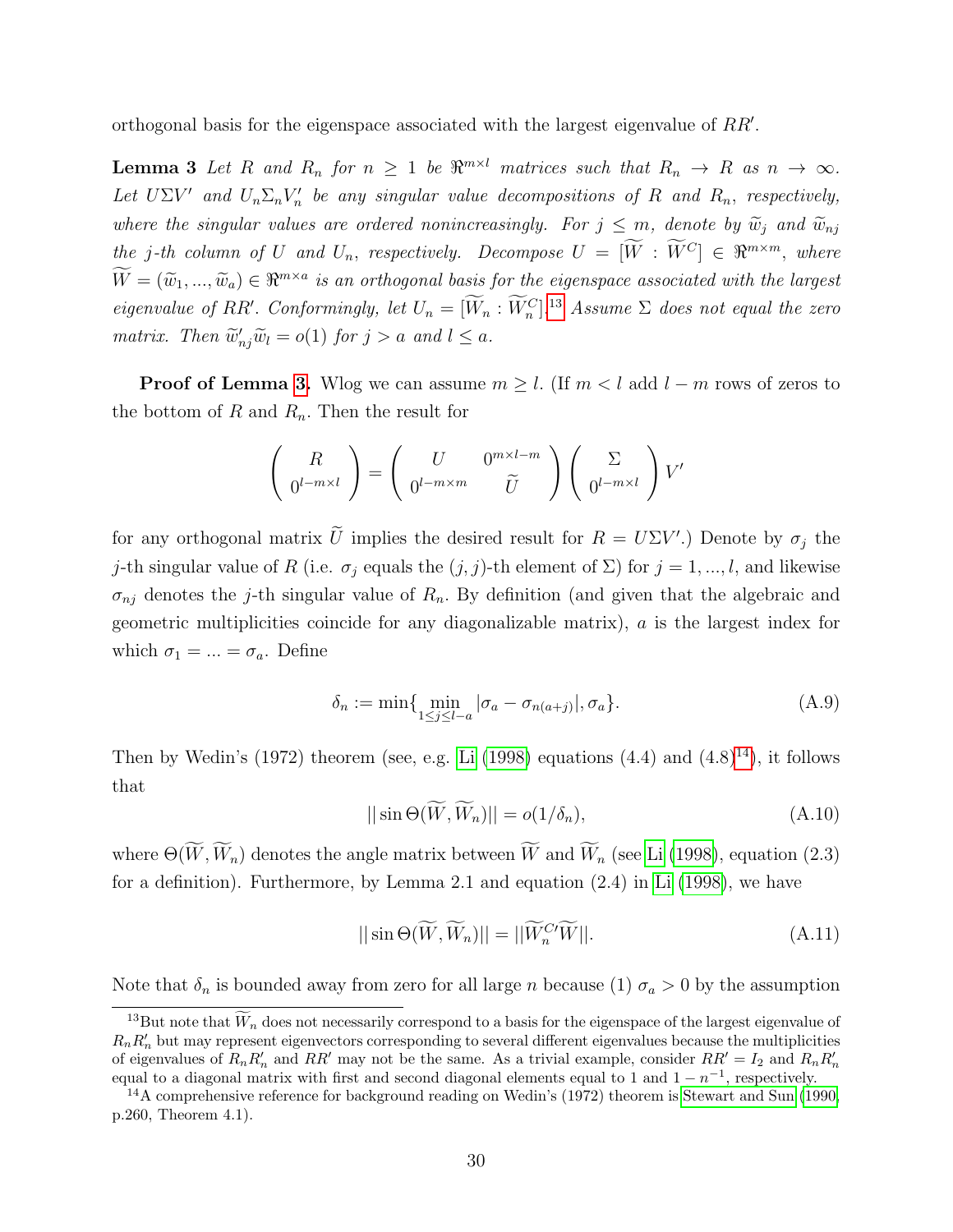that  $\Sigma \neq 0$ , (2) if  $a < l$ , by construction  $\sigma_a > \sigma_{a+1}$  and therefore  $\min_{1 \leq j \leq l-a} |\sigma_a - \sigma_{n(a+j)}|$ is uniformly bounded away from zero (because singular values are continuous as functions of the matrix elements and  $R_n \to R$ , and (3) if  $a = l$  then  $\min_{1 \leq j \leq l-a} |\sigma_a - \sigma_{n(a+j)}| = \infty$ , because we take a minimum of the empty set. Therefore, by  $(A.10)$  and  $(A.11)$  we have

$$
||\widetilde{W}_n^{C'}\widetilde{W}|| = o(1) \tag{A.12}
$$

which implies that  $\widetilde{w}'_{nj}\widetilde{w}_l = o(1)$  for  $j > a$  and  $l \leq a$ .  $\Box$ 

#### A.1.2 Uniformity Reparametrization

To prove that the new conditional subvector  $AR_{AKP}$  test has asymptotic size bounded by the nominal size  $\alpha$  we use a general result in Andrews, Cheng, and Guggenberger (2020, ACG from now on). To describe it, consider a sequence of arbitrary tests  $\{\varphi_n : n \geq 1\}$  of a certain null hypothesis and denote by  $RP_n(\lambda)$  the NRP of  $\varphi_n$  when the DGP is pinned down by the parameter vector  $\lambda \in \Lambda$ , where  $\Lambda$  denotes the parameter space of  $\lambda$ . By definition, the asymptotic size of  $\varphi_n$  is defined as

<span id="page-30-0"></span>
$$
AsySz = \limsup_{n \to \infty} \sup_{\lambda \in \Lambda} RP_n(\lambda). \tag{A.13}
$$

Let  $\{h_n(\lambda): n \geq 1\}$  be a sequence of functions on  $\Lambda$ , where  $h_n(\lambda) = (h_{n,1}(\lambda), ..., h_{n,J}(\lambda))'$ with  $h_{n,j}(\lambda) \in \Re \ \forall j = 1, ..., J$ . Define

$$
H = \{ h \in (\Re \cup \{\pm \infty\})^J : h_{w_n}(\lambda_{w_n}) \to h \text{ for some subsequence } \{w_n\}
$$
  
of  $\{n\}$  and some sequence  $\{\lambda_{w_n} \in \Lambda : n \ge 1\}$  (A.14)

**Assumption B in ACG:** For any subsequence  $\{w_n\}$  of  $\{n\}$  and any sequence  $\{\lambda_{w_n} \in$  $\Lambda : n \geq 1$  for which  $h_{w_n}(\lambda_{w_n}) \to h \in H$ ,  $RP_{w_n}(\lambda_{w_n}) \to [RP^-(h), RP^+(h)]$  for some  $RP^-(h), RP^+(h) \in (0,1).^{15}$  $RP^-(h), RP^+(h) \in (0,1).^{15}$  $RP^-(h), RP^+(h) \in (0,1).^{15}$ 

The assumption states, in particular, that along certain drifting sequences of parameters  $\lambda_{w_n}$  indexed by a localization parameter h the NRP of the test cannot asymptotically exceed a certain threshold  $RP^+(h)$  indexed by h.

<span id="page-30-1"></span>**Proposition 1** (ACG, Theorem 2.1(a) and Theorem 2.2) Suppose Assumption B in ACG holds. Then,  $\inf_{h \in H} RP^{-}(h) \leq AsySz \leq \sup_{h \in H} RP^{+}(h)$ .

<sup>&</sup>lt;sup>15</sup>By definition, the notation  $x_n \to [x_{1,\infty}, x_{2,\infty}]$  means that  $x_{1,\infty} \leq \liminf_{n\to\infty} x_n \leq \limsup_{n\to\infty} x_n \leq$  $x_{2,\infty}$ .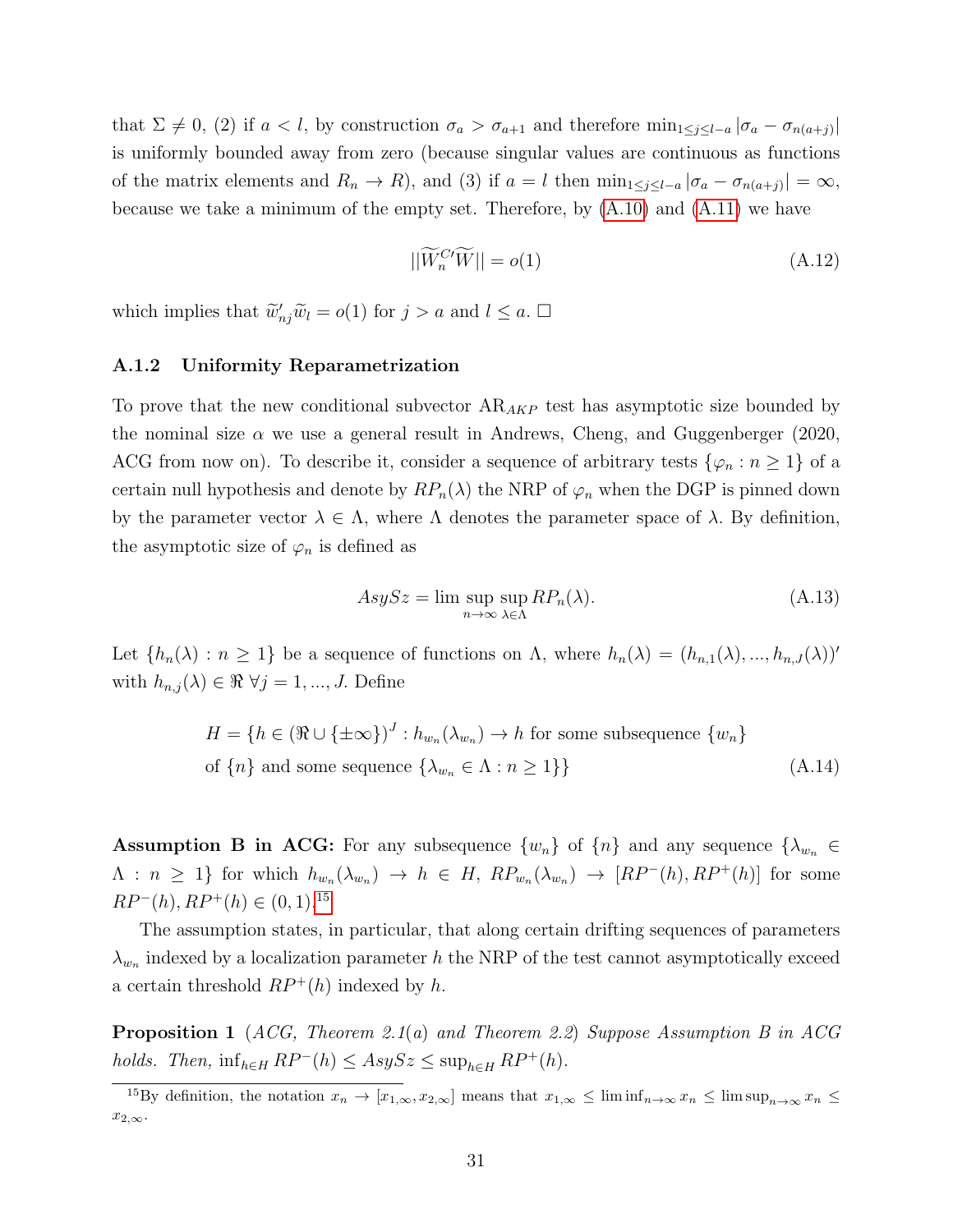We next verify Assumption B in ACG for the conditional subvector  $AR_{AKP}$  test and establish that  $\sup_{h\in H} RP^+(h) = \alpha$  when the test is implemented at nominal size  $\alpha$ . In the setup considered here, the parameter space  $\Lambda$  actually depends on n which does not affect the conclusion of Theorem 2.1(a) and Theorem 2.2 in ACG.

We use Andrews and Guggenberger (2019, AG from now on) , namely Proposition 16.5 in AG, to derive the joint limiting distribution of the eigenvalues  $\hat{\kappa}_{in}$ ,  $i = 1, ..., p$  in [\(2.18\)](#page-8-2). We reparameterize the null distribution F to a vector  $\lambda$ . The vector  $\lambda$  is chosen such that for a subvector of  $\lambda$  convergence of a drifting subsequence of the subvector (after suitable renormalization) yields convergence of the NRP of the test. For given F and any  $G_F \in \mathbb{R}^{p \times p}$ and  $\overline{H}_F \in \Re^{k \times k}$  such that  $\overline{R}_F = G_F \otimes \overline{H}_F + \Upsilon_n$  as in [\(2.5\)](#page-5-0) define

<span id="page-31-0"></span>
$$
U_F := G_F^{-1/2} \in \mathfrak{R}^{p \times p} \text{ and } Q_F := H_F^{-1/2} (E_F \overline{Z}_i \overline{Z}'_i)^{1/2} \in \mathfrak{R}^{k \times k}, \tag{A.15}
$$

where again  $H_F = (E_F \overline{Z}_i \overline{Z}'_i)$  $\overline{H}_{i})^{-1/2}\overline{H}_{F}(E_{F}\overline{Z}_{i}\overline{Z}_{i}')$  $j_1^{'}$ <sup>-1/2</sup> from [\(2.12\)](#page-7-3). Denote by

 $B_F \in \mathbb{R}^{p \times p}$  an orthogonal matrix of eigenvectors of  $U'_F(\Pi_W \gamma, \Pi_W)' Q'_F Q_F(\Pi_W \gamma, \Pi_W) U_F$ (A.16)

ordered so that the p corresponding eigenvalues  $(\eta_{1F}, ..., \eta_{pF})$  are nonincreasing. Denote by

 $C_F \in \Re^{k \times k}$  an orthogonal matrix of eigenvectors of  $Q_F(\Pi_W \gamma, \Pi_W) U_F U_F'(\Pi_W \gamma, \Pi_W)' Q_F'$ .<sup>[16](#page-0-0)</sup> (A.17)

The corresponding k eigenvalues are  $(\eta_{1F}, ..., \eta_{pF}, 0, ..., 0)$ . Denote by

<span id="page-31-1"></span>
$$
(\tau_{1F}, ..., \tau_{pF})
$$
 the singular values of  $Q_F(\Pi_W \gamma, \Pi_W)U_F \in \mathbb{R}^{k \times p}$ , (A.18)

which are nonnegative, ordered so that  $\tau_{iF}$  is nonincreasing. (Some of these singular values may be zero.) As is well-known, the squares of the p singular values of a  $k \times p$  matrix A equal the p largest eigenvalues of  $A'A$  and  $AA'$ . In consequence,  $\eta_{jF} = \tau_{jF}^2$  for  $j = 1, ..., p$ . In addition,  $\eta_{jF} = 0$  for  $j = p + 1, ..., k$ .

<sup>&</sup>lt;sup>16</sup>The matrices  $B_F$  and  $C_F$  are not uniquely defined. We let  $B_F$  denote one choice of the matrix of eigenvectors of  $U'_F(\Pi_W\gamma,\Pi_W)Q'_FQ_F(\Pi_W\gamma,\Pi_W)U_F$  and analogously for  $C_F$ .

Note that the role of  $E_F G_i$  in AG, Section 16, is played by  $(\Pi_W \gamma, \Pi_W) \in R^{k \times p}$  and the role of  $W_F$  is played by  $Q_F$ .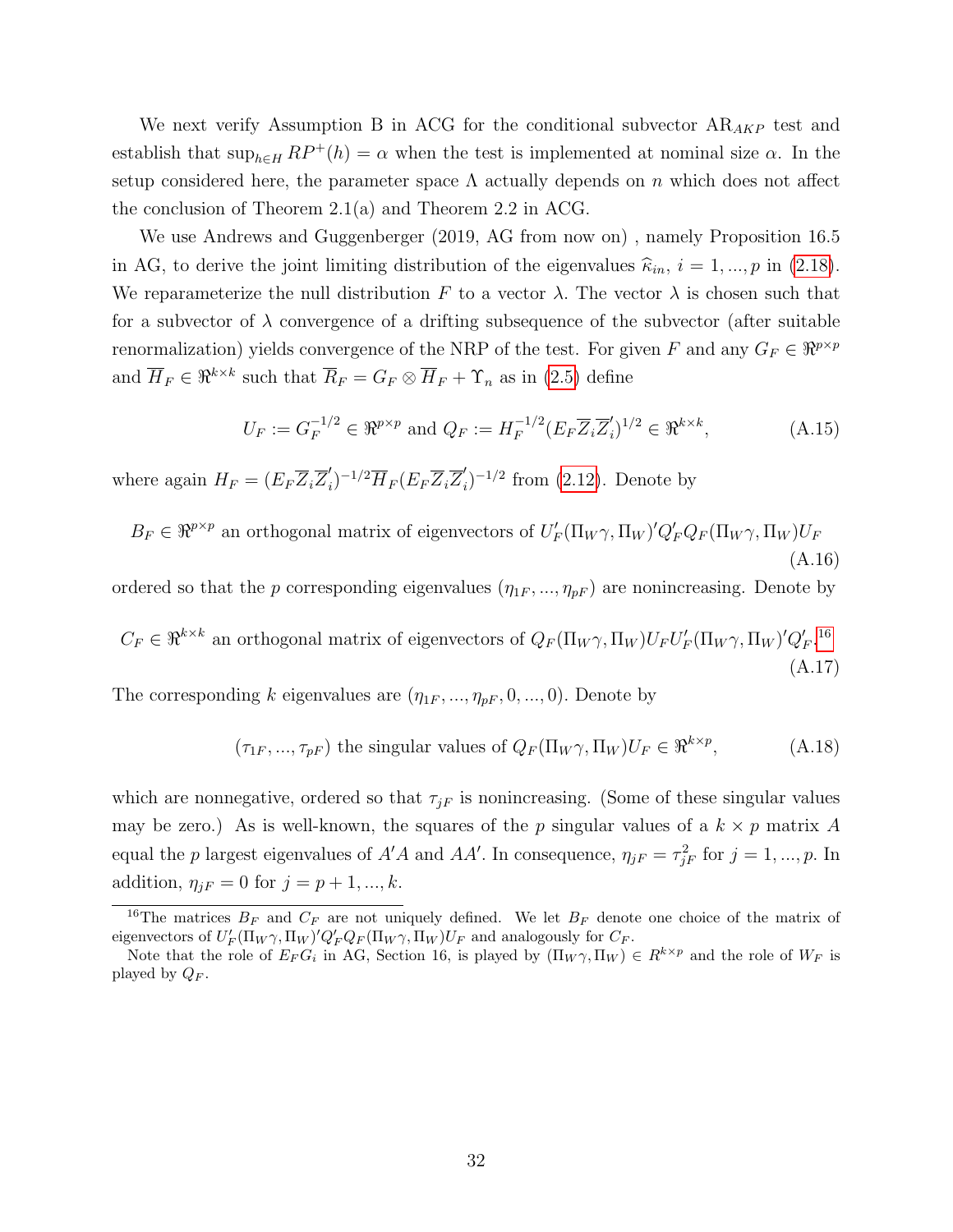Define the elements of  $\lambda$  to be<sup>[17](#page-0-0)</sup>

<span id="page-32-2"></span>
$$
\lambda_{1,F} := (\tau_{1F}, ..., \tau_{pF})' \in \mathbb{R}^p,
$$
  
\n
$$
\lambda_{2,F} := B_F \in \mathbb{R}^{p \times p},
$$
  
\n
$$
\lambda_{3,F} := C_F \in \mathbb{R}^{k \times k},
$$
  
\n
$$
\lambda_{4,F} := E_F \overline{Z}_i \overline{Z}'_i \in \mathbb{R}^{k \times k},
$$
  
\n
$$
\lambda_{5,F} := (\lambda_{5,1F}, ..., \lambda_{5,p-1F})' := \left(\frac{\tau_{2F}}{\tau_{1F}}, ..., \frac{\tau_{pF}}{\tau_{p-1F}}\right)' \in [0,1]^{p-1}, \text{ where } 0/0 := 0,
$$
  
\n
$$
\lambda_{6,F} := Q_F \in \mathbb{R}^{k \times k},
$$
  
\n
$$
\lambda_{7,F} := U_F \in \mathbb{R}^{p \times p},
$$
  
\n
$$
\lambda_{8,F} := F, \text{ and}
$$
  
\n
$$
\lambda := \lambda_F := (\lambda_{1,F}, ..., \lambda_{8,F}).
$$
  
\n(A.19)

Note that by [\(A.15\)](#page-31-0) we have  $G_F = U_F^{-2} = \lambda_{7,F}^{-2}$  and  $H_F = (E_F \overline{Z}_i \overline{Z}_i')$  $j_0^{'}\rangle^{1/2}Q_F^{-1}Q_F'^{-1}$  $I_F^{-1}(E_F \overline{Z}_i \overline{Z}_i^\prime$  $\binom{n}{i}^{1/2}$  $=\lambda_{4,F}^{1/2}\lambda_{6,F}^{-1}\lambda_{6,F}^{1/2}$ . In Section [3](#page-11-0) the additional element  $\lambda_{9,F}$  defined in [\(3.2\)](#page-12-2) is appended to  $\lambda$ with corresponding changes to several objects below, e.g.  $\Lambda_n$  and  $h_n(\lambda)$  in [\(A.20\)](#page-32-1) and  $\lambda_{w_n,h}$ in [\(A.19\)](#page-32-2) and [\(A.21\)](#page-32-0); e.g.  $h_n(\lambda)$  becomes  $(n^{1/2}\lambda_{1,F}, \lambda_{2,F}, \lambda_{3,F}, ..., \lambda_{7,F}, \lambda_{9,F}).$ 

The parameter space  $\Lambda_n$  for  $\lambda$  and the function  $h_n(\lambda)$  (that appears in Assumption B in ACG) are defined by

<span id="page-32-1"></span>
$$
\Lambda_n := \{ \lambda : \lambda = (\lambda_{1,F}, ..., \lambda_{8,F}) \text{ for some } F \text{ st } (\gamma, \Pi_W, \Pi_Y, F) \in \mathcal{F}_{AKP,a_n} \text{ for some } (\gamma, \Pi_W, \Pi_Y) \},
$$

$$
h_n(\lambda) := (n^{1/2}\lambda_{1,F}, \lambda_{2,F}, \lambda_{3,F}, ..., \lambda_{7,F}).
$$
\n(A.20)

We define  $\lambda$  and  $h_n(\lambda)$  as in [\(A.19\)](#page-32-2) and [\(A.20\)](#page-32-1) because, as shown below, the asymptotic distributions of the test statistic and conditional critical values under a sequence  $\{F_n : n \geq 1\}$ for which  $h_n(\lambda_{F_n}) \to h$  depend on  $\lim n^{1/2} \lambda_{1,F_n}$  and  $\lim \lambda_{m,F_n}$  for  $m = 2, ..., 7$ . Note that we can view  $h \in (\Re \cup \{\pm \infty\})^J$  (for an appropriately chosen finite  $J \in N$ ).

For notational convenience, for any subsequence  $\{w_n : n \geq 1\},\$ 

<span id="page-32-0"></span>
$$
\{\lambda_{w_n,h} : n \ge 1\} \text{ denotes a sequence } \{\lambda_{w_n} \in \Lambda_n : n \ge 1\} \text{ for which } h_{w_n}(\lambda_{w_n}) \to h. \quad (A.21)
$$

It follows that the set H defined in [\(A.14\)](#page-30-0) is given as the set of all  $h \in (\Re \cup \{\pm \infty\})^J$  such

<sup>&</sup>lt;sup>17</sup>For simplicity, as above, when writing  $\lambda = (\lambda_{1,F}, ..., \lambda_{8,F})$  (and likewise in similar expressions) we allow the elements to be scalars, vectors, matrices, and distributions. Note that  $\lambda_{5,F}$  is included so that Proposition 16.5 in AG can be applied.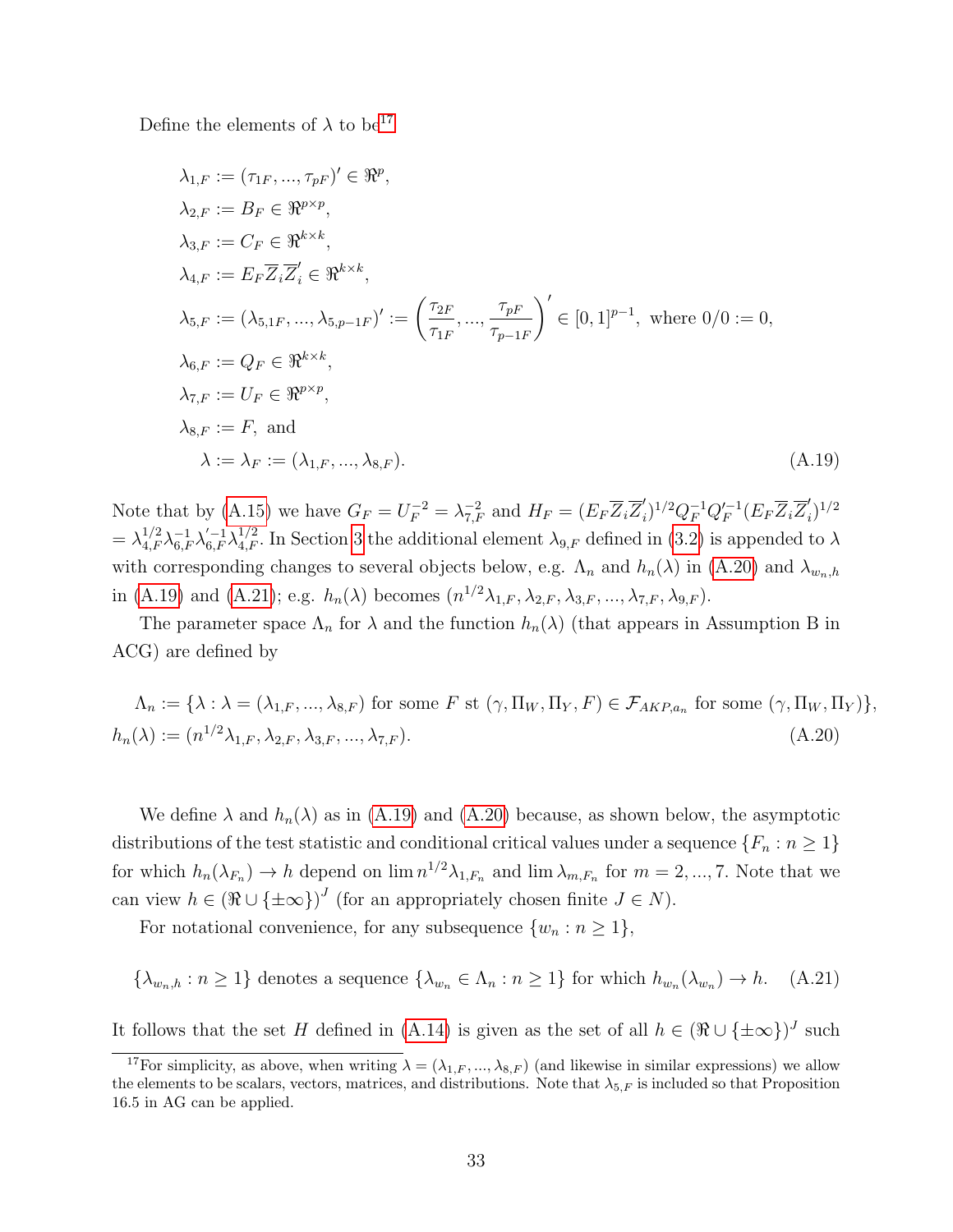that there exists  $\{\lambda_{w_n,h} : n \geq 1\}$  for some subsequence  $\{w_n : n \geq 1\}.$ 

We decompose h analogously to the decomposition of the first seven components of  $\lambda$ :  $h = (h_1, ..., h_7)$ , where  $\lambda_{m,F}$  and  $h_m$  have the same dimensions for  $m = 1, ..., 7$ . We further decompose the vector  $h_1$  as  $h_1 = (h_{1,1},...,h_{1,p})'$ , where the elements of  $h_1$  could equal  $\infty$ . Again, by definition, under a sequence  $\{\lambda_{n,h} : n \geq 1\}$ , we have

<span id="page-33-0"></span>
$$
n^{1/2}\tau_{jF_n} \to h_{1,j} \ge 0 \,\,\forall j = 1, ..., p, \,\,\lambda_{m,F_n} \to h_m \,\,\forall m = 2, ..., 7. \tag{A.22}
$$

Note that  $h_{1,p} = \tau_{pF_n} = 0$  because  $\rho(\Pi_W \gamma, \Pi_W) < p$ , where  $\rho(A)$  denotes the rank of a matrix A.

By Lyapunov-type WLLNs and CLTs, using the moment restrictions imposed in [\(2.5\)](#page-5-0), we have under  $\lambda_{n,h}$ 

$$
\begin{pmatrix}\nn^{-1/2}\overline{Z}'(\varepsilon + V_W \gamma_n) \\
vec\left(n^{-1/2}\overline{Z}'V_W\right)\n\end{pmatrix}\n\rightarrow\n\begin{pmatrix}\n\xi_{1,h} \\
\xi_{2,h}\n\end{pmatrix}\n\sim N\left(0^{kp}, \left(h_7^{-2} \otimes (h_4 h_6^{-1} h_6'^{-1} h_4)\right)\right),\n\lambda_{4,F_n}^{-1}\left(n^{-1}\overline{Z}'\overline{Z}\right)\n\rightarrow I_k, \quad n^{-1}\overline{Z}'[\varepsilon : V_W]\n\rightarrow\n0^{k \times p},
$$
\n(A.23)

where the random vector  $(\xi_{1,h}, \xi'_{2,h})'$  is defined here,  $F_n$  denotes the distribution of  $(\varepsilon_i, \overline{Z}'_i)$  $'_{i}, V'_{Y,i}V'_{W,i}$ under  $\lambda_{n,h}$ , and, by definition above,  $h_7^{-2}$  and  $h_4h_6^{-1}h_6'^{-1}h_4$  denote the limits of  $G_{F_n}$  and  $\overline{H}_{F_n}$ under  $\lambda_{n,h}$ .

Let  $q = q_h \in \{0, ..., p-1\}$  be such that

<span id="page-33-2"></span><span id="page-33-1"></span>
$$
h_{1,j} = \infty \text{ for } 1 \le j \le q_h \text{ and } h_{1,j} < \infty \text{ for } q_h + 1 \le j \le p,\tag{A.24}
$$

where  $h_{1,j} := \lim_{n \to \infty} n^{1/2} \tau_{jF_n} \geq 0$  for  $j = 1, ..., p$  by [\(A.22\)](#page-33-0) and the distributions  $\{F_n : n \geq 1\}$ correspond to  $\{\lambda_{n,h} : n \geq 1\}$  defined in [\(A.21\)](#page-32-0). This value q exists because  $\{h_{1,j} : j \leq p\}$ are nonincreasing in j (since  $\{\tau_{jF} : j \leq p\}$  are nonincreasing in j, as defined in [\(A.18\)](#page-31-1)). Note that q is the number of singular values of  $Q_{F_n}(\Pi_{W_n}\gamma_n, \Pi_{W_n})U_{F_n} \in \Re^{k \times p}$  that diverge to infinity when multiplied by  $n^{1/2}$ . Note again that  $q < p$  because  $\rho(\Pi_{Wn} \gamma_n, \Pi_{Wn}) < p$ .

### A.1.3 Asymptotic Distributions

One might wonder whether the definition of  $\widehat{G}_n$  in [\(2.16\)](#page-8-0) as  $vec(\widehat{G}_n) = \widehat{L}(:, 1)/\widehat{L}(1, 1)$  where  $(\widehat{G}_n, \widehat{H}_n)$  are minimizers in [\(2.13\)](#page-7-1) is unique. If for instance the eigenspace corresponding to the largest eigenvalue was of dimension bigger than one, then clearly  $\widehat{L}(:, 1)$  would not be uniquely defined. The following lemma shows that the definition of  $\widehat{G}_n$  is unique and derives its limit.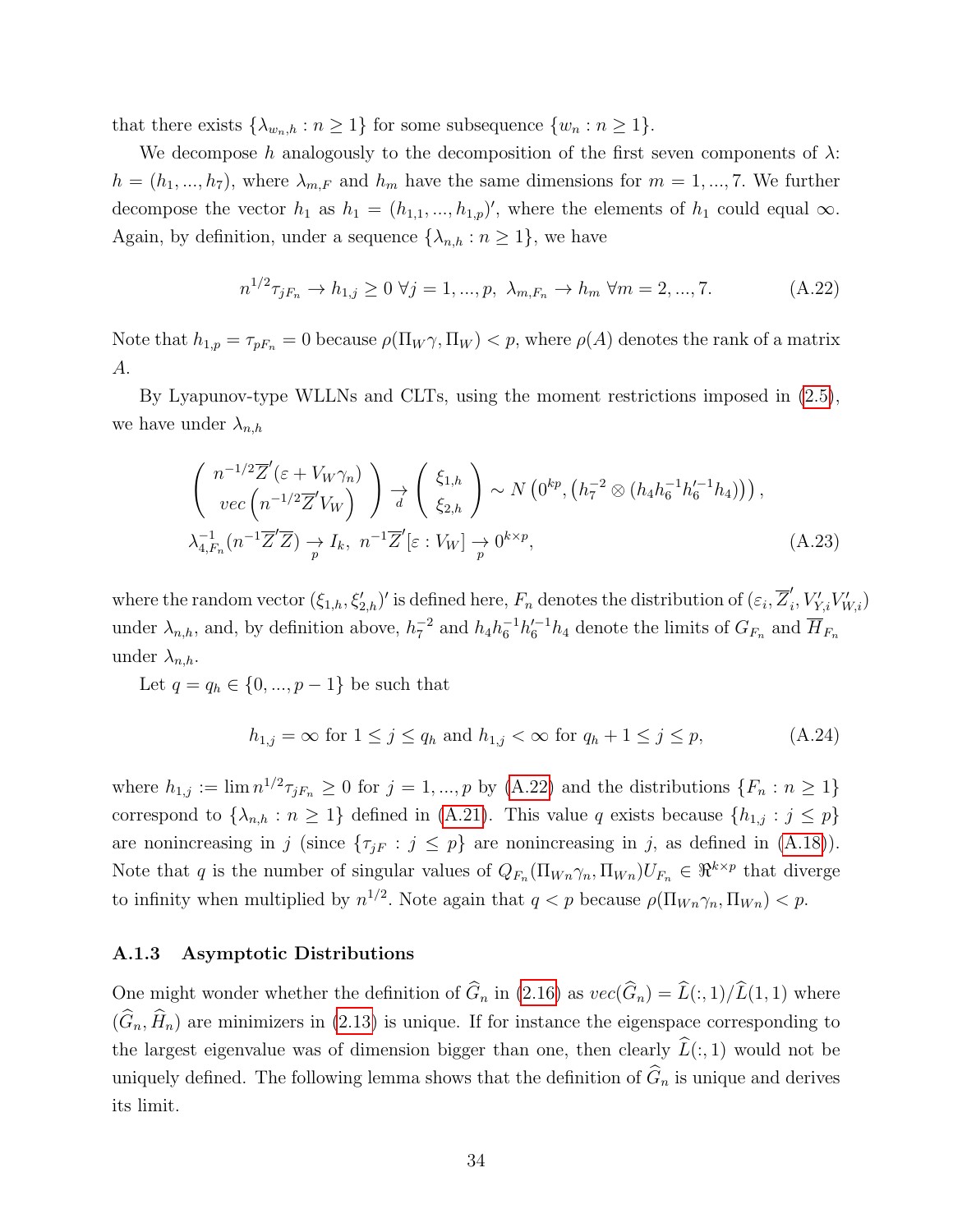To simplify notation a bit, we write shorthand  $R_n$  for  $R_{F_n}$  and likewise for other expressions.

<span id="page-34-0"></span>**Lemma 4** Under sequences  $\lambda_{n,h}$  from  $\Lambda_n$  in ([A.20](#page-32-1)) based on the parameter space  $\mathcal{F}_{AKP,a_n}$ , wp1 the definition of  $\widehat{G}_n \in \Re^{p \times p}$  and  $\widehat{H}_n \in \Re^{k \times k}$  in ([2.16](#page-8-0)) is unique and

$$
\widehat{G}_n \to \lim_{n \to \infty} G_n \text{ and } \widehat{H}_n \to \lim_{n \to \infty} H_n \text{ a.s.},
$$

where  $H_n = (E_{F_n} \overline{Z}_i \overline{Z}'_i)$  $\overline{H}_i)^{-1/2}\overline{H}_n(E_{F_n}\overline{Z}_i\overline{Z}_i')$  $i)$ <sup>-1/2</sup> is defined in ([2.12](#page-7-3)).

**Comment.** Note that under sequences  $\lambda_{n,h}$ ,  $\lim_{n\to\infty} G_n$  and  $\lim_{n\to\infty} H_n$  do exist. On the other hand, the matrices  $G_n$  and  $H_n$  may not be uniquely pinned down by the restrictions in [\(2.5\)](#page-5-0) in  $\mathcal{F}_{AKP,a_n}$ . The results  $G_n \to \lim_{n\to\infty} G_n$  and  $H_n \to \lim_{n\to\infty} H_n$  a.s. hold for any possible choice of  $G_n$  and  $H_n$ .

Proof of Lemma [4.](#page-34-0) Recall the definition

$$
R_n = (I_p \otimes (E_{F_n} \overline{Z}_i \overline{Z}'_i)^{-1/2}) E_{F_n}(vec(\overline{Z}_i U'_i) (vec(\overline{Z}_i U'_i))') (I_p \otimes (E_{F_n} \overline{Z}_i \overline{Z}'_i)^{-1/2})
$$
(A.25)

in [\(2.10\)](#page-7-2). By Theorem 1 in [van Loan and Pitsianis \(1993\)](#page-47-3),

$$
||A - B \otimes C|| = ||\mathcal{R}(A) - vec(B)vec(C)'||
$$
\n(A.26)

for any conformable matrices  $A, B$ , and  $C$ . Thus, for

$$
\overline{\Upsilon}_n := (I_p \otimes (E_{F_n} \overline{Z}_i \overline{Z}'_i)^{-1/2}) \Upsilon_n (I_p \otimes (E_{F_n} \overline{Z}_i \overline{Z}'_i)^{-1/2}), \tag{A.27}
$$

it follows that  $\mathcal{R}(R_n - \overline{\Upsilon}_n) = vec(G_n)vec(H_n)$  and because  $\kappa_{\min}(E_{F_n}\overline{Z}_i\overline{Z}_i)$  $\kappa'_i)^{-1/2}, \ \kappa_{\min}(G_n),$ and  $\kappa_{\min}(H_n) \geq \delta_2$  in  $\mathcal{F}_{AKP,a_n}$ , it follows that  $\mathcal{R}(R_n - \Upsilon_n)$  has rank 1. It follows also that  $\lim_{n\to\infty} \mathcal{R}(R_n - \overline{\Upsilon}_n) = \lim_{n\to\infty} \mathcal{R}(R_n)$  (which exists under sequences  $\lambda_{n,h}$ ) has rank 1 (even though the rank of  $\mathcal{R}(R_n)$  could be larger than 1 for every n). By continuity of the singular values and because the geometric and algebraic multiplicity coincide for diagonalizable matrices, the dimension of the eigenspace of  $\mathcal{R}(R_n)\mathcal{R}(R_n)$ ' corresponding to the largest singular value of  $\mathcal{R}(R_n)$  is one for all n large enough.

By the uniform moment restrictions in [\(2.5\)](#page-5-0) in  $\mathcal{F}_{AKP,a_n}$ , namely  $E_F(||T_i||^{2+\delta_1}) \leq B < \infty$ , for  $T_i \in \{vec(\overline{Z}_i U'_i), vec(\overline{Z}_i \overline{Z}'_i)\}$  $\mathcal{K}_i$ )} and  $\kappa_{\min}(E_F(\overline{Z}_i\overline{Z}_i')$  $\delta_i$ )  $\geq \delta_2 > 0$ , a strong law of large numbers implies that

<span id="page-34-1"></span>
$$
\widehat{R}_n - R_n \to 0^{kp \times kp} \text{ and } \mathcal{R}(\widehat{R}_n) - \mathcal{R}(R_n) \to 0^{pp \times kk} \text{ a.s.}
$$
\n(A.28)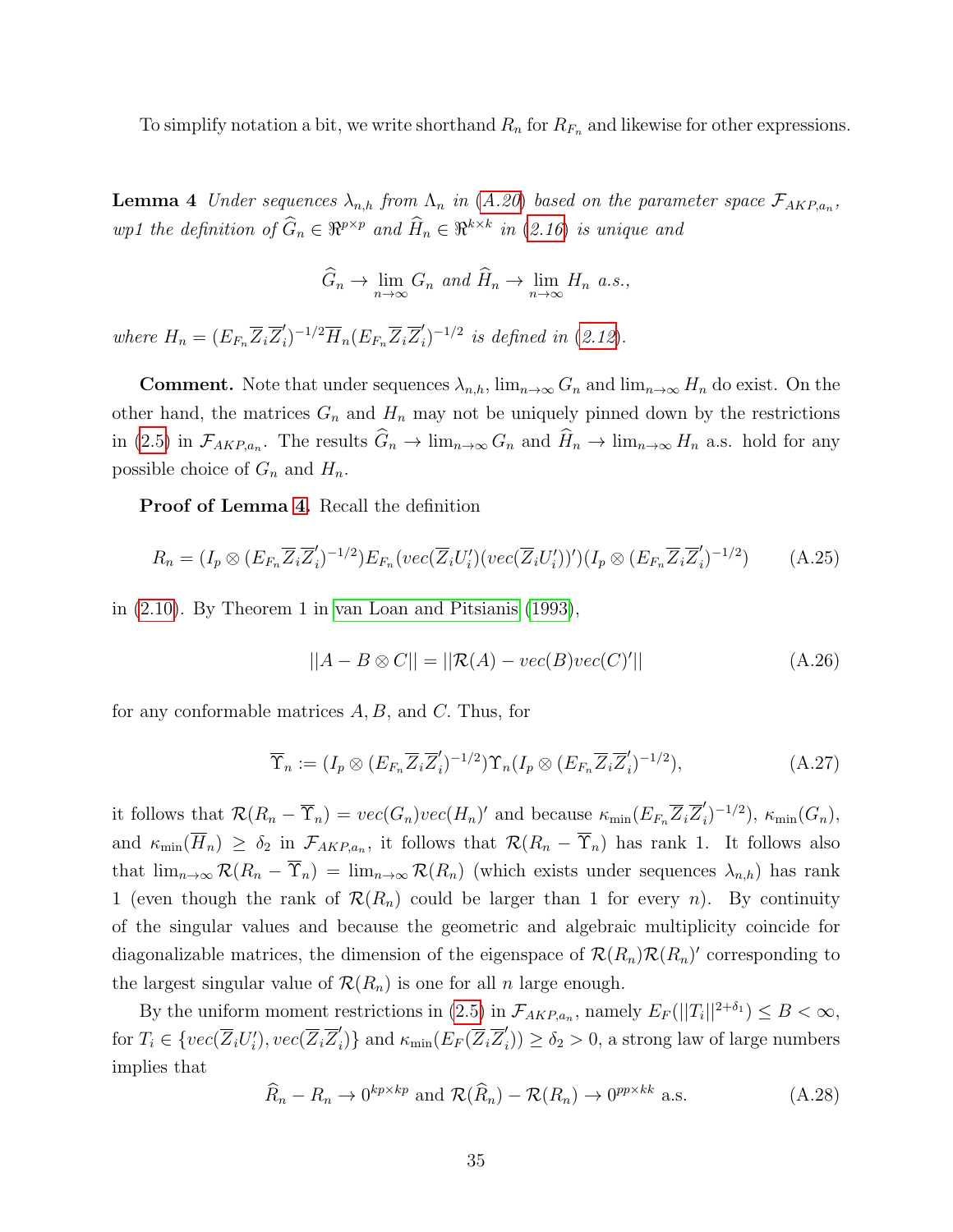Therefore, the dimension of the eigenspace of  $\mathcal{R}(\widehat{R}_n)\mathcal{R}(\widehat{R}_n)'$  corresponding to the largest singular value of  $\mathcal{R}(\widehat{R}_n)$  is one for all n large enough wp1.

By the uniqueness statement of Lemma [2](#page-27-2) for the rank 1 case, it follows that the formula for minimizers of the KP approximation problem in [\(2.13\)](#page-7-1) given in [van Loan and Pitsianis](#page-47-3) [\(1993,](#page-47-3) Corollary 2 and Theorem 11), namely

$$
vec(\hat{G}_n) = \hat{\sigma}_1 \hat{L}(:,1) \text{ and } vec(\hat{H}_n) = \hat{N}(:,1), \qquad (A.29)
$$

yields symmetric pd matrices  $\widehat{G}_n$  and  $\widehat{H}_n$ . When applying Theorem 11, note that  $\widehat{R}_n >$ 0 for all large enough n wp1, which holds by [\(A.28\)](#page-34-1),  $\lim_{n\to\infty} G_n \otimes H_n = \lim_{n\to\infty} R_n$  $\overline{\Upsilon}_n = \lim_{n \to \infty} R_n$ , and because  $\kappa_{\min}(E_{F_n} \overline{Z}_i \overline{Z}_i')$  $\mathcal{K}'_i$ <sup>-1/2</sup>),  $\kappa_{\min}(G_n)$ , and  $\kappa_{\min}(\overline{H}_n) \ge \delta_2$  in  $\mathcal{F}_{AKP,a_n}$ . Given that  $\widehat{G}_n > 0$ , Sylvester's criterion for positive definiteness implies that  $\widehat{L}(1, 1) > 0$  for all large enough n wp1, and we can therefore define  $\widehat{G}_n$  and  $\widehat{H}_n$  as in [\(2.16\)](#page-8-0) with normalization to 1 of the upper left element of  $\widehat{G}_n$  for all large enough n wp1.

Next we apply Lemma [3](#page-29-0) with  $a = 1$  and the roles of  $R_n$  and R in Lemma 3 played by  $\mathcal{R}(\widehat{R}_n)$  and  $\lim_{n\to\infty} \mathcal{R}(R_n)$ , respectively. By [\(A.28\)](#page-34-1), the lemma implies

<span id="page-35-0"></span>
$$
\widehat{L}(:,j)'L_1 = o(1) \tag{A.30}
$$

wp1. for  $j > 1$ , where  $\widehat{L}(:, j)$  denotes the j-th column of  $\widehat{L}$  in the singular value decomposition  $\widehat{L}'\mathcal{R}(\widehat{R}_n)\widehat{N} = diag(\widehat{\sigma}_l)$  of  $\mathcal{R}(\widehat{R}_n)$  and  $L_1$  denotes the first column of  $\overline{L}$  in the singular value decomposition  $\overline{L}'\mathcal{R}(\lim_{n\to\infty}\mathcal{R}(R_n))\overline{N} = diag(\overline{\sigma}_l)$  of  $\lim_{n\to\infty}\mathcal{R}(R_n)$ . For any orthogonal basis  $(x_1,...,x_{p^2})$  of  $\Re^{p^2}$  and  $y \in \Re^{p^2}$  we have  $y = \sum_{j=1}^{p^2} (y'x_j)x_j$ . In particular, we have  $L_1 =$  $\sum_{j=1}^{p^2} (L'_1 \widehat{L}(:,j)) \widehat{L}(:,j) = (L'_1 \widehat{L}(:,1)) \widehat{L}(:,1) + o(1)$  wp1., where the second equality holds by [\(A.30\)](#page-35-0). Together with the normalization of the upper left elements of  $\widehat{G}_n$  and  $G_n$  to 1, this implies  $\widehat{G}_n - G_n \to 0^{p \times p}$  a.s. and  $\widehat{H}_n - H_n \to 0^{k \times k}$  a.s. follows analogously.  $\Box$ 

An analogue to Lemma 16.4 in AG and Lemma 1 in GKM19 is given by the following statement. Define

<span id="page-35-2"></span>
$$
\widehat{D}_n := (\overline{Z}'\overline{Z})^{-1}\overline{Z}'(\overline{Y}_0, W) \text{ and } \widehat{Q}_n := \widehat{H}_n^{-1/2} (n^{-1}\overline{Z}'\overline{Z})^{1/2}.18
$$
\n(A.31)

Denote by  $vec_{k,m_W}(\cdot)$  the inverse vec operation that transforms a  $km_W$  vector into a  $k \times m_W$ matrix.

<span id="page-35-1"></span>**Lemma 5** Under sequences  $\{\lambda_{n,h} : n \geq 1\}$  with  $\lambda_{n,h} \in \Lambda_n$  in  $(A.20)$  $(A.20)$  $(A.20)$  based on the parameter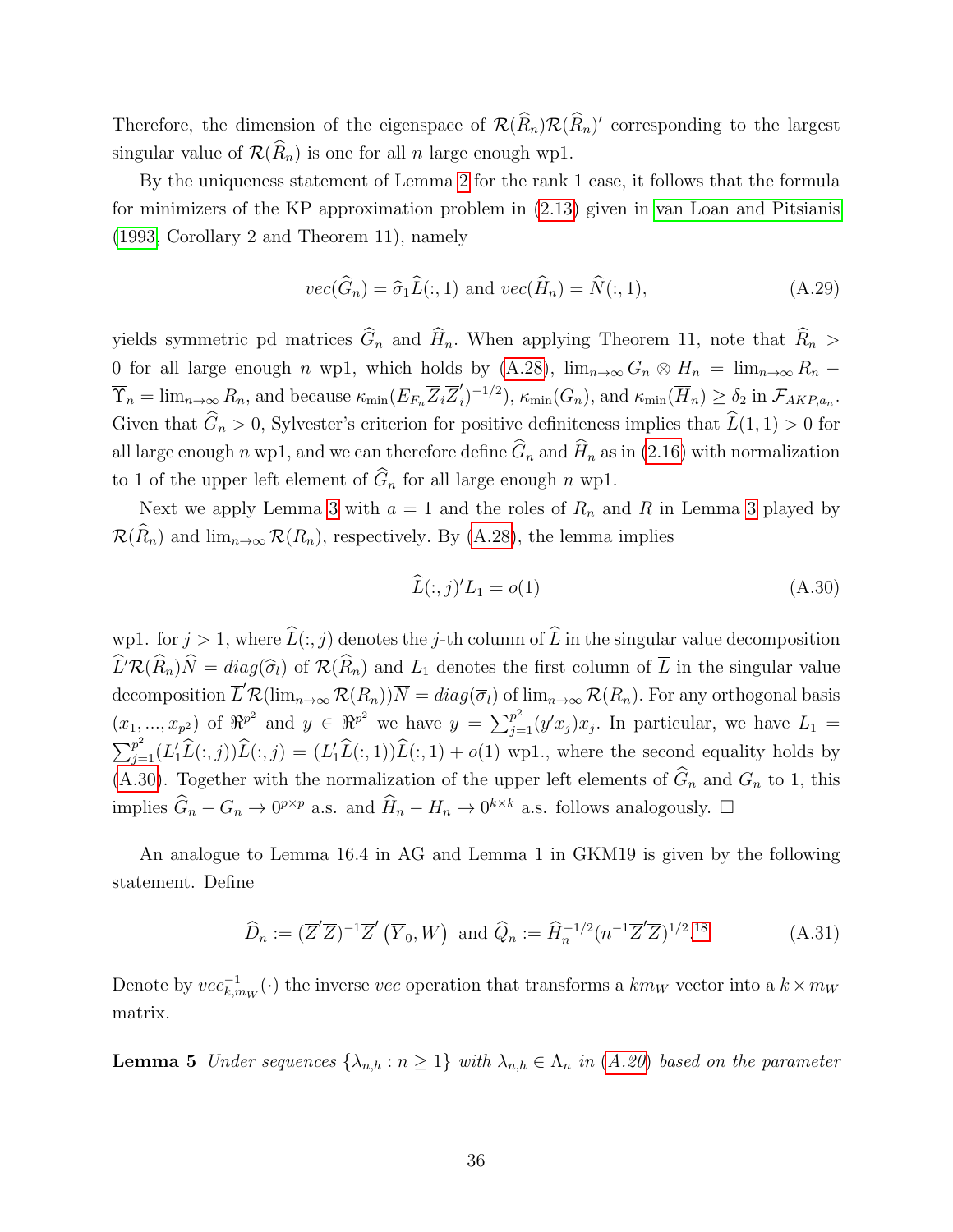space  $\mathcal{F}_{AKP,a_n}$ ,  $n^{1/2}(\widehat{D}_n - (\Pi_{Wn} \gamma_n, \Pi_{Wn})) \rightarrow_d \overline{D}_h$ , where

$$
\overline{D}_h \sim h_4^{-1}(\xi_{1,h}, vec_{k,m_W}^{-1}(\xi_{2,h})),
$$

 $\xi_{1,h}$  and  $\xi_{2,h}$  are defined in ([A.23](#page-33-1)), and again  $h_4$  is the limit of  $\lambda_{4,n} = E_{F_n} \overline{Z}_i \overline{Z}'_i$  $i<sub>i</sub>$ . Furthermore, we have  $\widehat{Q}_n - Q_n \rightarrow_p 0^{k \times k}$ .

### Proof of Lemma [5.](#page-35-1) We have

$$
n^{1/2}(\widehat{D}_n - (\Pi_{Wn}\gamma_n, \Pi_{Wn}))
$$
  
\n
$$
= n^{1/2}((\overline{Z}'\overline{Z})^{-1}\overline{Z}'(y - Y\beta_0, W) - (\Pi_{Wn}\gamma_n, \Pi_{Wn}))
$$
  
\n
$$
= n^{1/2}((\overline{Z}'\overline{Z})^{-1}\overline{Z}'(\overline{Z}\Pi_{Wn}\gamma_n + V_W\gamma_n + \varepsilon, \overline{Z}\Pi_{Wn} + V_W) - (\Pi_{Wn}\gamma_n, \Pi_{Wn}))
$$
  
\n
$$
= (n^{-1}\overline{Z}'\overline{Z})^{-1}[n^{-1/2}\overline{Z}'(V_W\gamma_n + \varepsilon, V_W)] \rightarrow_d \overline{D}_h,
$$
\n(A.32)

where the first equality uses the definition of  $\hat{D}_n$  in [\(A.31\)](#page-35-2), the second equality uses the formulas in [\(2.1\)](#page-4-1), and the convergence results holds by the (triangular array) CLT and WLLN in [\(A.23\)](#page-33-1). The remaining statement holds by the WLLN in [\(A.23\)](#page-33-1) and the consistency of  $H_n$  for  $H_n$  proven above.  $\square$ 

For notational convenience, write

<span id="page-36-0"></span>
$$
\widehat{U}_n := \widehat{G}_n^{-1/2}.\tag{A.33}
$$

Note that the matrix  $n\widehat{U}_n\widehat{D}_n'\widehat{Q}_n'\widehat{Q}_n\widehat{D}_n\widehat{U}_n$  equals  $n^{-1}\widehat{G}_n^{-1/2}(\overline{Y}_0,W)'Z\widehat{H}_n^{-1}Z'(\overline{Y}_0,W)\widehat{G}_n^{-1/2}$ which appears in [\(2.18\)](#page-8-2). Thus,  $\widehat{\kappa}_{in}$  for  $i = 1, ..., p$  equals the *i*th eigenvalue of  $n\widehat{U}'_n\widehat{D}'_n\widehat{Q}'_n\widehat{Q}_n\widehat{D}_n\widehat{U}_n$ , ordered nonincreasingly, and  $\widehat{\kappa}_{pn}$  is the subvector  $AR_{AKP}$  test statistic. To describe the limiting distribution of  $(\widehat{k}_{1n}, ..., \widehat{k}_{pn})$  we need additional notation, namely:

$$
h_2 = (h_{2,q}, h_{2,p-q}), h_3 = (h_{3,q}, h_{3,k-q}),
$$
  
\n
$$
h_{1,p-q}^{\circ} := \begin{bmatrix} 0^{q \times (p-q)} \\ Diag\{h_{1,q+1}, ..., h_{1,p-1}, 0\} \\ 0^{(k-p) \times (p-q)} \end{bmatrix} \in \mathfrak{R}^{k \times (p-q)},
$$
  
\n
$$
\overline{\Delta}_h := (\overline{\Delta}_{h,q}, \overline{\Delta}_{h,p-q}) \in \mathfrak{R}^{k \times p}, \ \overline{\Delta}_{h,q} := h_{3,q} \in \mathfrak{R}^{k \times q},
$$
  
\n
$$
\overline{\Delta}_{h,p-q} := h_3 h_{1,p-q}^{\circ} + h_6 \overline{D}_h h_7 h_{2,p-q} \in \mathfrak{R}^{k \times (p-q)},
$$
\n(A.34)

where  $h_{2,q} \in \mathbb{R}^{p \times q}$ ,  $h_{2,p-q} \in \mathbb{R}^{p \times (p-q)}$ ,  $h_{3,q} \in \mathbb{R}^{k \times q}$ ,  $h_{3,k-q} \in \mathbb{R}^{k \times (k-q)}$ ,  $\overline{\Delta}_{h,q} \in \mathbb{R}^{k \times q}$ , and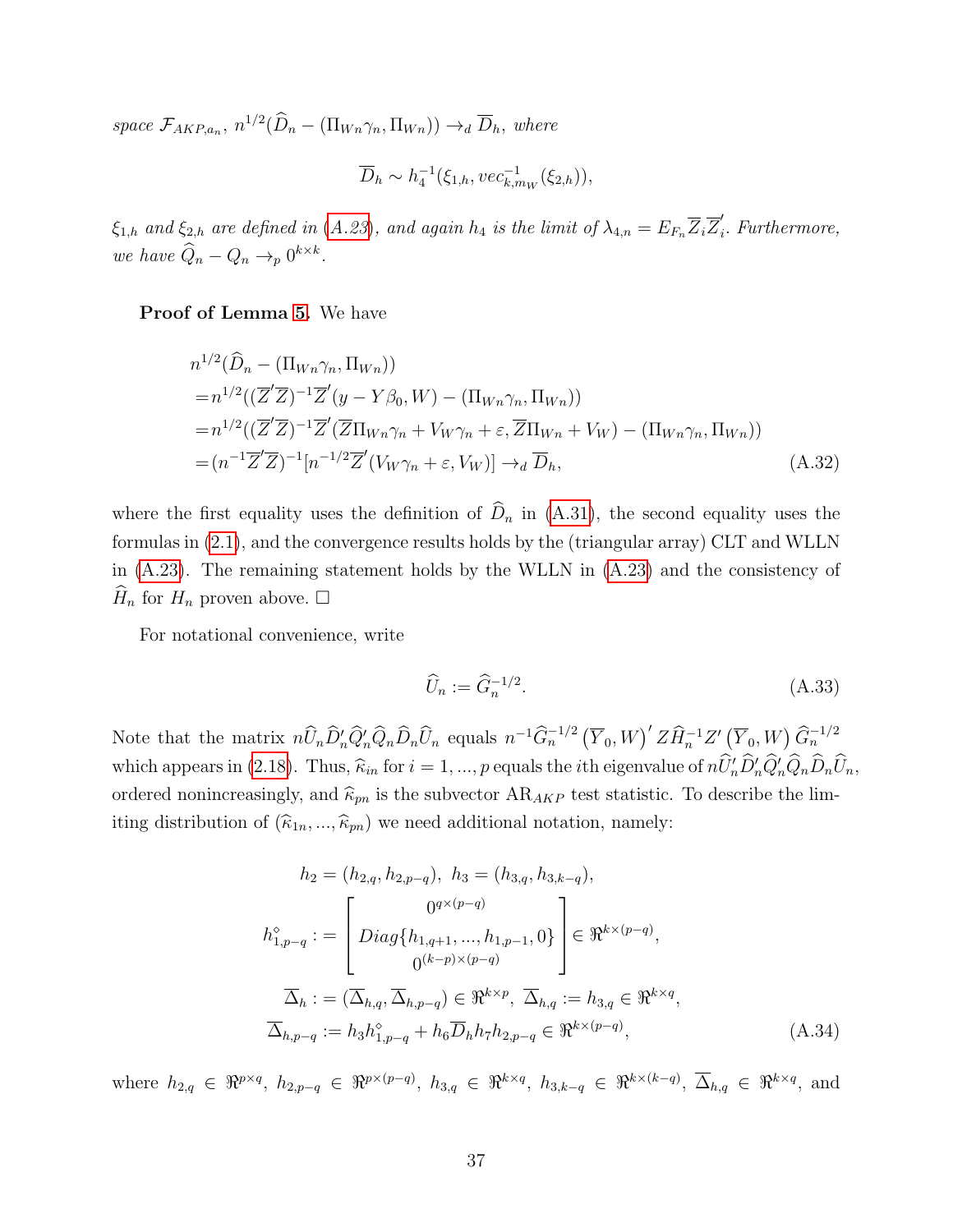$\overline{\Delta}_{h,p-q} \in \Re^{k \times (p-q)}$ .<sup>[19](#page-0-0)</sup> Let  $T_n := B_{F_n} S_n$  and  $S_n := Diag\{(n^{1/2}\tau_{1F_n})^{-1}, ..., (n^{1/2}\tau_{qF_n})^{-1}, 1, ..., 1\}$  $\Re^{p \times p}$ . The same proof as the one of Lemma 16.4 in AG shows that  $n^{1/2}Q_{F_n}\widehat{D}_nU_{F_n}T_n \to_d \overline{\Delta}_h$ under all sequences  $\{\lambda_{n,h} : n \geq 1\}$  with  $\lambda_{n,h} \in \Lambda$ . The following proposition is an analogue to Proposition 16.5 in AG and to Proposition 2 in GKM19.

<span id="page-37-0"></span>**Proposition 2** Under all sequences  $\{\lambda_{n,h} : n \geq 1\}$  with  $\lambda_{n,h} \in \Lambda_n$ ,

(a)  $\widehat{\kappa}_{jn} \rightarrow_p \infty$  for all  $j \leq q$ ,

(b) the (ordered) vector of the smallest  $p - q$  eigenvalues of  $n\hat{U}'_n\hat{D}'_n\hat{Q}_n\hat{Q}_n\hat{D}_n\hat{U}_n$ , i.e.,  $(\widehat{\kappa}_{(q+1)n}, ..., \widehat{\kappa}_{pn})'$ , converges in distribution to the (ordered) p – q vector of the eigenvalues of  $\overline{\Delta}_{h,p-q}' h_{3,k-q} h_{3,k-q}' \overline{\Delta}_{h,p-q} \in \Re^{(p-q)\times (p-q)},$ 

 $(c)$  the convergence in parts  $(a)$  and  $(b)$  holds jointly with the convergence in Lemma [5,](#page-35-1) and

(d) under all subsequences  $\{w_n\}$  and all sequences  $\{\lambda_{w_n,h} : n \geq 1\}$  with  $\lambda_{w_n,h} \in \Lambda_n$ , the results in parts (a)-(c) hold with n replaced with  $w_n$ .

Comments. 1. The proof of the proposition follows from the proof of Proposition 16.5 in AG. Note that Assumption WU in AG (assumed in their Proposition 16.5) is fulfilled with the roles of  $W_{2F}$ ,  $W_{F}$ ,  $U_{2F}$ , and  $U_{F}$  in AG played here by  $Q_{F}$ ,  $Q_{F}$ ,  $U_{F}$ , and  $U_{F}$ , respectively, while the roles of  $W_1$  and  $U_1$  in AG are played by the identity function. The roles of  $\hat{W}_{2n}$  and  $\widehat{W}_n$  in AG are both played by  $\widehat{Q}_n$  and those of both  $\widehat{U}_{2n}$  and  $\widehat{U}_n$  by  $\widehat{U}_n$ . Lemma [5](#page-35-1) then shows consistency  $\hat{W}_{2n} - W_{2F_n} \to_p 0^{k \times k}$  and  $\hat{U}_{2n} - U_{2F_n} \to_p 0^{p \times p}$  under sequences  $\{\lambda_{n,h} : n \geq 1\}$ with  $\lambda_{n,h} \in \Lambda_n$  and trivially the functions  $W_1$  and  $U_1$  are continuous in our case. Note that by the restrictions in  $\mathcal{F}_{AKP,a_n}$  in [\(2.5\)](#page-5-0) the requirements in the parameter space  $F_{WU}$  in AG, namely " $\kappa_{\min}(Q_F)$  and  $\kappa_{\min}(U_F)$  are uniformly bounded away from zero and  $||Q_F||$  and  $||U_F||$ are uniformly bounded away from infinity", are fulfilled. For example, the former follows because  $\kappa_{\min}(Q_F) = 1/\kappa_{\max}(Q_F^{-1})$  $\binom{-1}{F} = 1/\kappa_{\max}((E_F \overline{Z}_i \overline{Z}_i')$  $\mu^{'}_i)^{-1/2} H^{1/2}_F$  $E_F^{1/2}$ ) and  $\kappa_{\text{max}}((E_F \overline{Z}_i \overline{Z}_i')$  $\mu^{'}_i)^{-1/2} H^{1/2}_F$  $\binom{1/2}{F}$ is uniformly bounded.

2. Proposition [2](#page-37-0) yields the desired joint limiting distribution of the  $p$  eigenvalues in  $(2.18)$ . Using repeatedly the general formula  $(C' \otimes A)vec(B) = vec(ABC)$  for three conformable matrices A, B, C, we have for the expression  $h_6\overline{D}_h h_7$  that appears in  $\overline{\Delta}_{h,p-q}$ 

$$
vec(h_6\overline{D}_h h_7) = vec(h_6h_4^{-1}(\xi_{1,h}, vec_{k,m_W}^{-1}(\xi_{2,h}))h_7) = (h_7 \otimes (h_4h_6^{-1})^{-1}) \begin{pmatrix} \xi_{1,h} \\ \xi_{2,h} \end{pmatrix}
$$
  
~  $\sim vec(v_1, ..., v_p),$  (A.35)

<sup>&</sup>lt;sup>19</sup>There is some abuse of notation here. For example,  $h_{2,q}$  and  $h_{2,p-q}$  denote different matrices even if  $p - q$  equals  $q$ .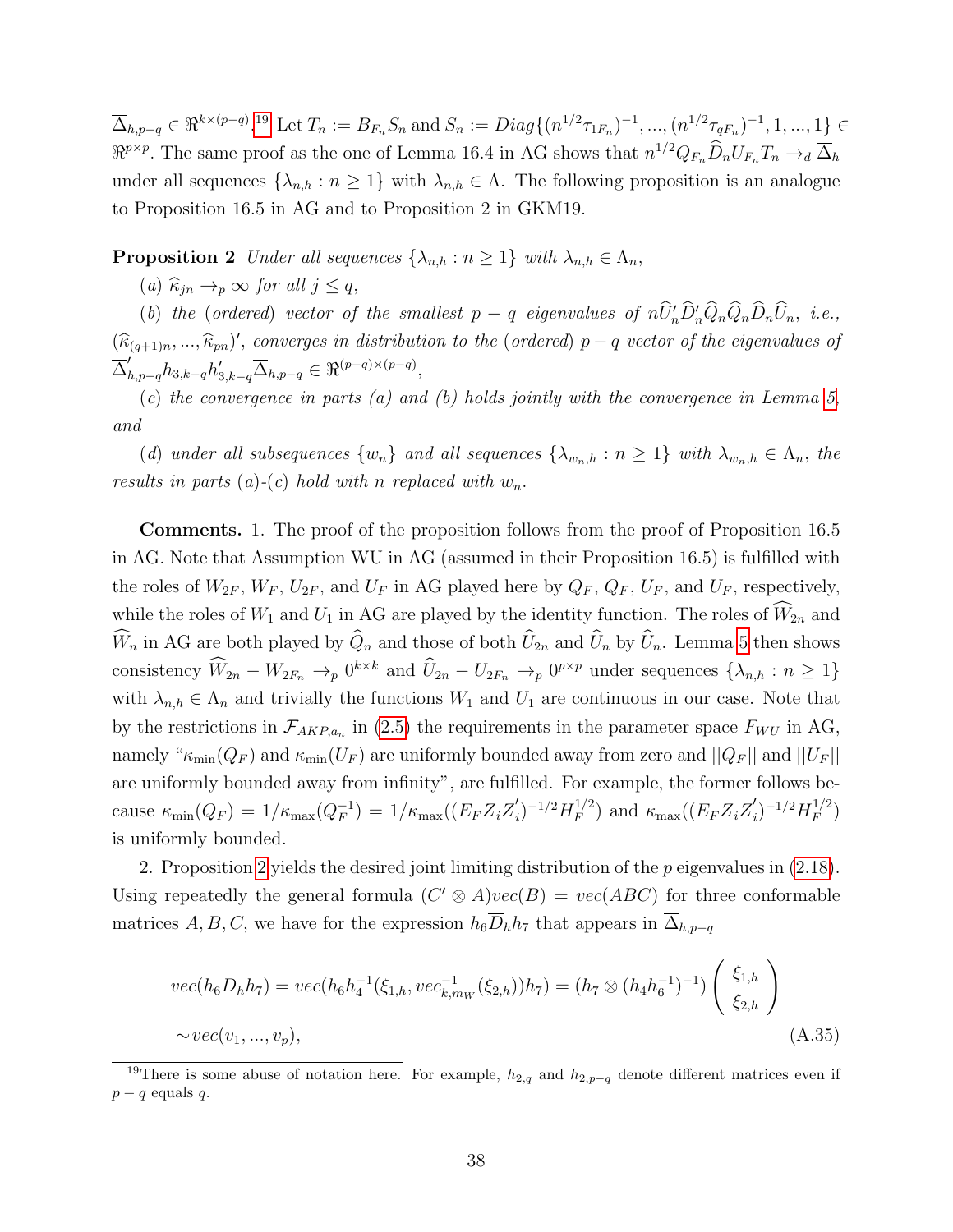where, by definition,  $v_j$ ,  $j = 1, ..., p$  are i.i.d. normal k-vectors with zero mean and covariance matrix  $I_k$ , and the distributional statement follows by straightforward calculations using [\(A.23\)](#page-33-1). Therefore, by Lemma [5,](#page-35-1) the definition of  $\overline{\Delta}_{h,p-q}$  in [\(A.34\)](#page-36-0), and by noting that

<span id="page-38-1"></span>
$$
h'_{3,k-q}h_3h_{1,p-q}^{\diamond} = \begin{pmatrix} Diag\{h_{1,q+1},...,h_{1,p-1},0\} \\ 0^{(k-p)\times(p-q)} \end{pmatrix}
$$
 (A.36)

we obtain

$$
h'_{3,k-q} \overline{\Delta}_{h,p-q} = \begin{pmatrix} Diag\{h_{1,q+1},...,h_{1,p-1},0\} \\ 0^{(k-p)\times(p-q)} \end{pmatrix} + h'_{3,k-q}(v_1,...,v_p)h_{2,p-q}
$$
  

$$
\sim \begin{pmatrix} Diag\{h_{1,q+1},...,h_{1,p-1},0\} \\ 0^{(k-p)\times(p-q)} \end{pmatrix} + (w_1,...,w_{p-q}), \qquad (A.37)
$$

where, by definition,  $w_j$ ,  $j = 1, ..., p - q$  are i.i.d. normal  $(k - q)$ -vectors with zero mean and covariance matrix  $I_{k-q}$ . The distributional equivalence in the second line holds because  $(v_1, ..., v_p)h_{2,p-q} \sim (\tilde{v}_1, ..., \tilde{v}_{p-q}),$  where  $\tilde{v}_j, j = 1, ..., p-q$  are i.i.d.  $N(0^k, I_k)$  as  $h_{2,p-q}$  has orthogonal columns of length 1. Analogously,  $h'_{3,k-q}(\tilde{v}_1, ..., \tilde{v}_{p-q}) \sim (w_1, ..., w_{p-q})$  because  $h_{3,k-q}$  has orthogonal columns of length 1.

For example, when  $q = p - 1 = m_W$  (which could be called the "strong IV" case), we obtain from [\(A.37\)](#page-38-1)  $h'_{3,k-q} \overline{\Delta}_{h,p-q} = w_1 \in \Re^{k-m_W}$ . Therefore  $\overline{\Delta}'_{h,p-q} h_{3,k-q} h'_{3,k-q} \overline{\Delta}_{h,p-q} \sim$  $\chi^2_{k-m_W}$  and thus by part (b) of Proposition [2](#page-37-0) the limiting distribution of the subvector  $AR_{AKP}$  test statistic is  $\chi^2_{k-m_W}$  in that case, while all the larger roots in [\(2.18\)](#page-8-2) converge in probability to infinity by part (a).

**Proof of Theorem [1.](#page-9-0)** Given the discussion in Comment 2 to Proposition [2,](#page-37-0) the same proof as for Theorem 5 in GKM19 applies.  $\Box$ 

### <span id="page-38-0"></span>A.2 Proof of Theorem [2](#page-14-0)

**Proof of Theorem [2.](#page-14-0)** It is enough to verify Proposition [1](#page-30-1) above for the parameter space  $\mathcal{F}_{Het}$  and the test  $\varphi_{MS-AKP,\alpha}$ . To verify Assumption B in ACG consider a sequence  $\lambda_{w_n,h}$ defined as in [\(A.19\)](#page-32-2) and [\(A.21\)](#page-32-0) above except that the component

$$
\lambda_{9w_n} := \min \left| |R_{F_{w_n}}^{-1/2}(G \otimes H - R_{F_{w_n}})R_{F_{w_n}}^{-1/2}| \right| / c_{w_n} \tag{A.38}
$$

is added to  $\lambda_{w_n}$ , where the minimum (here and in similar expressions below) is taken over  $(G, H)$  for  $G \in \mathbb{R}^{p \times p}$ ,  $H \in \mathbb{R}^{k \times k}$  being pd, symmetric matrices, normalized such that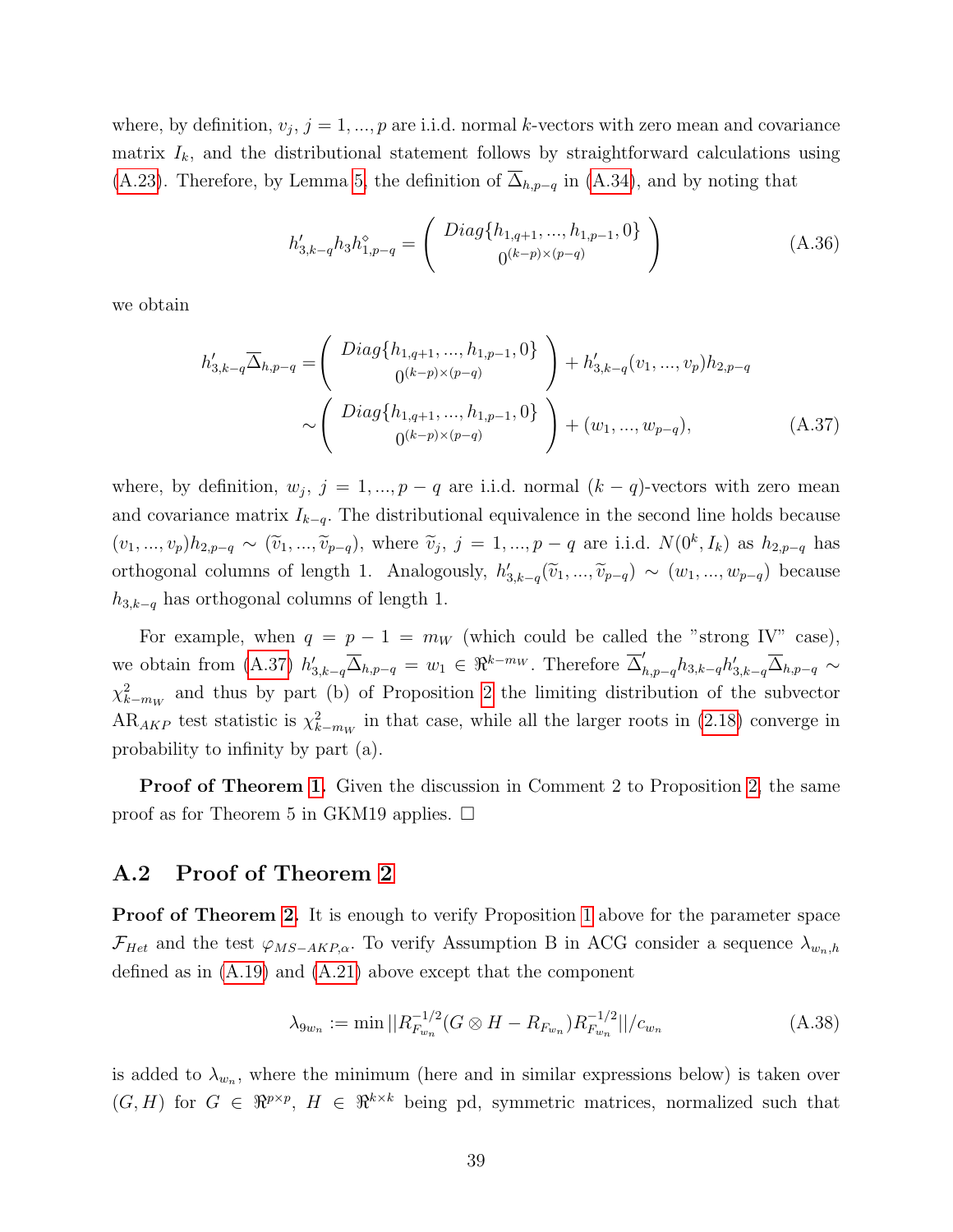the upper left element of G equals 1. In [\(A.20\)](#page-32-1), we replace  $\mathcal{F}_{AKP,a_{w_n}}$  by  $\mathcal{F}_{Het}$  and define  $h_{w_n}(\lambda_F) := (w_n^{1/2}\lambda_{1,F}, \lambda_{2,F}, \lambda_{3,F}, ..., \lambda_{7,F}, w_n^{1/2}\lambda_{9,F}).$  To simplify notation, we write n instead of  $w_n$  from now on.

Consider first a sequence  $\lambda_{n,h}$  with  $h_9 = \infty$ . By Assumption MS,  $\varphi_{MS,c_n} = 1$  wpa1 and therefore,  $\varphi_{MS-AKP,\alpha} = \varphi_{Rob,\alpha-\delta}$  wpa1. Thus, the new test  $\varphi_{MS-AKP,\alpha}$  has limiting NRP bounded by  $\alpha - \delta$  in that case because  $\varphi_{Rob,\alpha-\delta}$  has asymptotic size bounded by its nominal size by Assumption RT .

Second, consider a sequence  $\lambda_{n,h}$  with  $h_9 \in [0,\infty)$ . In that case,  $n^{1/2}/c_n \to \infty$  implies that  $\min ||R_{F_n}^{-1/2}$  $\frac{-1/2}{F_n} (G \otimes H - R_{F_n}) R_{F_n}^{-1/2}$  $\vert F_{F_n}^{-1/2} \vert \vert \to 0$ . By submultiplicativity of the Frobenius norm and  $||R_{F_n}^{1/2}$  $|F_n^{1/2}|$  being uniformly bounded in  $\mathcal{F}_{Het}$  it then follows that min  $||G \otimes H - R_{F_n}|| \to 0$ . That is, the covariance matrix  $R_{F_n}$  has AKP structure. Therefore, also the covariance matrix  $R_{F_n}$  has AKP structure. By the proof of Theorem [1](#page-9-0) the test  $\varphi_{AKP,\alpha}$  then has limiting NRP bounded by  $\alpha$  under sequences  $\lambda_{n,h}$  with  $h_9 \in [0,\infty)$ . It therefore follows that

$$
\limsup_{n \to \infty} P_{\lambda_{n,h}}(\varphi_{MS-AKP,\alpha} = 1)
$$
\n
$$
\leq \limsup_{n \to \infty} P_{\lambda_{n,h}}(\max{\varphi_{Rob,\alpha-\delta}, \varphi_{AKP,\alpha}}) = 1)
$$
\n
$$
= \limsup_{n \to \infty} P_{\lambda_{n,h}}(\varphi_{AKP,\alpha} = 1) \leq \alpha,
$$
\n(A.39)

where the equality uses Assumption RP,  $P_{\lambda_{n,h}}(\varphi_{Rob,\alpha-\delta} \leq \varphi_{AKP,\alpha}) \to 1$ , which implies that  $P_{\lambda_{n,h}}((\max\{\varphi_{Rob,\alpha-\delta},\varphi_{AKP,\alpha}\})=1)\cap(\varphi_{Rob,\alpha-\delta}>\varphi_{AKP,\alpha}))\to 0$  and the last inequality follows from the fact that the limiting NRP of the test  $\varphi_{AKP,\alpha}$  is bounded by  $\alpha$ .

This establishes Proposition [1](#page-30-1) with  $\sup_{h\in H} RP^+(h) \leq \alpha$  and thus Theorem [2](#page-14-0).

To prove Comment 1 below Theorem [2,](#page-14-0) note that by the assumed continuity,  $\lim_{\delta \to 0}$  $\liminf_{n\to\infty} \inf_{(\gamma,\Pi_W,\Pi_Y,F)\in\mathcal{F}_{Het}} E_{(\gamma,\Pi_W,\Pi_Y,F)}\varphi_{MS-AKP,\delta,c_n,\alpha}$  equals  $\liminf_{n\to\infty} \inf_{(\gamma,\Pi_W,\Pi_Y,F)\in\mathcal{F}_{Het}} E_{(\gamma,\Pi_W,\Pi_Y,F)}\varphi_{MS-AKP,\delta,c_n,\alpha}$  $E_{(\gamma,\Pi_W,\Pi_V,F)}\varphi_{MS-AKP,0,c_n,\alpha}$ . But note that

$$
\lim_{n \to \infty} \inf_{(\gamma, \Pi_W, \Pi_Y, F) \in \mathcal{F}_{Het}} E_{(\gamma, \Pi_W, \Pi_Y, F)} \varphi_{MS-AKP, 0, c_n, \alpha}
$$
\n
$$
= \lim_{n \to \infty} \inf_{\gamma, \lambda} E_{(\gamma_n, \Pi_{W_n}, \Pi_{Y_n}, F_n)} \varphi_{MS-AKP, 0, c_n, \alpha}
$$
\n
$$
= \lim_{n \to \infty} E_{(\gamma_{w_n}, \Pi_{W_{w_n}}, \Pi_{Y_{w_n}}, F_{w_n})} \varphi_{MS-AKP, 0, c_{w_n}, \alpha}
$$
\n
$$
= \lim_{n \to \infty} E_{\lambda_{w_n}, h} \varphi_{MS-AKP, 0, c_{w_n}, \alpha}, \qquad (A.40)
$$

where in the first equality  $(\gamma_n, \Pi_{W_n}, \Pi_{Y_n}, F_n) \in \mathcal{F}_{Het}$  is chosen such that  $\inf_{(\gamma, \Pi_W, \Pi_Y, F) \in \mathcal{F}_{Het}}$  $E_{(\gamma,\Pi_W,\Pi_Y,F)}\varphi_{MS-AKP,0,c_n,\alpha} \geq E_{(\gamma_n,\Pi_{W_n},\Pi_{Y_n},F_n)}\varphi_{MS-AKP,0,c_n,\alpha} - n^{-1}$ , in the second equality a subsequence  $\{w_n\}$  of  $\{n\}$  can be found, and in the third equality  $\{w_n\}$  may denote a further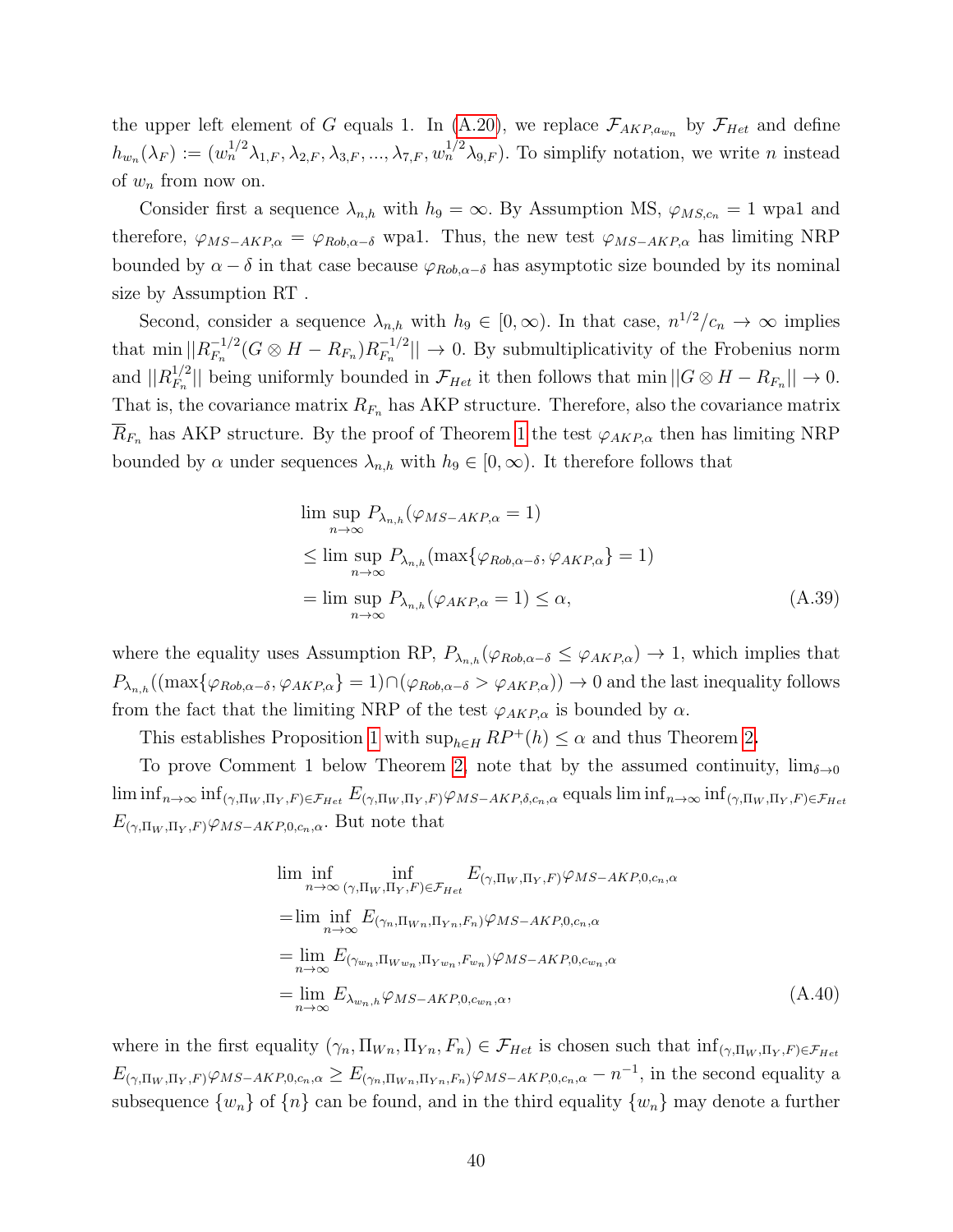subsequence along which  $(\gamma_{w_n}, \Pi_{W w_n}, \Pi_{Y w_n}, F_{w_n})$  is of type  $\lambda_{w_n,h}$  for some h. (We are allowing here for the possibility that  $E_{\lambda_{wn},h} \varphi_{MS-AKP,\delta,c_{w_n},\alpha}$  may depend on the particular sequence  $\lambda_{w_n,h}$  rather than just h.) If  $h_9 = \infty$  then  $\varphi_{MS-AKP,0,c_{w_n},\alpha} = \varphi_{Rob,\alpha}$  wpal by Assumption MS and

<span id="page-40-2"></span>
$$
\lim_{n \to \infty} E_{\lambda_{w_n,h}} \varphi_{Rob,\alpha} \ge \liminf_{n \to \infty} \inf_{(\gamma,\Pi_W,\Pi_Y,F) \in \mathcal{F}_{Het}} E_{(\gamma,\Pi_W,\Pi_Y,F)} \varphi_{Rob,\alpha}.
$$
 (A.41)

On the other hand, if  $h_9 < \infty$  then by Assumption RP,  $\varphi_{Rob,\alpha} \leq \varphi_{AKP,\alpha}$  wpal and

$$
\lim_{n \to \infty} E_{\lambda_{w_n,h}} \varphi_{MS-AKP,0,c_{w_n},\alpha} \ge \lim_{n \to \infty} E_{\lambda_{w_n,h}} \varphi_{Rob,\alpha} \tag{A.42}
$$

and the desired conclusion then follows as in  $(A.41)$ .  $\square$ 

### <span id="page-40-0"></span>A.3 Assumption MS for the model selection method  $\varphi_{MS,c_n}$

Here we verify Assumption MS for the two suggested methods for  $\varphi_{MS,c_n}$ .

Method 1, defined as  $I(\hat{K}_n > c_n)$ : To simplify notation we write again n instead of  $w_n$ and subscripts  $F_n$  as n. Consider a sequence  $\lambda_{n,h}$  with  $h_9 = \infty$ . Rewrite

$$
\widehat{K}_n/c_n = n^{1/2} ||\widehat{R}_n^{-1/2} (\widehat{G}_n \otimes \widehat{H}_n - R_n + (R_n - \widehat{R}_n)) \widehat{R}_n^{-1/2} ||/c_n.
$$
 (A.43)

In the proof of Lemma [4](#page-34-0) we use the uniform moment restrictions in  $(2.5)$  in  $\mathcal{F}_{AKP,a_n}$  to obtain  $\hat{R}_n - R_n = o_p(1)$ ; here the stronger uniform moment condition  $E_F((\|\overline{Z}_i\|^2 ||U_i\|^2)^{2+\delta_1}) \leq B$ allows the application of a Lyapunov CLT and to establish that  $n^{1/2}(\tilde{R}_n - R_n) = O_p(1)$ . Because by assumption  $\kappa_{\min}(R_{F_n}) \ge \delta_2$  in  $\mathcal{F}_{Het}$ , we thus have  $n^{1/2}\widehat{R}_n^{-1/2}(R_n-\widehat{R}_n)\widehat{R}_n^{-1/2}/c_n =$  $o_p(1)$ . Furthermore,

$$
n^{1/2}||R_n^{-1/2}(\widehat{G}_n \otimes \widehat{H}_n - R_n)R_n^{-1/2}||/c_n \ge n^{1/2}\lambda_{9n} \to h_9 = \infty,
$$
 (A.44)

where the inequality holds by the definition of  $\lambda_{9n}$  in [\(3.2\)](#page-12-2). Because  $\widehat{R}_n^{1/2} R_n^{-1/2} \to_p I_{kp}$  and norms are continuous, it thus follows that  $\widehat{K}_n/c_n > 1$  wpa1.

Method 2: The desired result is obtained using Theorem 3 in GKM20.

### <span id="page-40-1"></span>A.4 Proofs of Results Involving the AR/AR test

Proof of Lemma [1.](#page-19-1) Assumption RT is satisfied by the AR/AR test by Theorem 8.1 in [Andrews \(2017\)](#page-45-0) noting that the parameter space  $\mathcal{F}_{AR/AR}$  in [Andrews \(2017,](#page-45-0) (8.8)) contains the parameter space  $\mathcal{F}_{Het}$  defined in [\(3.23\)](#page-19-0). In particular, note that  $\xi_{1i}$  defined in (8.2) in [Andrews \(2017\)](#page-45-0), equals 0 in the linear IV model considered here and therefore the condition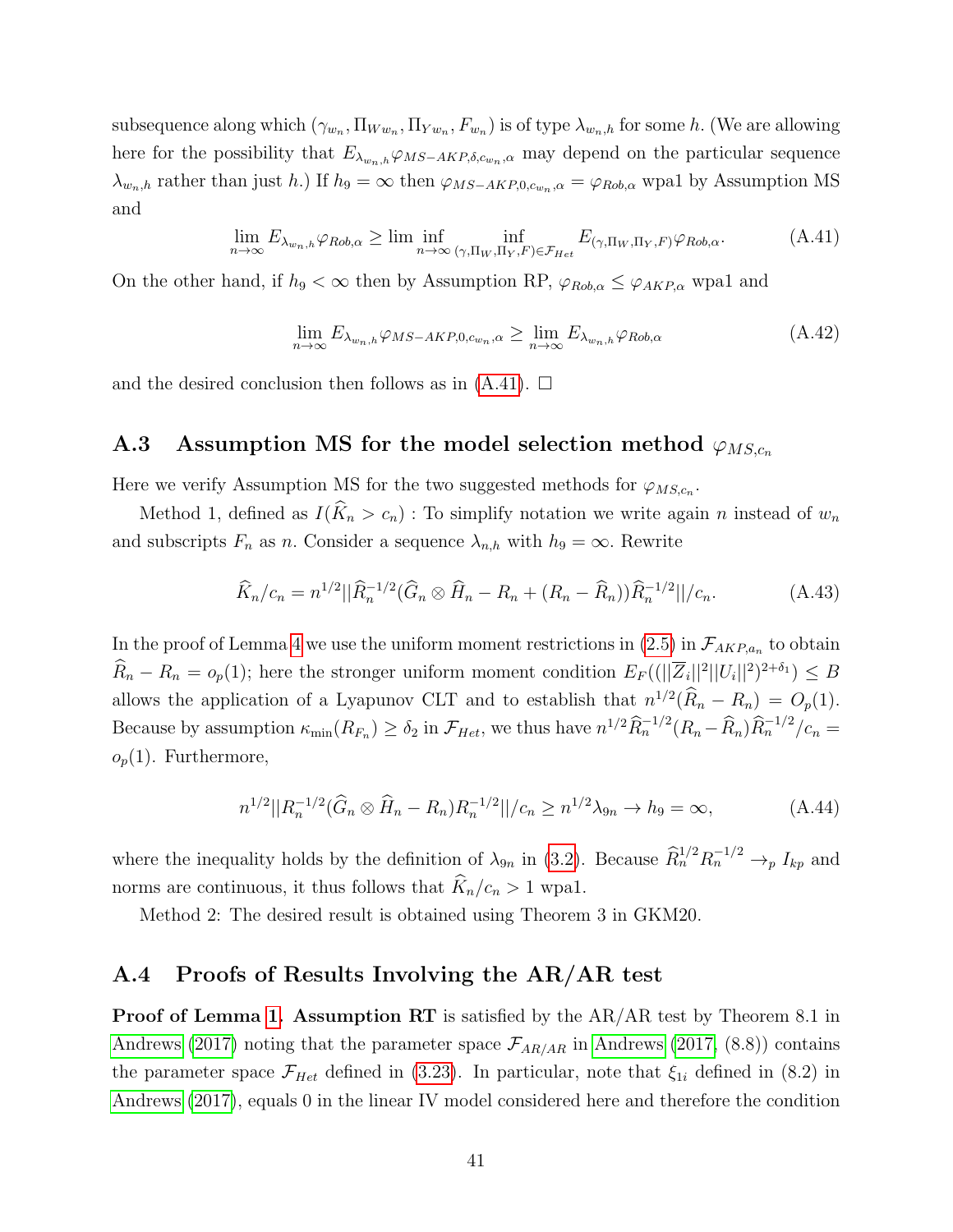in (8.8)  $E_F \xi_{1i}^2$  being bounded holds trivially. Also, Assumption W in [Andrews \(2017\)](#page-45-0) holds with the choice  $\widehat{W}_{1n} = (n^{-1} \sum_{i=1}^{n} \overline{Z}_{i} \overline{Z}_{i}^{\prime})$  $i)^{-1}$  considered here.

Assumption RP is verified by the following argument that uses Lemma [6](#page-42-0) below. To simplify notation we write n instead of  $w_n$ . Let  $\widehat{\gamma}_n$  be an element in  $\arg \min_{\widetilde{\gamma} \in \mathfrak{R}^{m_W}} HAR_n (\beta_0, \widetilde{\gamma})$ .

Consider first the case where  $\hat{\gamma}_n \notin CS_{1n}^+$ , defined in [\(3.15\)](#page-17-3). Then, in particular, it must be that  $HAR_n(\beta_0, \widehat{\gamma}_n) > \chi^2_{k,1-\alpha_1}$ . We obtain

$$
AR_{AKP} (\beta_0) - c_{1-\alpha} (\hat{\kappa}_{1n}, k - m_W)
$$
  
=  $HAR_n (\beta_0, \hat{\gamma}_n) - \chi^2_{k,1-\alpha_1} + (\chi^2_{k,1-\alpha_1} - c_{1-\alpha} (\hat{\kappa}_{1n}, k - m_W)) + \tilde{B}_n + o_p (1),$  (A.45)

where the equality follows from Lemma [6.](#page-42-0) But  $\chi^2_{k,1-\alpha_1} > \chi^2_{k-m_w,1-\alpha} \ge c_{1-\alpha} (\hat{\kappa}_{1n}, k-m_W)$ no matter what value  $\hat{\kappa}_{1n}$  takes on. Given  $m_W \geq 1$  and  $\alpha_1 < \alpha$  we have that  $\chi^2_{k,1-\alpha_1}$  –  $c_{1-\alpha}$   $(\hat{\kappa}_{1n}, k - m_W) > \epsilon$  wp1 for some  $\epsilon > 0$ . Because  $\widetilde{B}_n \geq 0$  it follows from  $HAR_n$   $(\beta_0, \widehat{\gamma}_n) >$  $\chi^2_{k,1-\alpha_1}$  that  $AR_{AKP}(\beta_0) > c_{1-\alpha}(\hat{\kappa}_{1n},k-m_W)$  wpa1. In other words, the conditional subvector  $AR_{AKP}$  test rejects wpa1.

Consider second the case where  $\hat{\gamma}_n \in CS_{1n}^+$ . Recall the rejection condition of the test  $\varphi_{AR/AR,\alpha-\delta,\alpha_1}$ ,  $\inf_{\tilde{\gamma}\in CS^+_{1n}}(HAR_{\beta,n}(\beta_0,\tilde{\gamma})-\chi^2_{k-m_W,1-\alpha_{2,n}(\beta_0,\tilde{\gamma})})>0$ . For any  $\tilde{\gamma}\in CS^+_{1n}$ , we have  $\alpha_{2,n}(\beta_0, \tilde{\gamma}) \le \alpha - \delta$  by [\(3.18\)](#page-17-1). Therefore, in particular for  $\hat{\gamma}_n \in CS^+_{1n}$ 

<span id="page-41-0"></span>
$$
\chi_{k-m_W,1-\alpha_{2,n}(\beta_0,\widehat{\gamma}_n)}^2 > \chi_{k-m_w,1-\alpha}^2 + \epsilon \ge c_{1-\alpha}(\widehat{\kappa}_{1n},k-m_W) + \epsilon
$$
 (A.46)

for some  $\epsilon > 0$ . We thus obtain that

<span id="page-41-1"></span>
$$
AR_{AKP,n}(\beta_0) - c_{1-\alpha} (\hat{\kappa}_{1n}, k - m_W)
$$
  
>  $HAR_n (\beta_0, \hat{\gamma}_n) - \chi^2_{k-m_W, 1-\alpha_{2,n}(\beta_0, \hat{\gamma}_n)} + \epsilon + \widetilde{B}_n + o_p (1)$   

$$
\geq HAR_{\beta,n} (\beta_0, \hat{\gamma}_n) - \chi^2_{k-m_W, 1-\alpha_{2,n}(\beta_0, \hat{\gamma}_n)} + \epsilon + \widetilde{B}_n + o_p (1)
$$
  

$$
\geq \min_{\tilde{\gamma} \in CS_{1n}^+} (HAR_{\beta,n} (\beta_0, \tilde{\gamma}) - \chi^2_{k-m_W, 1-\alpha_{2,n}(\beta_0, \tilde{\gamma})}) + \epsilon + \widetilde{B}_n + o_p (1), \qquad (A.47)
$$

where the first inequality follows from Lemma [6](#page-42-0) and [\(A.46\)](#page-41-0), the second inequality follows from  $HAR_n (\beta_0, \widetilde{\gamma}) \geq HAR_{\beta,n} (\beta_0, \widetilde{\gamma})$  for any  $(\beta_0, \widetilde{\gamma})$  because  $M_{\tilde{D}_n(\beta_0, \widetilde{\gamma})+an^{-1/2}\zeta_1}$  is a projection matrix, and the last inequality follows because  $\hat{\gamma}_n \in CS_{1n}^+$ . Thus, if  $\varphi_{AR/AR,\alpha-\delta,\alpha_1} = 1$  and  $\min_{\tilde{\gamma} \in CS_{1n}^+}(HAR_{\beta,n}(\beta_0, \tilde{\gamma}) - \chi^2_{k-m_W, 1-\alpha_{2,n}(\beta_0, \tilde{\gamma})}) > 0$ , it must also be true that  $AR_{AKP,n}(\beta_0)$  $c_{1-\alpha}$   $(\hat{\kappa}_{1n}, k - m_W) > 0$  wpa1.<sup>[20](#page-0-0)</sup>

<sup>&</sup>lt;sup>20</sup>Note that it is this derivation that necessitates using  $\varphi_{Rob,\alpha-\delta}$  rather than the more powerful  $\varphi_{Rob,\alpha}$ in the definition of  $\varphi_{MS-AKP,\delta,c_n,\alpha}$ . The term  $B_n$  might go to zero and the  $o_p(1)$  term could be negative and dominate and therefore, without the  $\epsilon > 0$  term we would not be able to obtain a strict inequality between the first and second line of [\(A.47\)](#page-41-1) and thus not be able to show that  $\varphi_{Rob,\alpha} \leq \varphi_{AKP,\alpha}$  holds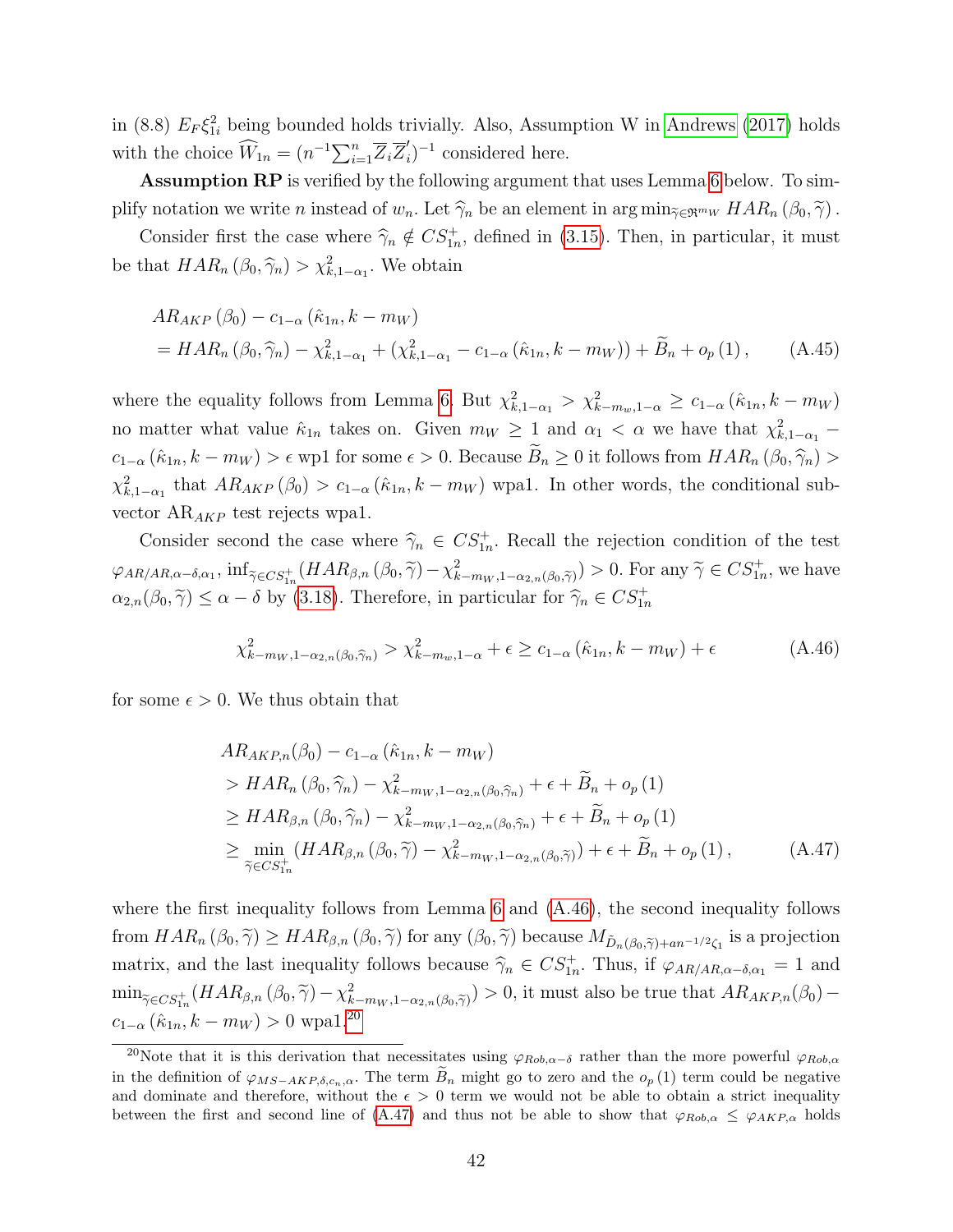The inequalities in [\(A.46\)](#page-41-0) and [\(A.47\)](#page-41-1) immediately imply the desired result

$$
P_{\lambda_{w_n,h}}(\varphi_{Rob,\alpha-\delta} \leq \varphi_{AKP,\alpha})
$$
  
=  $P_{\lambda_{w_n,h}}((\varphi_{Rob,\alpha-\delta} \leq \varphi_{AKP,\alpha}) \cap (\widehat{\gamma}_n \in CS_{1n}^+)) + P_{\lambda_{w_n,h}}((\varphi_{Rob,\alpha-\delta} \leq \varphi_{AKP,\alpha}) \cap (\widehat{\gamma}_n \notin CS_{1n}^+))$   
 $\to 1.$  (A.48)

#### $\Box$

Recall that  $\hat{\gamma}_{w_n}$  is an element in  $\arg \min_{\tilde{\gamma} \in \mathfrak{R}^{m_W}} HAR_{w_n}(\beta_0, \tilde{\gamma})$  and  $\gamma_{w_n}^+$  is an element in  $\arg\min_{\widetilde{\gamma}\in\mathfrak{R}^{m_W}}AR_{AKP,w_n}(\beta_0,\widetilde{\gamma}).$ 

<span id="page-42-0"></span>**Lemma 6** Consider a sequence  $\lambda_{w_n,h}$  (of reparameterized elements in  $\mathcal{F}_{Het}$ ) with  $h_9 < \infty$ (that is, a sequence of AKP structure). If  $\gamma_{w_n}^+ = O_p(1)$  and  $\Pi_{W w_n} w_n^{1/2}(\gamma_{w_n}^+ - \gamma_{w_n}) = O_p(1)$ then along  $\lambda_{w_n,h}$ 

$$
AR_{AKP,w_n}(\beta_0) = HAR_{w_n}(\beta_0, \widehat{\gamma}_{w_n}) + \widetilde{B}_{w_n} + o_p(1)
$$

for some random sequence  $B_{w_n}$  that is nonnegative wp1.

**Proof.** To simplify notation we write *n* instead of  $w_n$ . Recall from [\(3.13\)](#page-16-1)

$$
HAR_n \left( \beta_0, \widetilde{\gamma} \right) = n \widehat{g}_n \left( \beta_0, \widetilde{\gamma} \right)' \widehat{\Sigma}_n \left( \beta_0, \widetilde{\gamma} \right)^{-1} \widehat{g}_n \left( \beta_0, \widetilde{\gamma} \right)
$$
  
=  $n \left( \frac{1}{-\widetilde{\gamma}} \right)' \left( \overline{Y}_0, W \right)' \overline{Z} \widehat{\Sigma}_n \left( \beta_0, \widetilde{\gamma} \right)^{-1} \overline{Z}' \left( \overline{Y}_0, W \right) \left( \frac{1}{-\widetilde{\gamma}} \right).$  (A.49)

Defining  $b_n^+ := (1, -\beta_0', -\gamma_n^{+\prime})'$  it follows that under the null

<span id="page-42-1"></span>
$$
\overline{Y}_{0i} - W'_i \gamma_n^+ = y_i - Y'_i \beta_0 - W'_i \gamma_n^+ = v_{y,i} - V'_{Y,i} \beta_0 - V'_{W,i} \gamma_n^+ + \overline{Z}'_i \Pi_{Wn} (\gamma - \gamma_n^+) = V'_i b_n^+ + \overline{Z}'_i \Pi_{Wn} (\gamma - \gamma_n^+).
$$
\n(A.50)

Define

$$
\xi_{in} := \overline{Z}_i \overline{Z}'_i \Pi_{Wn} (\gamma - \gamma_n^+) \in \mathfrak{R}^k \text{ and } \overline{\xi}_n := n^{-1} \sum_{i=1}^n \xi_{in}.
$$
 (A.51)

wpa1 under all drifting sequences. Under weak identification we would still be able to do so; namely, if  $q = q_h = 0$ , see [\(A.24\)](#page-33-2) above then Proposition [2\(](#page-37-0)b) implies that  $\hat{\kappa}_{1n} = O_p(1)$  and given that the critical values  $c_{1-\alpha}$  ( $\hat{\kappa}_{1n}, k - m_W$ ) obtained by linear interpolation from the tables in the Appendix of GKM19 are strictly increasing in  $\hat{\kappa}_{1n}$  with  $c_{1-\alpha}$   $(\hat{\kappa}_{1n}, k - m_W) \rightarrow \chi^2_{k-m_w, 1-\alpha}$  as  $\hat{\kappa}_{1n} \rightarrow \infty$  it follows that there is a  $\gamma > 0$ such that  $\chi^2_{k-m_w,1-\alpha} \geq c_{1-\alpha}(\hat{\kappa}_{1n},k-m_W) + \gamma$  wpa1. Then,  $(A.47)$  implies that  $\varphi_{Rob,\alpha} \leq \varphi_{AKP,\alpha}$  holds wpa1. But that argument does not go through when  $q = q_h \ge 1$ .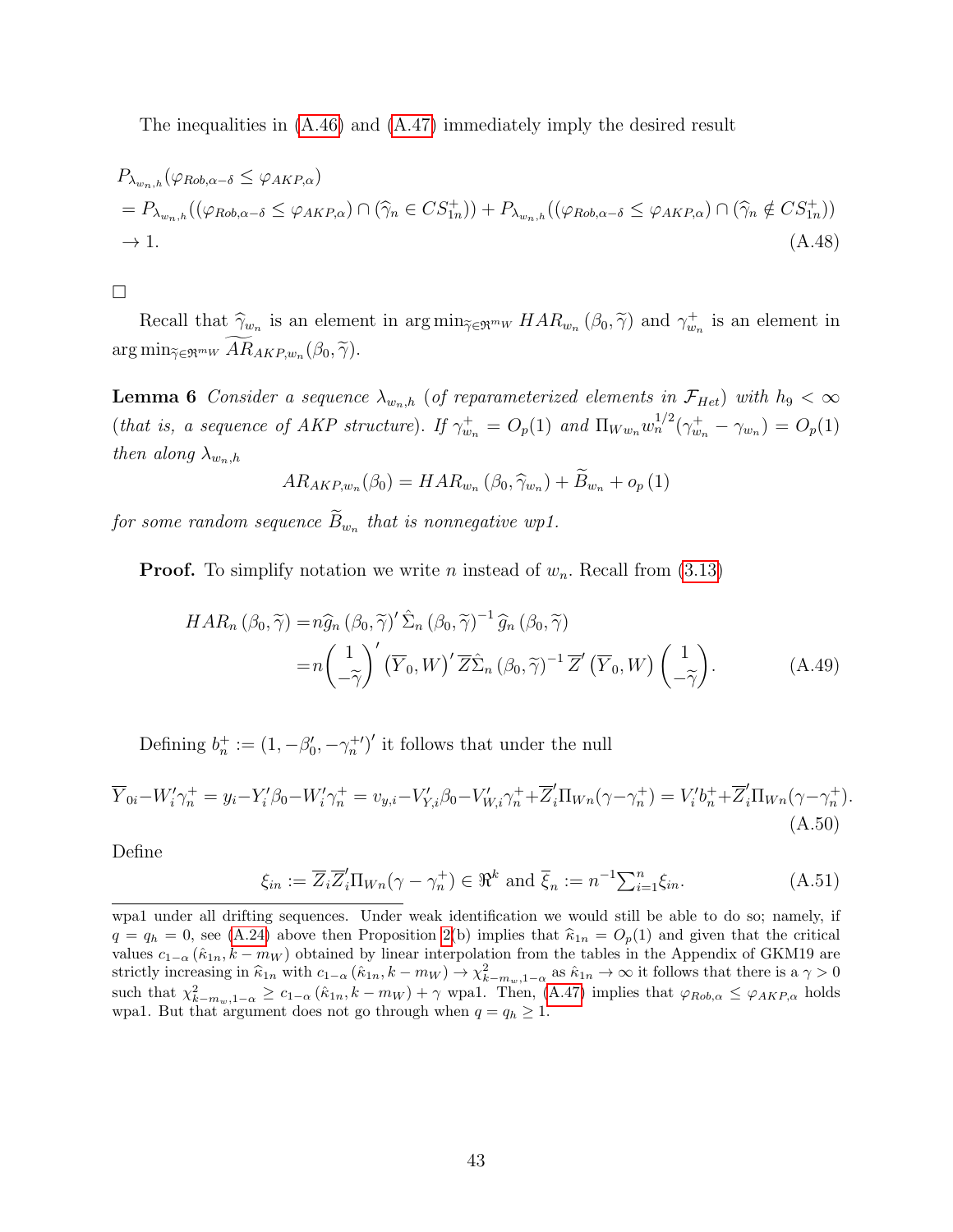We then have

$$
n\hat{\Sigma}_{n} (\beta_{0}, \gamma_{n}^{+})
$$
\n
$$
= \sum_{i=1}^{n} \left[ \overline{Z}_{i} (\overline{Y}_{0i} - W'_{i} \gamma_{n}^{+}) - \overline{Z}' (\overline{Y}_{0} - W \gamma_{n}^{+}) / n \right] \left[ \overline{Z}_{i} (\overline{Y}_{0i} - W'_{i} \gamma_{n}^{+}) - \overline{Z}' (\overline{Y}_{0} - W \gamma_{n}^{+}) / n \right]'
$$
\n
$$
= \sum_{i=1}^{n} (\overline{Y}_{0i} - W'_{i} \gamma_{n}^{+})^{2} \overline{Z}_{i} \overline{Z}'_{i} - \overline{Z}' (\overline{Y}_{0} - W \gamma_{n}^{+}) (\overline{Y}_{0} - W \gamma_{n}^{+})' \overline{Z}/n
$$
\n
$$
= \sum_{i=1}^{n} \left[ (V'_{i} b_{n}^{+})^{2} + 2(V'_{i} b_{n}^{+} \overline{Z}'_{i} \Pi_{Wn} (\gamma - \gamma_{n}^{+})) + \left( \overline{Z}'_{i} \Pi_{Wn} (\gamma - \gamma_{n}^{+}) \right)^{2} \right] \overline{Z}_{i} \overline{Z}'_{i}
$$
\n
$$
- (\overline{Z}' V b_{n}^{+} b_{n}^{+} / V' \overline{Z} + 2 \overline{Z}' V b_{n}^{+} (\gamma - \gamma_{n}^{+})' \Pi'_{Wn} \overline{Z}' \overline{Z} + \overline{Z}' \overline{Z} \Pi_{Wn} (\gamma - \gamma_{n}^{+}) (\gamma - \gamma_{n}^{+})' \Pi'_{Wn} \overline{Z}' \overline{Z}/n
$$
\n
$$
= \sum_{i=1}^{n} (V'_{i} b_{n}^{+})^{2} \overline{Z}_{i} \overline{Z}'_{i} + \sum_{i=1}^{n} (\xi_{in} - \overline{\xi}_{n}) (\xi_{in} - \overline{\xi}_{n})'
$$
\n
$$
+ 2 \sum_{i=1}^{n} (V'_{i} b_{n}^{+} \overline{Z}'_{i} \Pi_{Wn} (\gamma - \gamma_{n}^{+})) \overline{Z}_{i} \overline{Z}'_{i} - 2 \overline{Z}' V b_{n}^{
$$

<span id="page-43-0"></span>where for the third equality we use [\(A.50\)](#page-42-1) and  $\overline{Z}'(\overline{Y}_0 - W\gamma_n^+) = \overline{Z}'Vb_n^+ + \overline{Z}'\overline{Z}\Pi_{Wn}(\gamma - \gamma_n^+)$ , in the fifth equality we apply a WLLN or a Lyapunov CLT theorem for each of the last three summands in the second to last line and the second summand in the third to last line which hold by the moment conditions imposed in the parameter space  $\mathcal{F}_{Het}$  in [\(3.23\)](#page-19-0). In particular, using  $\gamma_n^+ = O_p(1)$  and  $\Pi_{Wn} n^{1/2}(\gamma_n^+ - \gamma_n) = O_p(1)$ , the first summand in the second to last line is  $O_p(n^{1/2})$  while the other summands are  $O_p(1)$ .

The first summand in the last line of [\(A.52\)](#page-43-0) can be expanded as follows after normalization by  $n^{-1}$ .

$$
n^{-1} \sum_{i=1}^{n} (V_i' b_n^+)^2 \overline{Z}_i \overline{Z}'_i
$$
  
=  $(b_n^+ \otimes I_k)' n^{-1} \sum_{i=1}^{n} (V_i \otimes \overline{Z}_i) (V_i \otimes \overline{Z}_i)' (b_n^+ \otimes I_k)$   
=  $\left( \begin{pmatrix} 1 \\ -\gamma_n^+ \end{pmatrix} \otimes I_k \right)' n^{-1} \sum_{i=1}^{n} \left( \begin{pmatrix} v_{yi} - V_{Yi}' \beta_0 \\ V_{Wi} \end{pmatrix} \otimes \overline{Z}_i \right) \left( \begin{pmatrix} v_{yi} - V_{Yi}' \beta_0 \\ V_{Wi} \end{pmatrix} \otimes \overline{Z}_i \right)' \left( \begin{pmatrix} 1 \\ -\gamma_n^+ \end{pmatrix} \otimes I_k \right).$ 

When  $\beta_0 = \beta$  (which is assumed here) we have

<span id="page-43-1"></span>
$$
\widehat{\overline{R}}_{F_n} = E_{F_n}(vec(\overline{Z}_i U_i')(vec(\overline{Z}_i U_i'))') + o_p(1) = G_{F_n} \otimes \overline{H}_{F_n} + \Upsilon_n + o_p(1),
$$
\n(A.53)

for some  $\Upsilon_n = o(1)$ , where the first equality holds by a WLLN and the second one holds by the assumption that  $n^{1/2}\lambda_{9n} \to h_9 < \infty$  and the argument given in the Proof of Theorem [2](#page-14-0) that establishes that  $\overline{R}_{F_n}$  has AKP structure.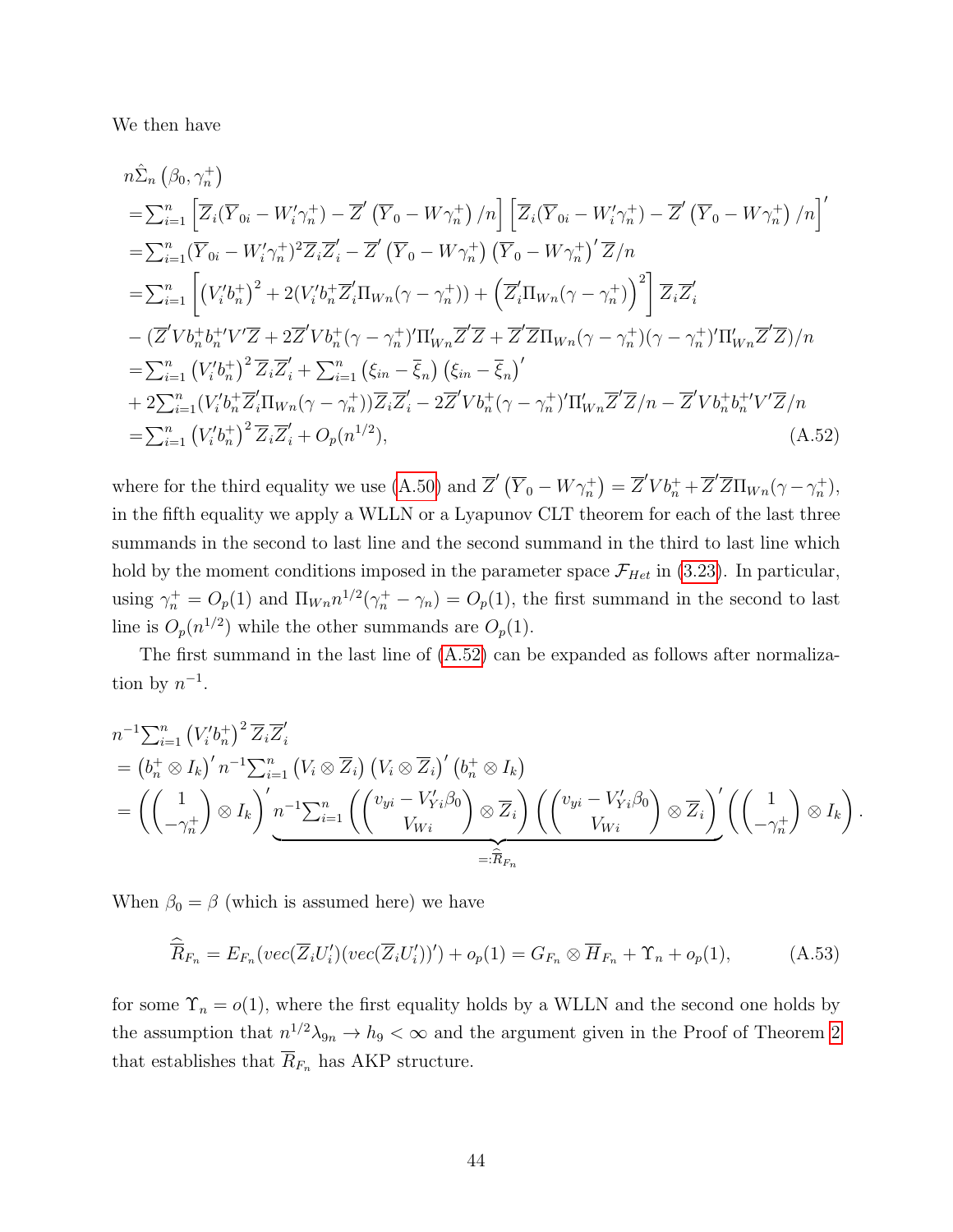Therefore, by [\(3.21\)](#page-18-1)

$$
\hat{\Sigma}_{n} (\beta_{0}, \gamma_{n}^{+}) - \tilde{\Sigma} (\beta_{0}, \gamma_{n}^{+})
$$
\n
$$
= n^{-1} \sum_{i=1}^{n} (V_{i}' b_{n}^{+})^{2} \overline{Z}_{i} \overline{Z}_{i}' - ((1, -\gamma_{n}^{+}) \widehat{G}_{n} (1, -\gamma_{n}^{+})') \otimes (n^{-1} \overline{Z}' \overline{Z})^{1/2} \widehat{H}_{n} (n^{-1} \overline{Z}' \overline{Z})^{1/2} + o_{p}(1)
$$
\n
$$
= o_{p}(1), \qquad (A.54)
$$

where the last line follows from  $\gamma_n^+ = O_p(1)$ , [A.53,](#page-43-1) a WLLN, and Lemma [4.](#page-34-0) Therefore,

<span id="page-44-1"></span>
$$
HAR_n\left(\beta_0,\gamma_n^+\right) = n\widehat{g}\left(\beta_0,\gamma_n^+\right)' \left[\widetilde{\Sigma}\left(\beta_0,\gamma_n^+\right) + o_p\left(1\right)\right]^{-1} \widehat{g}\left(\beta_0,\gamma_n^+\right) = \widetilde{AR}_{AKP,n}\left(\beta_0,\gamma_n^+\right) + o_p(1),\tag{A.55}
$$

where we use positive definiteness of  $\Sigma(\beta_0, \gamma_n^+)$  in the last equality which holds by the restrictions on  $E_F(\overline{Z}'_i\overline{Z}_i), G_F$ , and  $\overline{H}_F$  in [\(2.5\)](#page-5-0).

By definition of  $\hat{\gamma}_n$ ,  $HAR_n (\beta_0, \gamma_n^+) \geq HAR_n (\beta_0, \hat{\gamma}_n)$ . By definition of  $\gamma_n^+$ ,  $AR_{AKP,n}(\beta_0) =$  $AR_{AKP,n}(\beta_0, \gamma_n^+)$ . Thus, by [\(A.55\)](#page-44-1)

$$
AR_{AKP,n}(\beta_0) = HAR_n\left(\beta_0, \gamma_n^+\right) + o_p(1) \geq HAR_n\left(\beta_0, \widehat{\gamma}_n\right) + o_p(1),\tag{A.56}
$$

which is the desired result.  $\square$ 

### <span id="page-44-0"></span>A.5 Time series case

In this section we drop Assumption B and allow for a stationary time series setup. In the time series case, F denotes the distribution of the stationary infinite sequence  $\{(\overline{Z}_{i}^{'}\})$  $'_{i},V'_{i})'$  :  $i = ..., 0, 1, ...$ . Recall the definition  $U_i := (\varepsilon_i + V'_{W,i} \gamma, V'_{W,i})'$  and define

$$
\overline{R}_{F,n} := Var_F\left(n^{-1/2} \sum_{i=1}^n vec(\overline{Z}_i U'_i)\right).
$$
\n(A.57)

 $\{G_F, H_F\}$  (A.58)

Consider again a sequence  $a_n = o(1)$  in  $\Re_{\geq 0}$ . The parameter space is given by

$$
\mathcal{F}_{TS,AKP,a_n} := \{ (\gamma, \Pi_W, \Pi_Y, F) : \gamma \in \mathbb{R}^{m_W}, \Pi_W \in \mathbb{R}^{k \times m_W}, \Pi_Y \in \mathbb{R}^{k \times m_Y}, \{ (\overline{Z}_i, V_i) : i = ..., 0, 1, ...\}
$$
  
are stationary and strong mixing under  $F$  with strong mixing numbers  

$$
\{ \alpha_F(m) : m \ge 1 \}
$$
 that satisfy  $\alpha_F(m) \le Cm^{-d},$   

$$
E_F(\overline{Z}_i V_i') = 0^{k \times (m+1)}, \overline{R}_{F,n} = G_F \otimes \overline{H}_F + \Upsilon_n,
$$
  

$$
E_F(||T_i||^{2+\delta}) \le B, \text{ for } T_i \in \{ vec(\overline{Z}_i U_i'), ||\overline{Z}_i||^2 \}
$$
  

$$
\kappa_{\min}(A) \ge \delta \text{ for } A \in \{ E_F \overline{Z}_i \overline{Z}_i', G_F, \overline{H}_F \}
$$
 (A.58)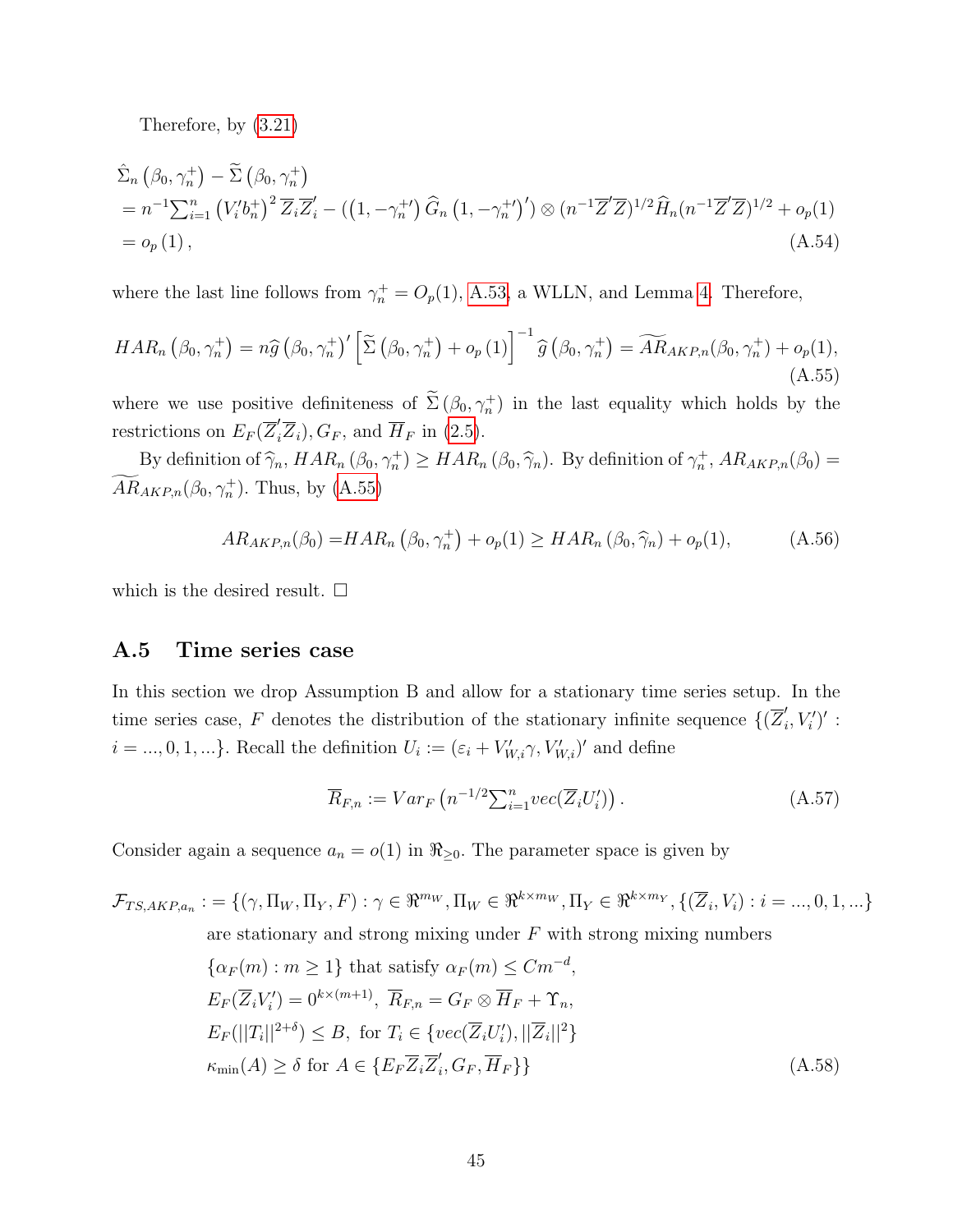for some  $\delta > 0$ ,  $d > (2 + \delta)/\delta$ ,  $B, C < \infty$ , for symmetric matrices  $\Upsilon_n \in \Re^{kp \times kp}$  such that  $||\Upsilon_n|| \le a_n$ , pd symmetric matrices  $G_F \in \mathbb{R}^{p \times p}$  (whose upper left element is normalized to 1) and  $\overline{H}_F \in \mathbb{R}^{k \times k}$ .

In the time series context, the definition of  $\widehat{R}_n$  in [\(2.11\)](#page-7-4) is replaced by a heteroskedasticity and autocorrelation consistent (HAC) variance matrix estimator based on  $\{f_i : i \leq n\}$  for  $R_{F,n} := (I_p \otimes (E_F \overline{Z}_i \overline{Z}_i')$  $I_{i}^{\prime})^{-1/2})\overline{R}_{F,n}(I_{p}\otimes(E_{F}\overline{Z}_{i}\overline{Z}_{i}^{\prime}% \overline{Z}_{i}^{\prime})\circ P_{i}^{\prime})=0$  $i_j^{(n)}$  $(-1/2)$ , e.g. see [Newey and West \(1987\)](#page-47-9) and [Andrews \(1991\)](#page-46-17). With this modification, the conditional subvector  $AR_{AKP}$  test for the time series case is then defined exactly as in [\(2.19\)](#page-8-1). Theorem [1](#page-9-0) then holds without Assumption B and with  $\mathcal{F}_{AKP,a_n}$  replaced by  $\mathcal{F}_{TS,AKP,a_n}$ .

Comment. 1. The proof of the theorem in the time series case follows the exact same steps as the proof of Theorem [1](#page-9-0) in the i.i.d. case in the Appendix with simple modifications. In particular, define sequences  $\{\lambda_{w_n,h} : n \geq 1\}$  as in  $(A.21)$  but with  $\mathcal{F}_{AKP,a_n}$  replaced by  $\mathcal{F}_{TS,AKP,a_n}$  in [\(A.20\)](#page-32-1). Then, under sequences  $\lambda_{n,h}$  (writing *n* instead of  $w_n$  to simplify notation), the HAC estimator  $\widehat{R}_n$  satisfies  $\widehat{R}_n - R_{F,n} \to_p 0^{kp \times kp}$  and thus  $\widehat{R}_n \to_p h^{-2}_{7} \otimes$  $h_4^{1/2} h_6^{-1} h_6^{'-1} h_4^{1/2}$  $_4^{1/2}$  see earlier sections for notation. Also, the CLT in [\(A.23\)](#page-33-1) continues to hold under the mixing conditions in  $\mathcal{F}_{TS, AKP,a_n}$ . Then, the exact same proof as for the i.i.d. case applies.

2. Again, we obtain the corresponding result for the generalization of the subvector test in GKMC to the time series KP structure case. This test has correct asymptotic size for the parameter space  $\mathcal{F}_{TS,AKP,a_n}$  and the result is obtained fully analytically; its proof does not require any simulations.

### References

- <span id="page-45-2"></span>Anderson, T. W. and H. Rubin (1949). Estimation of the parameters of a single equation in a complete system of stochastic equations. Ann. Math. Statistics 20, 46–63.
- <span id="page-45-0"></span>Andrews, D. W. (2017). Identification-robust subvector inference. Cowles Foundation Discussion Papers 3005, Cowles Foundation for Research in Economics, Yale University.
- <span id="page-45-1"></span>Andrews, D. W. and X. Cheng (2014). Gmm estimation and uniform subvector inference with possible identification failure. *Econometric Theory*  $30(2)$ , 287–333.
- Andrews, D. W., X. Cheng, and P. Guggenberger (2011). Generic Results for Establishing the Asymptotic Size of Confidence Sets and Tests. Cowles Foundation Discussion Papers 1813, Cowles Foundation for Research in Economics, Yale University.
- Andrews, D. W. and P. Guggenberger (2019). Identification-and singularity-robust inference for moment condition models. *Quantitative Economics*  $10(4)$ , 1703–1746.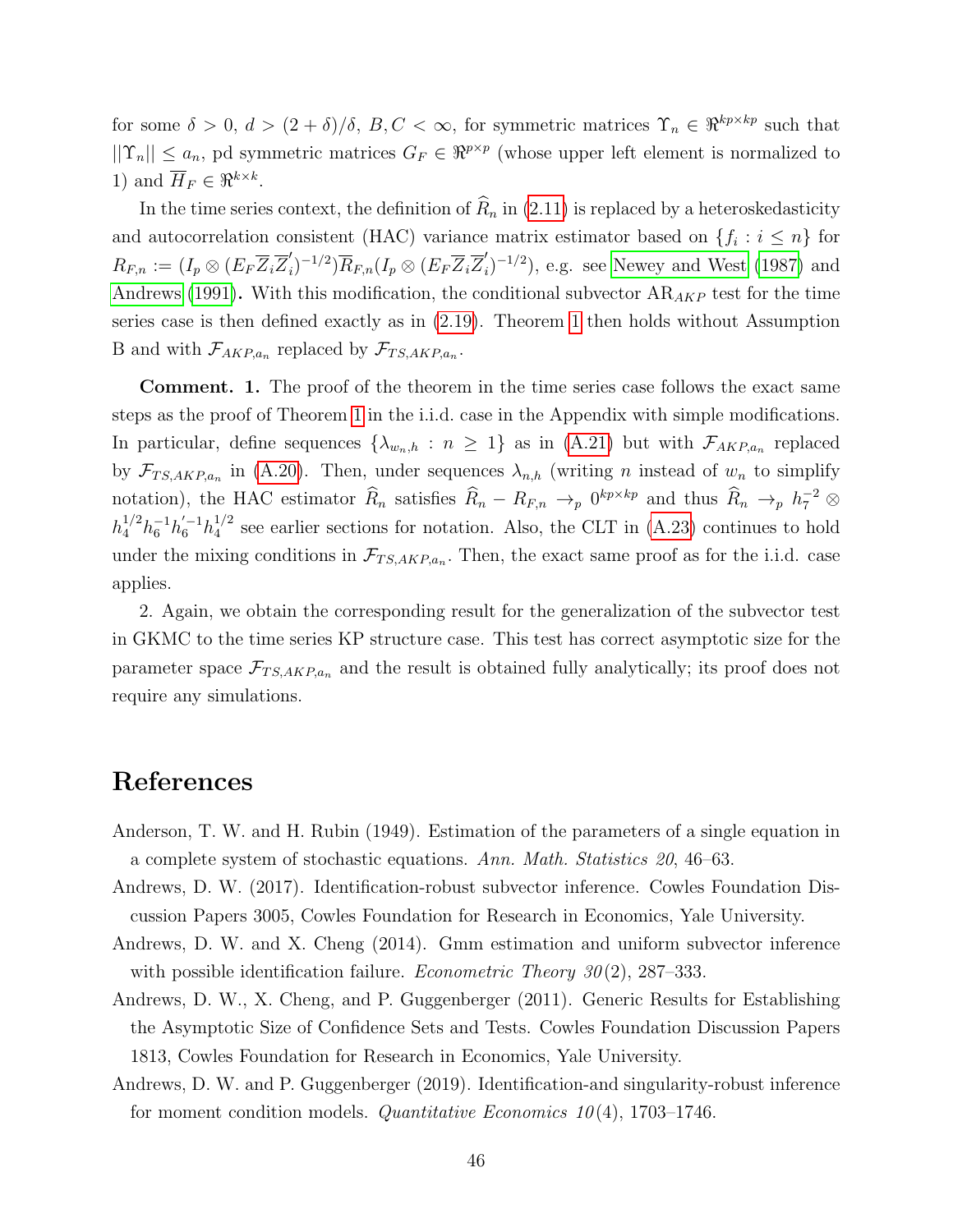- <span id="page-46-13"></span>Andrews, D. W., V. Marmer, and Z. Yu (2019). On optimal inference in the linear iv model. Quantitative Economics  $10(2)$ , 457-485.
- <span id="page-46-10"></span>Andrews, D. W. and G. Soares (2010). Inference for parameters defined by moment inequalities using generalized moment selection. *Econometrica*  $78(1)$ , 119–157.
- <span id="page-46-17"></span>Andrews, D. W. K. (1991). Heteroskedasticity and autocorrelation consistent covariance matrix estimation. *Econometrica* 59(3), 817–858.
- <span id="page-46-12"></span>Andrews, D. W. K., M. J. Moreira, and J. H. Stock (2006). Optimal two-sided invariant similar tests for instrumental variables regression. *Econometrica*  $74(3)$ , 715–752.
- <span id="page-46-4"></span>Andrews, I. and A. Mikusheva (2016). A geometric approach to nonlinear econometric models. Econometrica 84 (3), 1249–1264.
- <span id="page-46-11"></span><span id="page-46-6"></span>Bernanke, B. (2004). Essays on the Great Depression. Princeton University Press.
- Bugni, F. A., I. A. Canay, and X. Shi (2017). Inference for subvectors and other functions of partially identified parameters in moment inequality models. Quantitative Economics  $8(1)$ , 1–38.
- <span id="page-46-3"></span>Chaudhuri, S. and E. Zivot (2011). A new method of projection-based inference in GMM with weakly identified nuisance parameters. Journal of Econometrics  $164(2)$ , 239–251.
- <span id="page-46-2"></span>Dufour, J.-M. and M. Taamouti (2005). Projection-based statistical inference in linear structural models with possibly weak instruments. *Econometrica*  $73(4)$ , 1351–1365.
- <span id="page-46-16"></span><span id="page-46-7"></span>Gafarov, B. (2017). Inference in high-dimensional set-identified affine models.
- Golub, G. H. and C. F. van Loan (1989). *Matrix Computations*, Volume 3. ohns Hopkins Studies in Mathematical Sciences.
- <span id="page-46-0"></span>Guggenberger, P., F. Kleibergen, and S. Mavroeidis (2019). A more powerful subvector Anderson Rubin test in linear instrumental variables regression. Quantitative Economics 10, 487–526.
- <span id="page-46-9"></span>Guggenberger, P., F. Kleibergen, and S. Mavroeidis (2020). A Test for Kronecker Product Structure Covariance Matrix.
- <span id="page-46-1"></span>Guggenberger, P., F. Kleibergen, S. Mavroeidis, and L. Chen (2012). On the Asymptotic Sizes of Subset Anderson-Rubin and Lagrange Multiplier Tests in Linear Instrumental Variables Regression. Econometrica 80 (6), 2649–2666.
- <span id="page-46-15"></span>Guggenberger, P. and R. J. Smith (2005). Generalized empirical likelihood estimators and tests under partial, weak, and strong identification. Econometric Theory 21 (4), 667–709.
- <span id="page-46-14"></span>Hahn, J. and G. Kuersteiner (2002). Discontinuities of weak instrument limiting distributions. Economics Letters 75 (3), 325–331.
- <span id="page-46-5"></span>Han, S. and A. McCloskey (2017). Estimation and inference with a (nearly) singular Jacobian. Manuscript.
- <span id="page-46-8"></span>Kaido, H., F. Molinari, and J. Stoye (2019). Confidence intervals for projections of partially